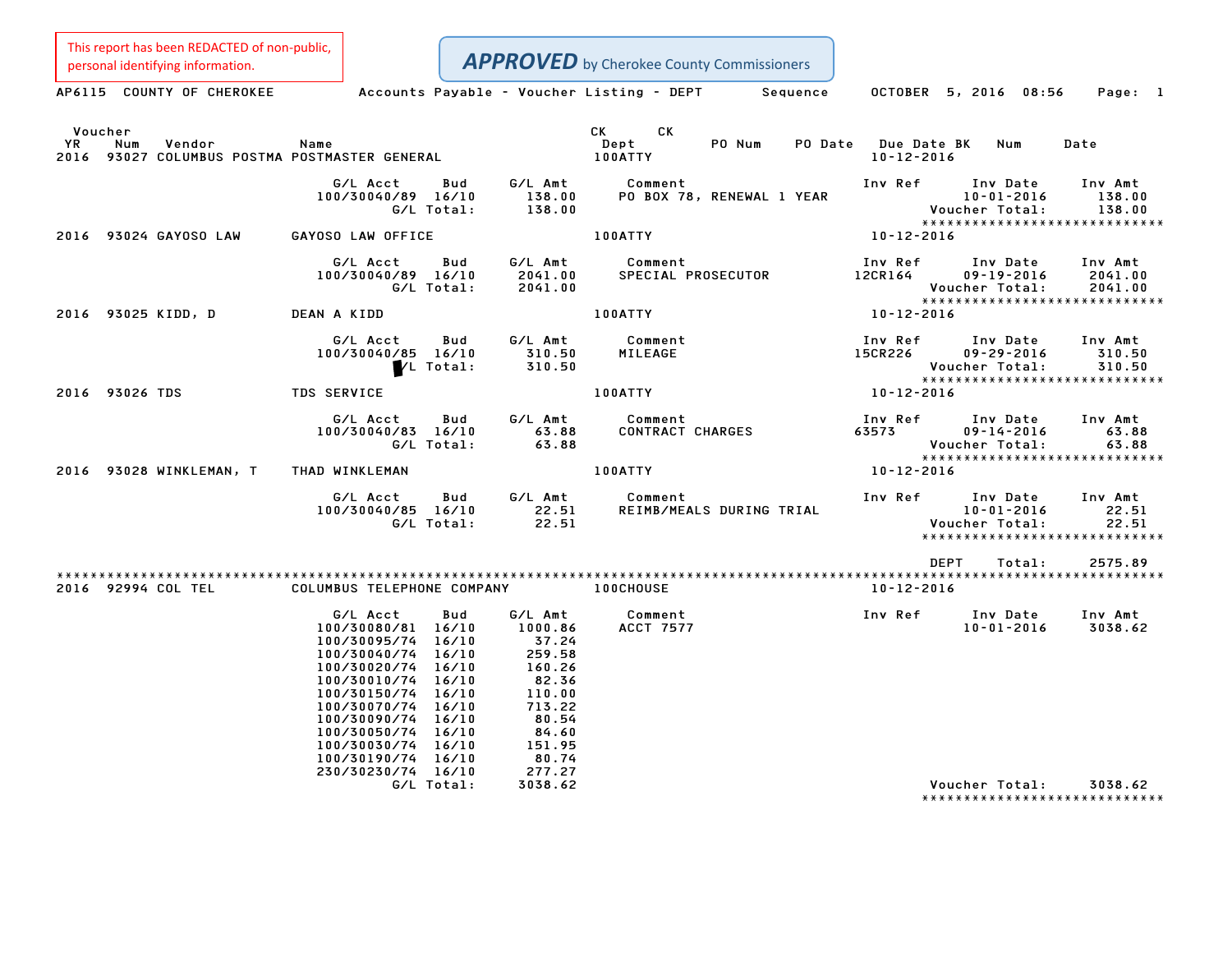|                      |                                    |                                                                        |                                                                           | AP6115 COUNTY OF CHEROKEE 6 Accounts Payable - Voucher Listing - DEPT 5 Sequence 6 OCTOBER 5, 2016 08:56 Page: 2 |                  |                                                                                              |                                 |
|----------------------|------------------------------------|------------------------------------------------------------------------|---------------------------------------------------------------------------|------------------------------------------------------------------------------------------------------------------|------------------|----------------------------------------------------------------------------------------------|---------------------------------|
| Voucher<br><b>YR</b> | Num<br>Vendor<br>2016 92866 EMPIRE | Name<br>EMPIRE DISTRICT ELECTRIC COMPANY 100CHOUSE                     |                                                                           | Dept PO Num                                                                                                      | $10 - 12 - 2016$ | <b>CK</b><br>PO Date Due Date BK Num                                                         | <b>CK</b><br>Date               |
|                      |                                    | G/L Acct<br>Bud<br>100/30080/81 16/10<br>G/L Total:                    | G/L Amt<br>3475.25<br>3475.25                                             | Comment<br>ACCT 305532-35-0                                                                                      |                  | Inv Ref Inv Date<br>$09 - 19 - 2016$<br>Voucher Total:<br>******************************     | Inv Amt<br>3475.25<br>3475.25   |
|                      | 2016 92863 FREEMAN HOSP            | FREEMAN HEALTH SYSTEM                                                  |                                                                           | 100CHOUSE                                                                                                        | 10-12-2016       |                                                                                              |                                 |
|                      |                                    | G/L Acct<br>Bud<br>100/30080/89 16/10<br>G/L Total:                    | 2304.75<br>2304.75                                                        | G/L Amt Comment<br>SANE EXAM                                                                                     |                  | Inv Ref Inv Date<br>JAQ47242 07-02-2016<br>Voucher Total:<br>*****************************   | Inv Amt<br>2304.75<br>2304.75   |
|                      | 2016 92990 KS GAS                  | KANSAS GAS SERVICE                                                     |                                                                           | <b>100CHOUSE</b>                                                                                                 | 10-12-2016       |                                                                                              |                                 |
|                      |                                    | G/L Acct<br>Bud<br>100/30080/81 16/10<br>G/L Total:                    | G/L Amt<br>75.69<br>75.69                                                 | Comment<br>ACCT 510241094 1188724 27                                                                             |                  | Inv Ref Inv Date<br>09-26-2016<br>09-26-2016 Voucher Total:                                  | Inv Amt<br>75.69<br>75.69       |
|                      | 2016 92989 MAXTON, K               | KENNETH E MAXTON                                                       |                                                                           | <b>100CHOUSE</b>                                                                                                 | 10-12-2016       |                                                                                              |                                 |
|                      |                                    | G/L Acct<br><b>Bud</b><br>100/30080/89 16/10<br>G/L Total:             | G/L Amt<br>$\begin{array}{c} \texttt{80.00} \ \texttt{80.00} \end{array}$ | Comment<br>CORONER BILLING                                                                                       |                  | Inv Ref Inv Date Inv Amt<br>$09 - 25 - 2016$                                                 | 80.00<br>80.00                  |
|                      | 2016 92871 MENSE                   | MENSE CHURCHWELL & MENSE PC 100CHOUSE                                  |                                                                           |                                                                                                                  | $10 - 12 - 2016$ |                                                                                              |                                 |
|                      |                                    | G/L Acct<br>Bud<br>100/30080/89 16/10<br>G/L Total:                    | 16240.00<br>16240.00                                                      | G/L Amt Comment<br>AUDIT FINANCIAL STATEMENTS 75934 09-23-2016                                                   |                  | Inv Ref Inv Date<br>Voucher Total:<br>******************************                         | Inv Amt<br>16240.00<br>16240.00 |
|                      | 2016 92868 TOUCHTON                | TOUCHTON ELECTRIC INC                                                  |                                                                           | <b>100CHOUSE</b>                                                                                                 | $10 - 12 - 2016$ |                                                                                              |                                 |
|                      |                                    | G/L Acct<br>100/30080/80 16/10                                         | Bud G/L Amt<br>34.00                                                      | Comment<br><b>COMMENT<br/>ALARM MONITORING</b><br>10/1/2016 - 10/31/2016                                         | 243327           | Inv Ref Inv Date Inv Amt<br>$09 - 15 - 2016$                                                 | 34.00                           |
|                      |                                    | G/L Total:                                                             | 34.00                                                                     |                                                                                                                  |                  | Voucher Total:<br>******************************                                             | 34.00                           |
|                      |                                    |                                                                        |                                                                           |                                                                                                                  |                  | DEPT<br>Total:                                                                               | 25248.31                        |
|                      |                                    | 2016 93013 ADVANTAGE COMP ADVANTAGE COMPUTER ENTERPRISES INC 100DCOURT |                                                                           |                                                                                                                  | 10-12-2016       |                                                                                              |                                 |
|                      |                                    | G/L Acct<br>Bud<br>100/30070/79 16/10<br>G/L Total:                    | G/L Amt<br>37.50<br>37.50                                                 | Comment<br>RETAINER CONTRACT/LABOR                                                                               |                  | Inv Ref Inv Date<br>55912 09-20-2016<br>Voucher Total: 37.50<br>**************************** | Inv Amt<br>37.50                |
|                      | 2016 93014 APPLE APPLEMARKET       |                                                                        |                                                                           | 100DCOURT                                                                                                        | 10-12-2016       |                                                                                              |                                 |
|                      |                                    | G/L Acct<br>Bud<br>100/30070/86 16/10<br>G/L Total:                    | 70.29<br>70.29                                                            | G/L Amt Comment<br><b>JURY SUPPLIES</b>                                                                          |                  | Inv Ref      Inv Date<br>10-03-2016<br>Voucher Total:<br>*****************************       | Inv Amt<br>70.29<br>70.29       |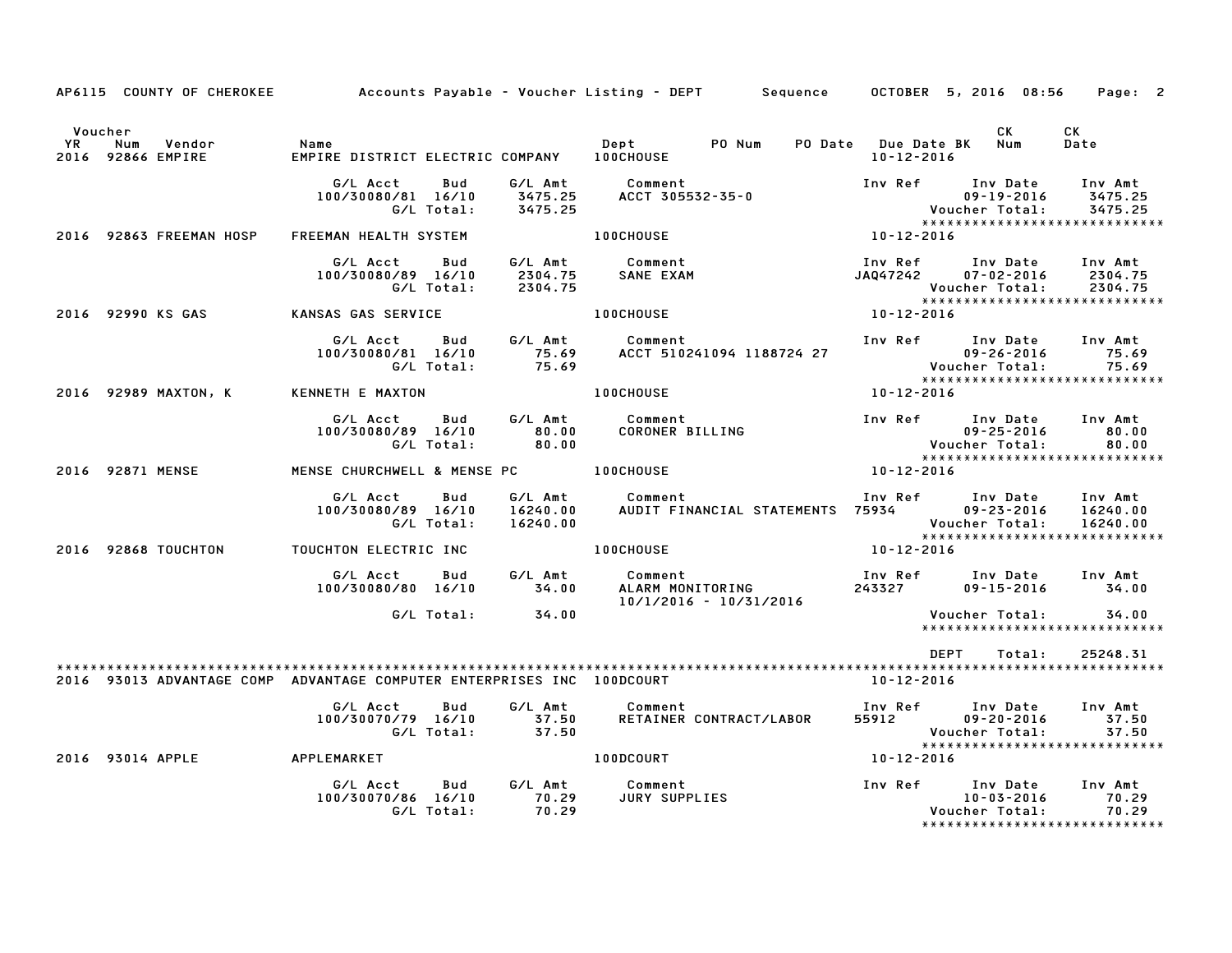|         | AP6115 COUNTY OF CHEROKEE Accounts Payable – Voucher Listing – DEPT Sequence OCTOBER 5, 2016 08:56                                |                                                                                                                                                                                                                                                      |  |                          |                                                                                   |            |                                                  | Page: 3          |  |
|---------|-----------------------------------------------------------------------------------------------------------------------------------|------------------------------------------------------------------------------------------------------------------------------------------------------------------------------------------------------------------------------------------------------|--|--------------------------|-----------------------------------------------------------------------------------|------------|--------------------------------------------------|------------------|--|
| Voucher | YR Num Vendor - Name<br>2016 93003 BINGHAM, M - MELANIE BINGHAM                                                                   |                                                                                                                                                                                                                                                      |  |                          |                                                                                   |            | <b>CK</b>                                        | CK<br>Date       |  |
|         |                                                                                                                                   | G/L Acct Bud G/L Amt Comment Inv Ref Inv Date Inv Amt<br>100/30070/89 16/10 2750.00 MONTHLY ATTY/CO CONTRACT 10-01-2016 2750.00<br>G/L Total: 2750.00 MONTHLY ATTY/CO CONTRACT Voucher Total: 2750.00<br>******************************              |  |                          |                                                                                   |            |                                                  |                  |  |
|         | 2016 92869 CIZERLE, T TERRY CIZERLE                                                                                               |                                                                                                                                                                                                                                                      |  | $100DCOURT$ $10-12-2016$ |                                                                                   |            |                                                  |                  |  |
|         |                                                                                                                                   | 6/LAcct Bud G/LAmt Comment<br>100/30070/73 16/10 157.03 TRAVEL 100/30070/73 16/10 157.03 TRAVEL<br>100/30070/86 16/10 8.16 JURY SUPPLIES/REIMB 10-03-2016 157.03<br>6/LTotal: 165.19 Voucher Total: 165.19<br>VINTCURE 100DCOURT 10-12               |  |                          |                                                                                   |            |                                                  |                  |  |
|         | 2016 93004 CURE, K KEVIN T CURE                                                                                                   |                                                                                                                                                                                                                                                      |  |                          |                                                                                   |            | *****************************                    |                  |  |
|         |                                                                                                                                   | G/L Acct Bud G/L Amt Comment Inv Ref Inv Date Inv Amt<br>100/30070/89 16/10 2750.00 MONTHLY ATTY/CO CONTRACT 10-01-2016 2750.00<br>G/L Total: 2750.00 MONTHLY ATTY/CO CONTRACT Voucher Total: 2750.00<br>******************************              |  |                          |                                                                                   |            |                                                  |                  |  |
|         | 2016 93015 DAYLIGHT                                                                                                               | DAYLIGHT DONUT SHOP                                                                                                                                                                                                                                  |  | 100DCOURT 10-12-2016     |                                                                                   |            |                                                  |                  |  |
|         |                                                                                                                                   | G/L Acct Bud G/L Amt Comment Inv Ref Inv Date Inv Amt<br>100/30070/86 16/10 31.95 JURY SUPPLIES 554887 09–21–2016 31.95<br>G/L Total: 31.95 Supplies Supplies 554887 Voucher Total: 31.95                                                            |  |                          |                                                                                   |            |                                                  |                  |  |
|         | G/L Total: 31.95<br>2016 93016 FOUR STATE PRIN FOUR STATE PRINTING 100DCOURT 10-12-2016 93016 FOUR STATE PRIN FOUR STATE PRINTING |                                                                                                                                                                                                                                                      |  |                          |                                                                                   |            |                                                  |                  |  |
|         |                                                                                                                                   |                                                                                                                                                                                                                                                      |  |                          |                                                                                   |            |                                                  |                  |  |
|         | 2016 93005 GAYOSO, C CANDACE BREWSTER GAYOSO 6 100DCOURT                                                                          |                                                                                                                                                                                                                                                      |  |                          |                                                                                   | 10-12-2016 | *****************************                    |                  |  |
|         |                                                                                                                                   | G/L Acct Bud G/L Amt Comment Inv Ref Inv Date Inv Amt<br>100/30070/89 16/10 2750.00 MONTHLY ATTY/CO CONTRACT 10-01-2016 2750.00<br>G/L Total: 2750.00 MONTHLY ATTY/CO CONTRACT Voucher Total: 2750.00<br>******************************              |  |                          |                                                                                   |            |                                                  |                  |  |
|         | 2016 93017 KACSO KACSO                                                                                                            |                                                                                                                                                                                                                                                      |  |                          |                                                                                   |            |                                                  |                  |  |
|         |                                                                                                                                   | 6/L Acct 6<br>9/230070/89 16/10<br>9/250070/89 16/10<br>9/250070/88 16/10<br>9/270.00 CSO CONFERENCE<br>16/10 270.00 CSO CONFERENCE<br>16/10 BROOKE DAVIS<br>CSO CONFERENCE<br>CSO CONFERENCE<br>NICOLE ALLISON<br>PROOKE DAVIS Voucher Total:<br>Vo |  |                          |                                                                                   |            | Inv Ref Inv Date Inv Amt<br>10-01-2016 135.00    |                  |  |
|         |                                                                                                                                   |                                                                                                                                                                                                                                                      |  |                          |                                                                                   |            | $10 - 04 - 2016$ 135.00                          |                  |  |
|         |                                                                                                                                   |                                                                                                                                                                                                                                                      |  |                          |                                                                                   |            | *****************************                    | 270.00           |  |
|         | 2016 93039 MARSH, S SAMUEL J MARSH NAROM MARSH NARODOOURT                                                                         |                                                                                                                                                                                                                                                      |  |                          |                                                                                   |            |                                                  |                  |  |
|         |                                                                                                                                   | G/L Acct  Bud  G/L Amt  Comment<br>100/30070/88  16/10  637.20  REIMB/CLE<br>G/L Total:  637.20                                                                                                                                                      |  |                          | 10-04-2016 CONFERENCE Manuscript Inv Ref inv Date Inv Amt<br>REIMB/CLE CONFERENCE |            | Voucher Total:<br>****************************** | 637.20<br>637.20 |  |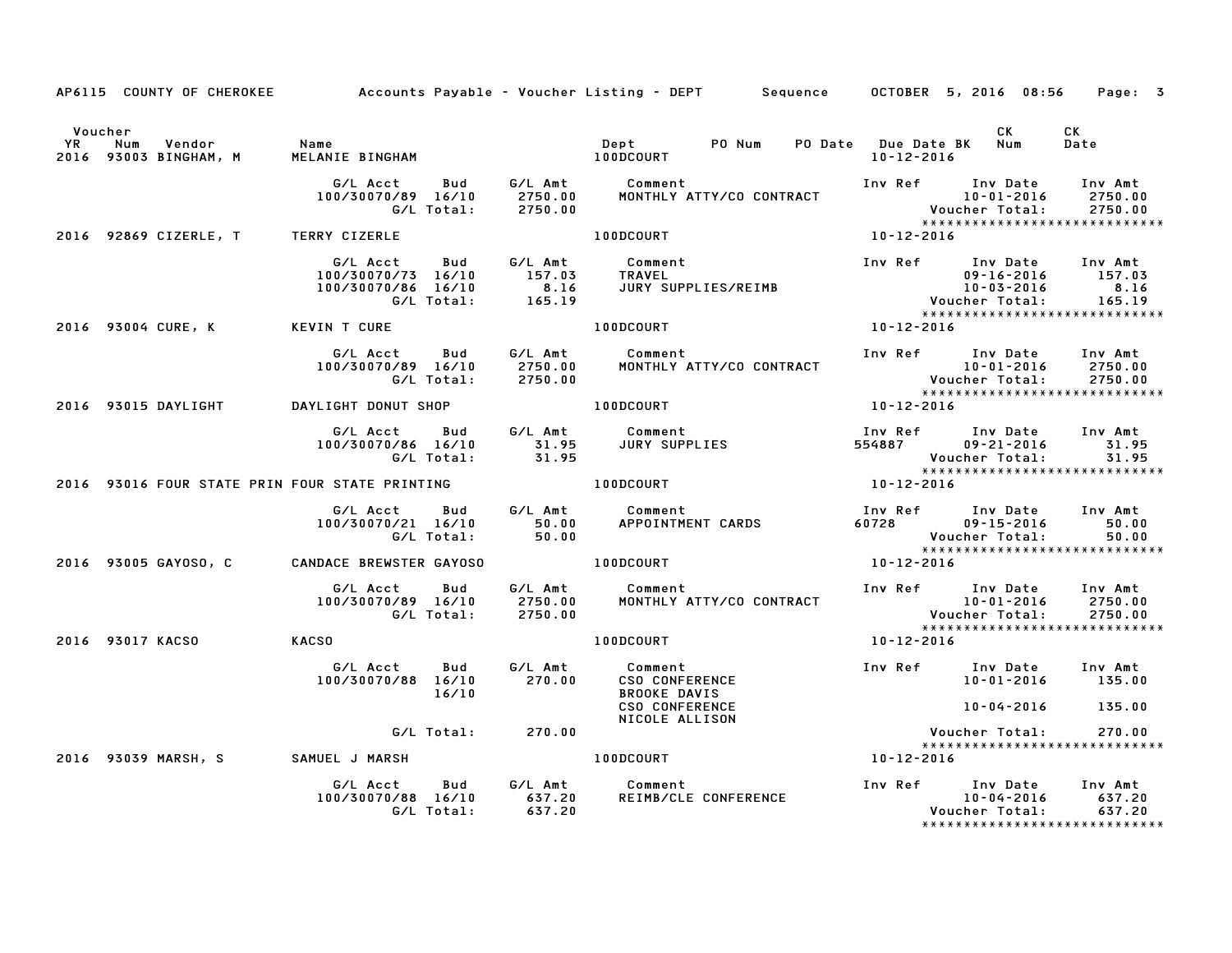| AP6115 COUNTY OF CHEROKEE                                   |                                                              |                                  | Accounts Payable – Voucher Listing – DEPT<br>Sequence | OCTOBER 5, 2016 08:56                                                                                                                                                | Page: 4                                         |
|-------------------------------------------------------------|--------------------------------------------------------------|----------------------------------|-------------------------------------------------------|----------------------------------------------------------------------------------------------------------------------------------------------------------------------|-------------------------------------------------|
| Voucher<br>YR<br>Num<br>Vendor<br>2016<br>93018 REDWOOD TOX | Name<br>REDWOOD TOXICOLOGY LABORATORY, INC 100DCOURT         |                                  | PO Num<br>Dept                                        | СK<br>PO Date Due Date BK<br>Num<br>$10 - 12 - 2016$                                                                                                                 | СK<br>Date                                      |
|                                                             | G/L Acct<br>Bud<br>100/30070/89 16/10<br>G/L Total:          | G/L Amt<br>27.50<br>27.50        | Comment<br>DRUG TESTS CONFIRMATION                    | Inv Ref<br>Inv Date<br>10904820168  08-31-2016<br>Voucher Total:<br>*****************************                                                                    | Inv Amt<br>27.50<br>27.50                       |
| 2016 93006 STEELE, D                                        | DOUGLAS ROPER STEELE                                         |                                  | 100DCOURT                                             | $10 - 12 - 2016$                                                                                                                                                     |                                                 |
|                                                             | G/L Acct<br><b>Bud</b><br>100/30070/89 16/10<br>G/L Total:   | G/L Amt<br>2750.00<br>2750.00    | Comment<br>MONTHLY ATTY/CO CONTRACT                   | Inv Ref<br>Inv Date<br>$10 - 01 - 2016$<br>Voucher Total:<br>*****************************                                                                           | Inv Amt<br>2750.00<br>2750.00                   |
| 2016 93019 US CELLULAR                                      | US CELLULAR                                                  |                                  | 100DCOURT                                             | 10-12-2016                                                                                                                                                           |                                                 |
|                                                             | G/L Acct<br>100/30070/84 16/10<br>G/L Total:                 | Bud<br>G/L Amt<br>40.99<br>40.99 | Comment<br>ACCT 558976541                             | Inv Ref<br>Inv Date<br>0156445325<br>$09 - 20 - 2016$<br>Voucher Total:<br>*****************************                                                             | Inv Amt<br>40.99<br>40.99                       |
|                                                             |                                                              |                                  |                                                       | <b>DEPT</b><br>Total:                                                                                                                                                | 12330.62                                        |
| 2016 92870 ETTINGERS                                        | ETTINGER'S OFFICE SUPPLY                                     |                                  | 100DEPT OFF                                           | $10 - 12 - 2016$                                                                                                                                                     |                                                 |
|                                                             | G/L Acct<br>Bud<br>100/30330/31 16/10                        | G/L Amt<br>159.92                | Comment<br>TRASH BAGS<br>TOWELS, T/TISSUE             | Inv Ref<br>Inv Date<br>4783181<br>$09 - 15 - 2016$<br>4786760<br>$09 - 21 - 2016$                                                                                    | Inv Amt<br>29.99<br>129.93                      |
|                                                             | G/L Total:                                                   | 159.92                           |                                                       | Voucher Total:<br>*****************************                                                                                                                      | 159.92                                          |
| 2016 92856 QUILL                                            | QUILL CORPORATION                                            |                                  | 100DEPT OFF                                           | 10-12-2016                                                                                                                                                           |                                                 |
|                                                             | G/L Acct<br>Bud<br>100/30330/27 16/10<br>16/10<br>G/L Total: | G/L Amt<br>500.81<br>500.81      | Comment<br>TONER, INK<br>INK<br>TONER, SANITIZER      | Inv Ref<br>Inv Date<br>9260996<br>$09 - 19 - 2016$<br>9261003<br>$09 - 19 - 2016$<br>9342483<br>$09 - 21 - 2016$<br>Voucher Total:<br>****************************** | Inv Amt<br>158.97<br>132.98<br>208.86<br>500.81 |
|                                                             |                                                              |                                  |                                                       | <b>DEPT</b><br>Total:                                                                                                                                                | 660.73                                          |
|                                                             |                                                              |                                  |                                                       |                                                                                                                                                                      |                                                 |
| 2016 92988 BILLS GLASS TIM BILLS GLASS                      |                                                              |                                  | 100E/P                                                | 10-12-2016                                                                                                                                                           |                                                 |
|                                                             | G/L Acct<br>Bud<br>100/30090/25 16/10<br>G/L Total:          | G/L Amt<br>75.00<br>75.00        | Comment<br>WINDSHIELD / BLAZER                        | Inv Ref<br>Inv Date<br>2923<br>$09 - 29 - 2016$<br>Voucher Total:<br>*****************************                                                                   | Inv Amt<br>75.00<br>75.00                       |
| 2016 92991 NATALINIS                                        | NATALINI'S AUTOMOTIVE                                        |                                  | 100E/P                                                | 10-12-2016                                                                                                                                                           |                                                 |
|                                                             | G/L Acct<br>Bud<br>100/30090/25 16/10<br>G/L Total:          | G/L Amt<br>36.60<br>36.60        | Comment<br>OIL FILTER, OIL                            | Inv Ref<br>Inv Date<br>615360<br>$09 - 29 - 2016$<br>Voucher Total:<br>*****************************                                                                 | Inv Amt<br>36.60<br>36.60                       |
|                                                             |                                                              |                                  |                                                       | <b>DEPT</b><br>Total:                                                                                                                                                | 111.60<br>* * * * * * * * * *                   |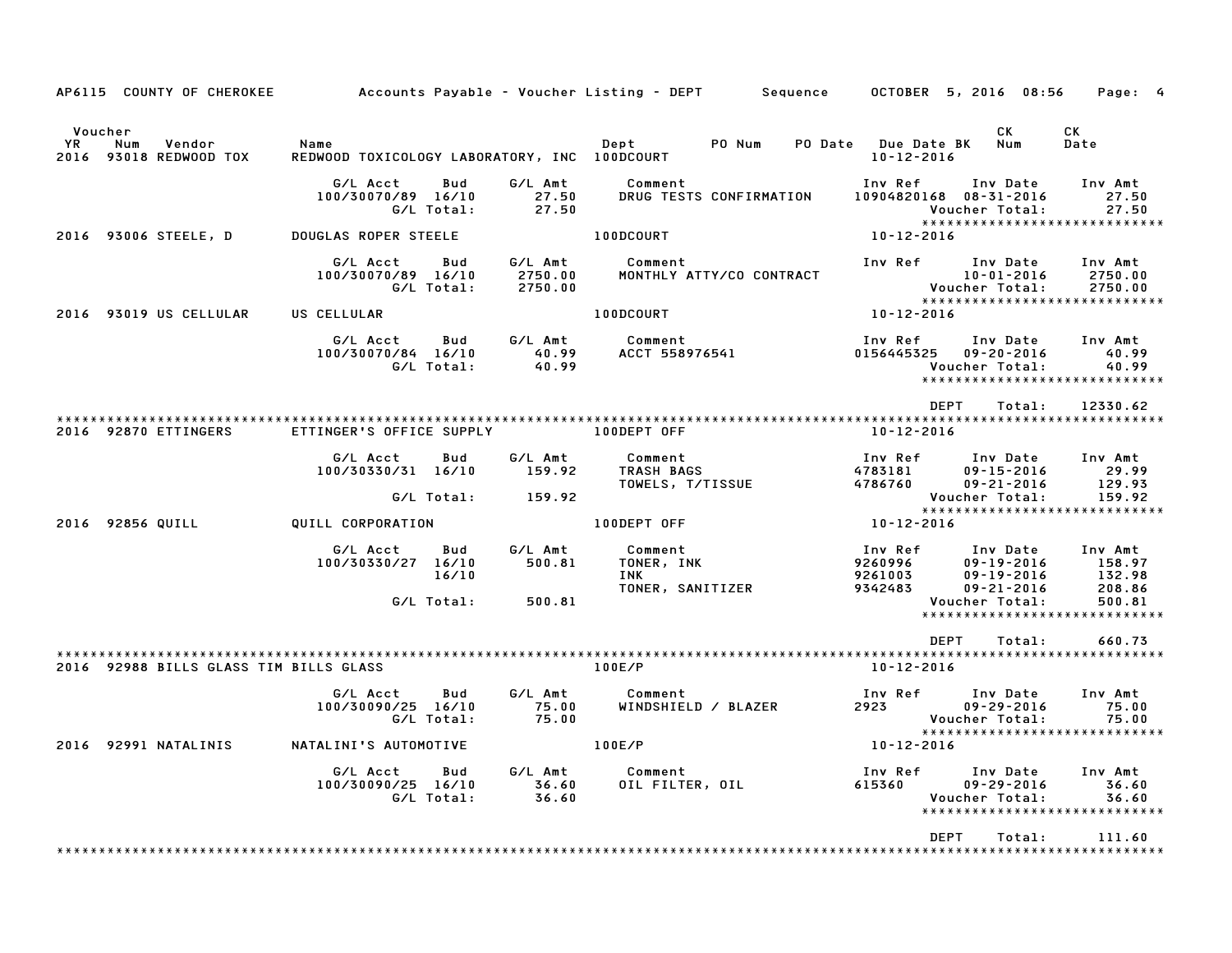| AP6115 COUNTY OF CHEROKEE                                  |                                                     |                             | Accounts Payable – Voucher Listing – DEPT<br>Sequence        |                                                | OCTOBER 5, 2016 08:56                                                           | Page: 5                     |
|------------------------------------------------------------|-----------------------------------------------------|-----------------------------|--------------------------------------------------------------|------------------------------------------------|---------------------------------------------------------------------------------|-----------------------------|
|                                                            |                                                     |                             |                                                              |                                                |                                                                                 |                             |
| Voucher<br>YR.<br>Num<br>Vendor<br>92872 ETTINGERS<br>2016 | Name<br>ETTINGER'S OFFICE SUPPLY                    |                             | PO Num<br>Dept<br>100ECON                                    | <b>PO Date</b> Due Date BK<br>$10 - 12 - 2016$ | СK<br>Num                                                                       | СK<br>Date                  |
|                                                            | G/L Acct<br>Bud<br>100/30230/21 16/10<br>G/L Total: | G/L Amt<br>100.92<br>100.92 | Comment<br>INK CARTRIDGES                                    | Inv Ref<br>4786430                             | Inv Date<br>$09 - 21 - 2016$<br>Voucher Total:<br>***************************** | Inv Amt<br>100.92<br>100.92 |
| 2016 92857 MILLER, JAN                                     | JANET L MILLER                                      |                             | 100ECON                                                      | 10-12-2016                                     |                                                                                 |                             |
|                                                            | G/L Acct<br>Bud<br>100/30230/21 16/10<br>G/L Total: | G/L Amt<br>47.00<br>47.00   | Comment<br>REIMBURSE POSTAGE STAMPS                          | Inv Ref                                        | Inv Date<br>$09 - 26 - 2016$<br>Voucher Total:<br>***************************** | Inv Amt<br>47.00<br>47.00   |
| 2016 93021 MILLER, JAN                                     | JANET L MILLER                                      |                             | 100ECON                                                      | 10-12-2016                                     |                                                                                 |                             |
|                                                            | G/L Acct<br>Bud<br>100/30230/73 16/10<br>G/L Total: | G/L Amt<br>383.94<br>383.94 | Comment<br>MILEAGE/SEPTEMBER                                 | Inv Ref                                        | Inv Date<br>$10 - 03 - 2016$<br>Voucher Total:<br>***************************** | Inv Amt<br>383.94<br>383.94 |
|                                                            |                                                     |                             |                                                              |                                                | <b>DEPT</b><br>Total:                                                           | 531.86                      |
| 2016 92986 SANDERS, R                                      | <b>RODNEY SANDERS</b>                               |                             | 100GIS                                                       | $10 - 12 - 2016$                               |                                                                                 |                             |
|                                                            | G/L Acct<br>Bud<br>100/30210/89 16/10               | G/L Amt<br>1815.00          | Comment<br>OFFSITE GIS DATA SUPPORT<br>GIS TECHNICAL SUPPORT | Inv Ref<br>20160904                            | Inv Date<br>$09 - 30 - 2016$                                                    | Inv Amt<br>1815.00          |
|                                                            | G/L Total:                                          | 1815.00                     |                                                              |                                                | Voucher Total:<br>*****************************                                 | 1815.00                     |
| 2016 93020 DERAILED                                        | DERAILED COMMODITY                                  |                             | 100GJURY                                                     | 10-12-2016                                     | <b>DEPT</b><br>Total:                                                           | 1815.00                     |
|                                                            | G/L Acct<br>Bud<br>100/30370/02 16/10               | G/L Amt<br>2857.26          | Comment<br>CARPET, ADHESIVE                                  | Inv Ref<br>R72676                              | Inv Date<br>$08 - 24 - 2016$                                                    | Inv Amt<br>1585.48          |
|                                                            | G/L Total:                                          | 2857.26                     | INSTALLATION                                                 | R72677                                         | $08 - 24 - 2016$<br>Voucher Total:<br>*****************************             | 1271.78<br>2857.26          |
|                                                            |                                                     |                             |                                                              |                                                | <b>DEPT</b><br>Total:                                                           | 2857.26                     |
| 2016 93033 BOB BARKER                                      | <b>BOB BARKER COMPANY INC</b>                       |                             | 100JAIL                                                      | 10-12-2016                                     |                                                                                 |                             |
|                                                            | Bud<br>G/L Acct<br>100/30140/39 16/10               | G/L Amt<br>155.44           | Comment<br>TOOTHPASTE, TOOTHBRUSH<br>CLIPPER, RAZOR          | Inv Ref<br>1000395869<br>000446605             | Inv Date<br>$09 - 27 - 2016$<br>$09 - 27 - 2016$                                | Inv Amt<br>36.34<br>119.10  |
|                                                            | G/L Total:                                          | 155.44                      |                                                              |                                                | Voucher Total:<br>*****************************                                 | 155.44                      |
| 2016 92838 CBM                                             | <b>CBM MANAGED SERVICES</b>                         |                             | 100JAIL                                                      | 10-12-2016                                     |                                                                                 |                             |
|                                                            | G/L Acct<br>Bud<br>100/30140/31 16/10               | G/L Amt<br>3372.39          | Comment<br>INMATE MEALS                                      | Inv Ref                                        | Inv Date                                                                        | Inv Amt                     |
|                                                            | G/L Total:                                          | 3372.39                     | $9/15/16 - 9/21/16$                                          | 06288                                          | $09 - 21 - 2016$<br>Voucher Total:<br>*****************************             | 3372.39<br>3372.39          |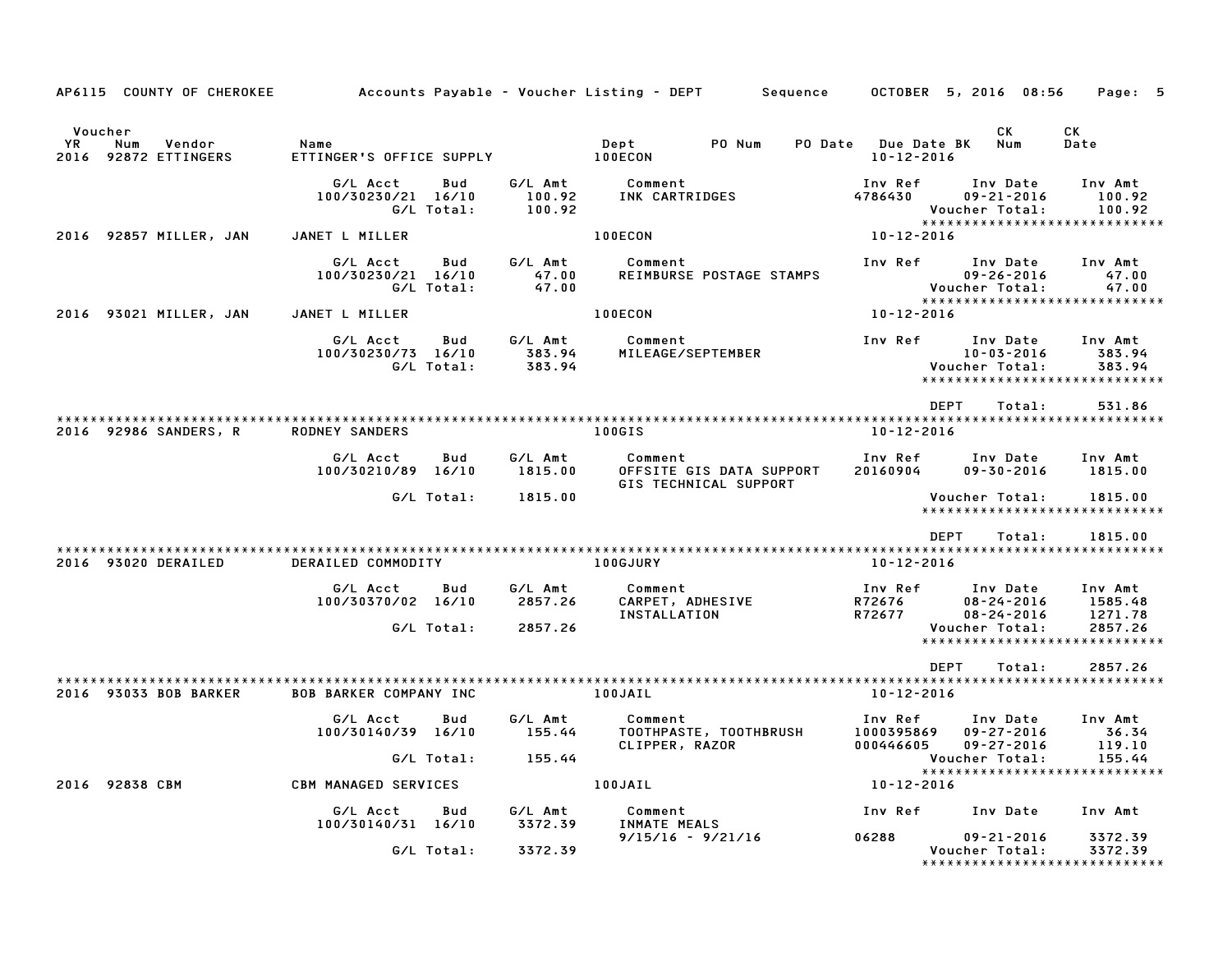| AP6115 COUNTY OF CHEROKEE                           |                                                              |                               | Accounts Payable – Voucher Listing – DEPT        Sequence            | OCTOBER 5, 2016 08:56                                                                                                                      | Page: 6                                |
|-----------------------------------------------------|--------------------------------------------------------------|-------------------------------|----------------------------------------------------------------------|--------------------------------------------------------------------------------------------------------------------------------------------|----------------------------------------|
| Voucher<br>Num<br>Vendor<br>YR<br>2016 92839 CINTAS | Name<br>CINTAS FIRST AID & SAFETY                            |                               | CK CK<br>Dept<br>PO Num<br>100JAIL                                   | PO Date Due Date BK<br>Num<br>10-12-2016                                                                                                   | Date                                   |
|                                                     | G/L Acct<br>Bud<br>100/30140/21 16/10<br>16/10<br>G/L Total: | G/L Amt<br>196.19<br>196.19   | Comment<br><b>GLOVES</b><br>GLOVES, BATTERIES                        | Inv Ref<br>Inv Date<br>8402871330<br>$09 - 09 - 2016$<br>8402884854<br>$09 - 23 - 2016$<br>Voucher Total:<br>***************************** | Inv Amt<br>66.00<br>130.19<br>196.19   |
| 2016 93034 COLUMBUS                                 | CITY OF COLUMBUS                                             |                               | 100JAIL                                                              | 10-12-2016                                                                                                                                 |                                        |
|                                                     | G/L Acct<br>Bud<br>100/30140/72 16/10<br>G/L Total:          | G/L Amt<br>110.00<br>110.00   | Comment<br>GARBAGE PICKUP                                            | Inv Ref<br>Inv Date<br>095241001<br>$09 - 29 - 2016$<br>Voucher Total:                                                                     | Inv Amt<br>110.00<br>110.00            |
| 2016 92841 HALLS                                    | HALL'S PEST CONTROL                                          |                               | 100JAIL                                                              | *****************************<br>10-12-2016                                                                                                |                                        |
|                                                     | G/L Acct<br>Bud<br>100/30140/80 16/10<br>G/L Total:          | G/L Amt<br>75.00<br>75.00     | Comment<br>MONTHLY SPRAY                                             | Inv Ref<br>Inv Date<br>76412<br>$09 - 23 - 2016$<br>Voucher Total:<br>*****************************                                        | Inv Amt<br>75.00<br>75.00              |
| 2016 93035 HENRY KRAFT                              | HENRY KRAFT INC                                              |                               | 100JAIL                                                              | 10-12-2016                                                                                                                                 |                                        |
|                                                     | G/L Acct<br>Bud<br>100/30140/40 16/10<br>16/10               | G/L Amt<br>1569.80            | Comment<br>BLEACH, CLEANER, SHAMPOO<br>CUPS, T/TISSUE, TOWELS        | Inv Ref<br>Inv Date<br>225693<br>$06 - 23 - 2016$                                                                                          | Inv Amt<br>781.86                      |
|                                                     | G/L Total:                                                   | 1569.80                       | <b>CLEANER</b><br>LINERS, SANITIZER, TOWELS<br>SANITIZER, DETERGENT, | 225770<br>$06 - 24 - 2016$<br>227971<br>$08 - 04 - 2016$<br>231139<br>$09 - 29 - 2016$<br>Voucher Total:                                   | 8.90<br>383.56<br>395.48<br>1569.80    |
| 2016 92843 TURNKEY                                  | TURNKEY CORRECTIONS                                          |                               | 100JAIL                                                              | *****************************<br>10-12-2016                                                                                                |                                        |
|                                                     | G/L Acct<br>Bud<br>100/30140/39 16/10<br>G/L Total:          | G/L Amt<br>1576.07<br>1576.07 | Comment<br>CANTEEN SALES<br><b>CANTEEN SALES</b>                     | Inv Ref<br>Inv Date<br>114620160914 09-14-2016<br>114620160921 09-21-2016<br>Voucher Total:                                                | Inv Amt<br>709.68<br>866.39<br>1576.07 |
| 2016 92844 WAGNER, K                                | KRISTIN WAGNER                                               |                               | 100JAIL                                                              | *****************************<br>10-12-2016                                                                                                |                                        |
|                                                     | G/L Acct<br>Bud<br>100/30140/81 16/10<br>G/L Total:          | 98.76<br>98.76                | G/L Amt Comment<br>REIMB/OTC MEDS, TESTS                             | Inv Ref Inv Date<br>10-03-2016<br>Voucher Total:<br>*****************************                                                          | Inv Amt<br>98.76<br>98.76              |
|                                                     |                                                              |                               |                                                                      | DEPT<br>Total:                                                                                                                             | 7153.65                                |
| 2016 92874                                          |                                                              |                               | 100JURY                                                              | 10-12-2016                                                                                                                                 |                                        |
|                                                     | G/L Acct<br>Bud<br>100/30160/86 16/10<br>G/L Total:          | G/L Amt<br>29.44<br>29.44     | Comment<br>JURY DUTY                                                 | Inv Ref<br>Inv Date<br>$09 - 30 - 2016$<br>Voucher Total:<br>*****************************                                                 | Inv Amt<br>29.44<br>29.44              |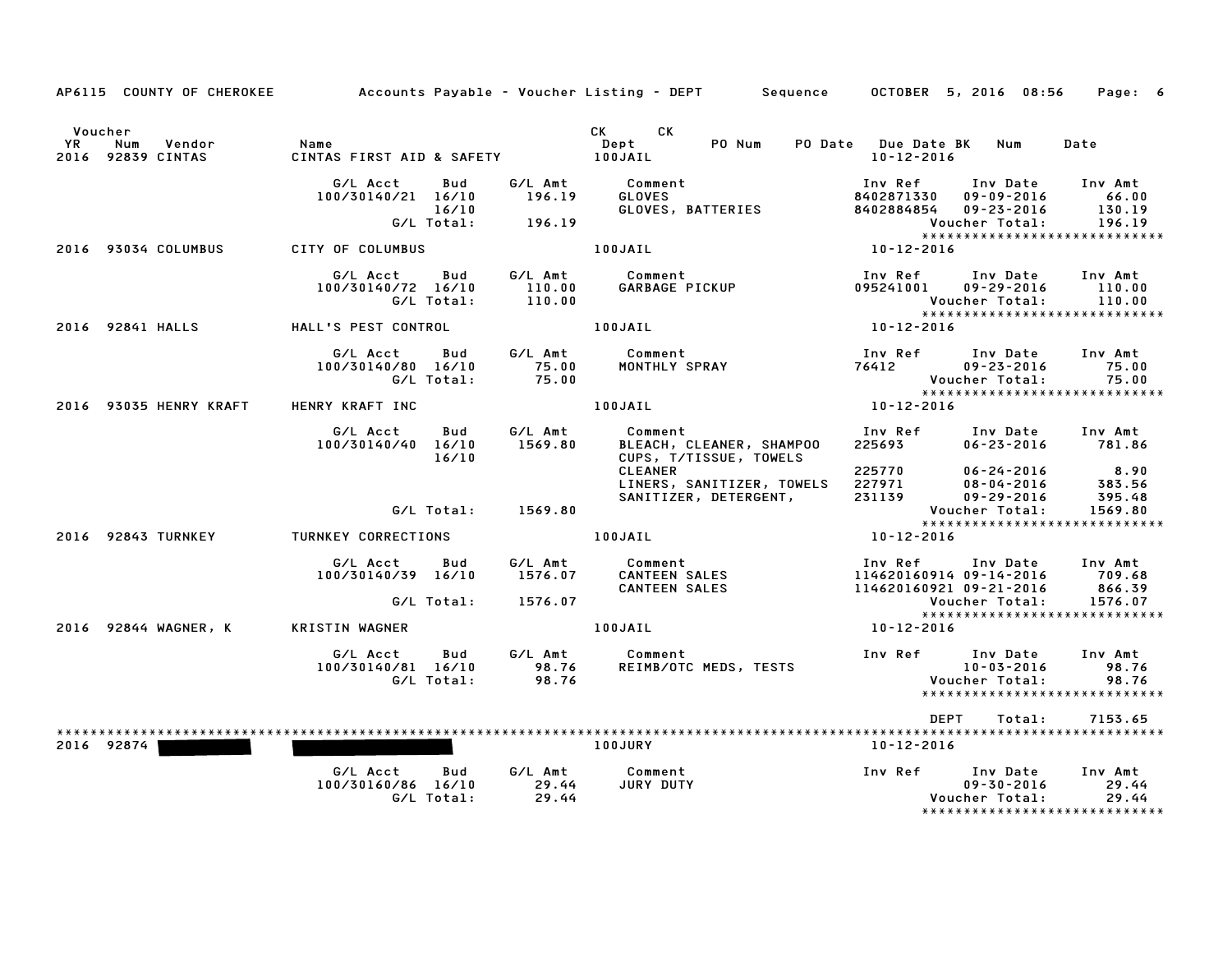| AP6115 COUNTY OF CHEROKEE                    | Accounts Payable - Voucher Listing - DEPT Sequence  |                             |                                                                                                                                                                                                                                                         |        |                                         | OCTOBER 5, 2016 08:56                                                                    | Page: 7                     |
|----------------------------------------------|-----------------------------------------------------|-----------------------------|---------------------------------------------------------------------------------------------------------------------------------------------------------------------------------------------------------------------------------------------------------|--------|-----------------------------------------|------------------------------------------------------------------------------------------|-----------------------------|
| Voucher<br>YR<br>Num<br>Vendor<br>2016 92875 | Name                                                |                             | CK and the set of the set of the set of the set of the set of the set of the set of the set of the set of the set of the set of the set of the set of the set of the set of the set of the set of the set of the set of the se<br>CK<br>Dept<br>100JURY | PO Num | PO Date Due Date BK<br>$10 - 12 - 2016$ | Num                                                                                      | Date                        |
|                                              | G/L Acct<br>Bud<br>100/30160/86 16/10<br>G/L Total: | G/L Amt<br>29.98<br>29.98   | Comment<br>JURY DUTY                                                                                                                                                                                                                                    |        | Inv Ref                                 | Inv Date<br>$09 - 30 - 2016$<br>Voucher Total:<br>*****************************          | Inv Amt<br>29.98<br>29.98   |
| 2016 92876                                   |                                                     |                             | 100JURY                                                                                                                                                                                                                                                 |        | $10 - 12 - 2016$                        |                                                                                          |                             |
|                                              | G/L Acct<br>Bud<br>100/30160/86 16/10<br>G/L Total: | G/L Amt<br>31.60<br>31.60   | Comment<br><b>JURY DUTY</b>                                                                                                                                                                                                                             |        | Inv Ref                                 | Inv Date<br>$09 - 30 - 2016$<br>Voucher Total:<br>*****************************          | Inv Amt<br>31.60<br>31.60   |
| 2016 92877                                   |                                                     |                             | 100JURY                                                                                                                                                                                                                                                 |        | $10 - 12 - 2016$                        |                                                                                          |                             |
|                                              | G/L Acct<br>Bud<br>100/30160/86 16/10<br>G/L Total: | G/L Amt<br>70.00<br>70.00   | Comment<br>JURY DUTY                                                                                                                                                                                                                                    |        | Inv Ref                                 | Inv Date<br>$09 - 30 - 2016$<br>Voucher Total:<br>*****************************          | Inv Amt<br>70.00<br>70.00   |
| 2016 92878                                   |                                                     |                             | 100JURY                                                                                                                                                                                                                                                 |        | $10 - 12 - 2016$                        |                                                                                          |                             |
|                                              | G/L Acct<br>Bud<br>100/30160/86 16/10<br>G/L Total: | G/L Amt<br>30.52<br>30.52   | Comment<br>JURY DUTY                                                                                                                                                                                                                                    |        | Inv Ref                                 | Inv Date<br>$09 - 30 - 2016$<br>Voucher Total:<br>*****************************          | Inv Amt<br>30.52<br>30.52   |
| 2016 92879                                   |                                                     |                             | <b>100JURY</b>                                                                                                                                                                                                                                          |        | $10 - 12 - 2016$                        |                                                                                          |                             |
|                                              | G/L Acct<br>Bud<br>100/30160/86 16/10<br>G/L Total: | G/L Amt<br>20.26<br>20.26   | Comment<br>JURY DUTY                                                                                                                                                                                                                                    |        | Inv Ref                                 | Inv Date<br>$09 - 30 - 2016$<br>Voucher Total:<br>*****************************          | Inv Amt<br>20.26<br>20.26   |
| 2016 92880                                   |                                                     |                             | <b>100JURY</b>                                                                                                                                                                                                                                          |        | 10-12-2016                              |                                                                                          |                             |
|                                              | G/L Acct<br>Bud<br>100/30160/86 16/10<br>G/L Total: | G/L Amt<br>26.74<br>26.74   | Comment<br><b>JURY DUTY</b>                                                                                                                                                                                                                             |        |                                         | Inv Ref Inv Date<br>$09 - 30 - 2016$<br>Voucher Total:<br>****************************** | Inv Amt<br>26.74<br>26.74   |
| 2016 92881                                   |                                                     |                             | 100JURY                                                                                                                                                                                                                                                 |        | $10 - 12 - 2016$                        |                                                                                          |                             |
|                                              | G/L Acct<br>Bud<br>100/30160/86 16/10<br>G/L Total: | G/L Amt<br>25.12<br>25.12   | Comment<br><b>JURY DUTY</b>                                                                                                                                                                                                                             |        | Inv Ref                                 | Inv Date<br>$09 - 30 - 2016$<br>Voucher Total:                                           | Inv Amt<br>25.12<br>25.12   |
| 2016 92882                                   |                                                     |                             | 100JURY                                                                                                                                                                                                                                                 |        | $10 - 12 - 2016$                        | *****************************                                                            |                             |
|                                              | G/L Acct<br>Bud<br>100/30160/86 16/10<br>G/L Total: | G/L Amt<br>88.90<br>88.90   | Comment<br>JURY DUTY                                                                                                                                                                                                                                    |        | Inv Ref                                 | Inv Date<br>$09 - 30 - 2016$<br>Voucher Total:<br>*****************************          | Inv Amt<br>88.90<br>88.90   |
| 2016 92883                                   |                                                     |                             | 100JURY                                                                                                                                                                                                                                                 |        | $10 - 12 - 2016$                        |                                                                                          |                             |
|                                              | G/L Acct<br>Bud<br>100/30160/86 16/10<br>G/L Total: | G/L Amt<br>190.96<br>190.96 | Comment<br>JURY DUTY                                                                                                                                                                                                                                    |        | Inv Ref                                 | Inv Date<br>$09 - 30 - 2016$<br>Voucher Total:<br>*****************************          | Inv Amt<br>190.96<br>190.96 |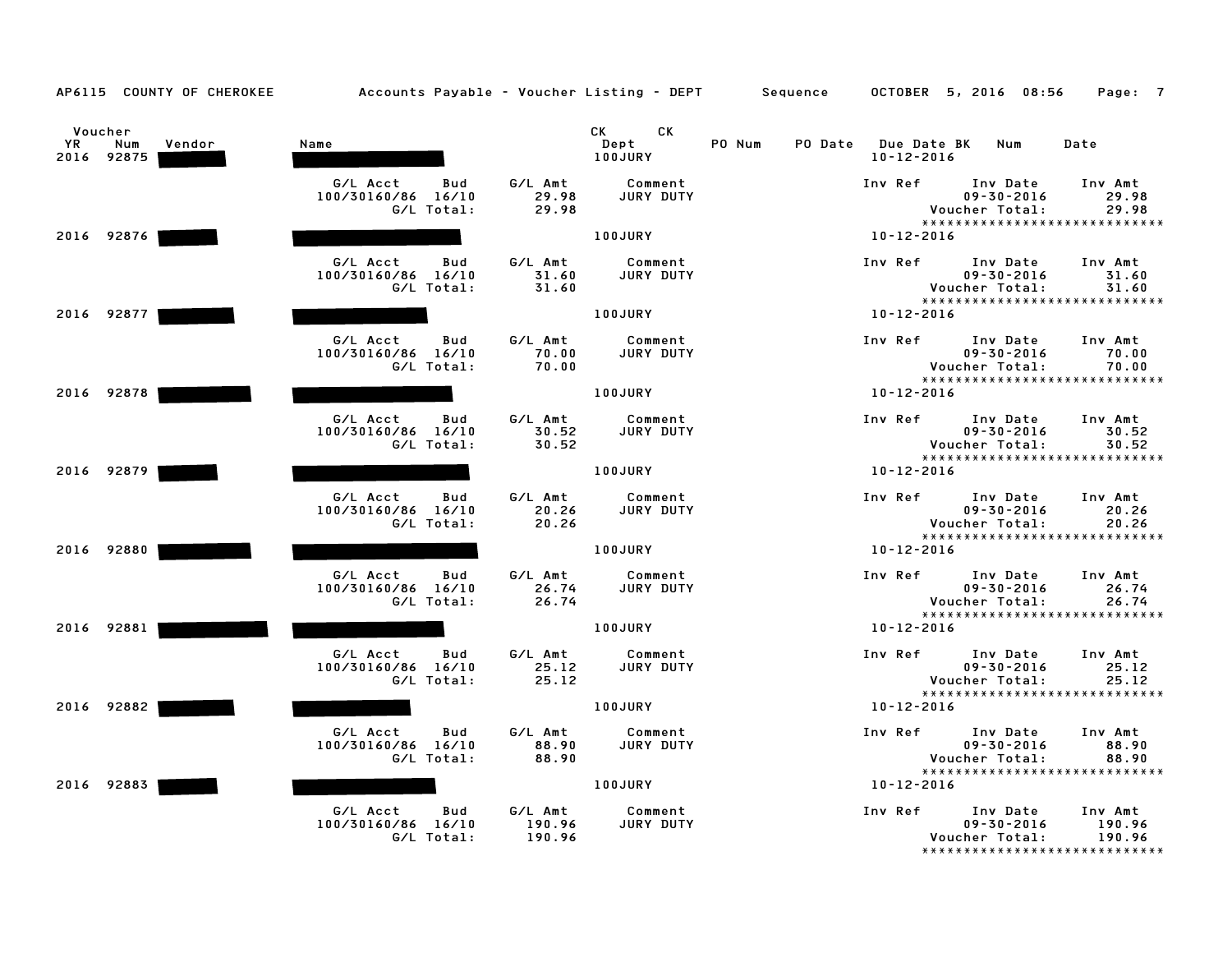| AP6115 COUNTY OF CHEROKEE                    |                                                     | Accounts Payable – Voucher Listing – DEPT         Sequence | OCTOBER 5, 2016 08:56                                                                        | Page: 8                     |
|----------------------------------------------|-----------------------------------------------------|------------------------------------------------------------|----------------------------------------------------------------------------------------------|-----------------------------|
| Voucher<br>YR<br>Vendor<br>Num<br>2016 92884 | Name                                                | CK.<br>CK .<br>Dept<br>100JURY                             | PO Num<br>PO Date Due Date BK Num<br>$10 - 12 - 2016$                                        | Date                        |
|                                              | G/L Acct<br>Bud<br>100/30160/86 16/10<br>G/L Total: | G/L Amt<br>Comment<br>JURY DUTY<br>28.36<br>28.36          | Inv Ref<br>Inv Date<br>$09 - 30 - 2016$<br>Voucher Total:<br>*****************************   | Inv Amt<br>28.36<br>28.36   |
| 2016 92885                                   |                                                     | 100JURY                                                    | $10 - 12 - 2016$                                                                             |                             |
|                                              | G/L Acct<br>Bud<br>100/30160/86 16/10<br>G/L Total: | G/L Amt<br>Comment<br>107.80<br>JURY DUTY<br>107.80        | Inv Ref<br>Inv Date<br>$09 - 30 - 2016$<br>Voucher Total:<br>*****************************   | Inv Amt<br>107.80<br>107.80 |
| 2016 92886                                   |                                                     | 100JURY                                                    | $10 - 12 - 2016$                                                                             |                             |
|                                              | G/L Acct<br>Bud<br>100/30160/86 16/10<br>G/L Total: | G/L Amt<br>Comment<br>JURY DUTY<br>12.70<br>12.70          | Inv Date<br>Inv Ref<br>$09 - 30 - 2016$<br>Voucher Total:<br>*****************************   | Inv Amt<br>12.70<br>12.70   |
| 2016 92887                                   |                                                     | 100JURY                                                    | $10 - 12 - 2016$                                                                             |                             |
|                                              | G/L Acct<br>Bud<br>100/30160/86 16/10<br>G/L Total: | G/L Amt<br>Comment<br>29.98<br>JURY DUTY<br>29.98          | Inv Date<br>Inv Ref<br>$09 - 30 - 2016$<br>Voucher Total:<br>******************************  | Inv Amt<br>29.98<br>29.98   |
| 2016 92888                                   |                                                     | 100JURY                                                    | $10 - 12 - 2016$                                                                             |                             |
|                                              | G/L Acct<br>Bud<br>100/30160/86 16/10<br>G/L Total: | G/L Amt<br>Comment<br>22.96<br>JURY DUTY<br>22.96          | Inv Ref<br>Inv Date<br>$09 - 30 - 2016$<br>Voucher Total:<br>*****************************   | Inv Amt<br>22.96<br>22.96   |
| 2016 92889                                   |                                                     | 100JURY                                                    | 10-12-2016                                                                                   |                             |
|                                              | G/L Acct<br>Bud<br>100/30160/86 16/10<br>G/L Total: | G/L Amt<br>Comment<br>23.50<br>JURY DUTY<br>23.50          | Inv Ref Inv Date<br>$09 - 30 - 2016$<br>Voucher Total:<br>*****************************      | Inv Amt<br>23.50<br>23.50   |
| 2016 92890                                   |                                                     | 100JURY                                                    | 10-12-2016                                                                                   |                             |
|                                              | G/L Acct<br>Bud<br>100/30160/86 16/10<br>G/L Total: | G/L Amt<br>Comment<br>JURY DUTY<br>24.58<br>24.58          | Inv Ref<br>Inv Date<br>$09 - 30 - 2016$<br>Voucher Total:                                    | Inv Amt<br>24.58<br>24.58   |
| 2016 92891                                   |                                                     | 100JURY                                                    | *****************************<br>10-12-2016                                                  |                             |
|                                              | G/L Acct<br>Bud<br>100/30160/86 16/10<br>G/L Total: | G/L Amt<br>Comment<br>JURY DUTY<br>18.10<br>18.10          | Inv Ref<br>Inv Date<br>$09 - 30 - 2016$<br>Voucher Total:                                    | Inv Amt<br>18.10<br>18.10   |
| 2016 92892                                   |                                                     | 100JURY                                                    | *****************************<br>$10 - 12 - 2016$                                            |                             |
|                                              | G/L Acct<br>Bud<br>100/30160/86 16/10<br>G/L Total: | G/L Amt<br>Comment<br>19.72<br>JURY DUTY<br>19.72          | Inv Ref<br>Inv Date<br>$09 - 30 - 2016$<br>Voucher Total:<br>******************************* | Inv Amt<br>19.72<br>19.72   |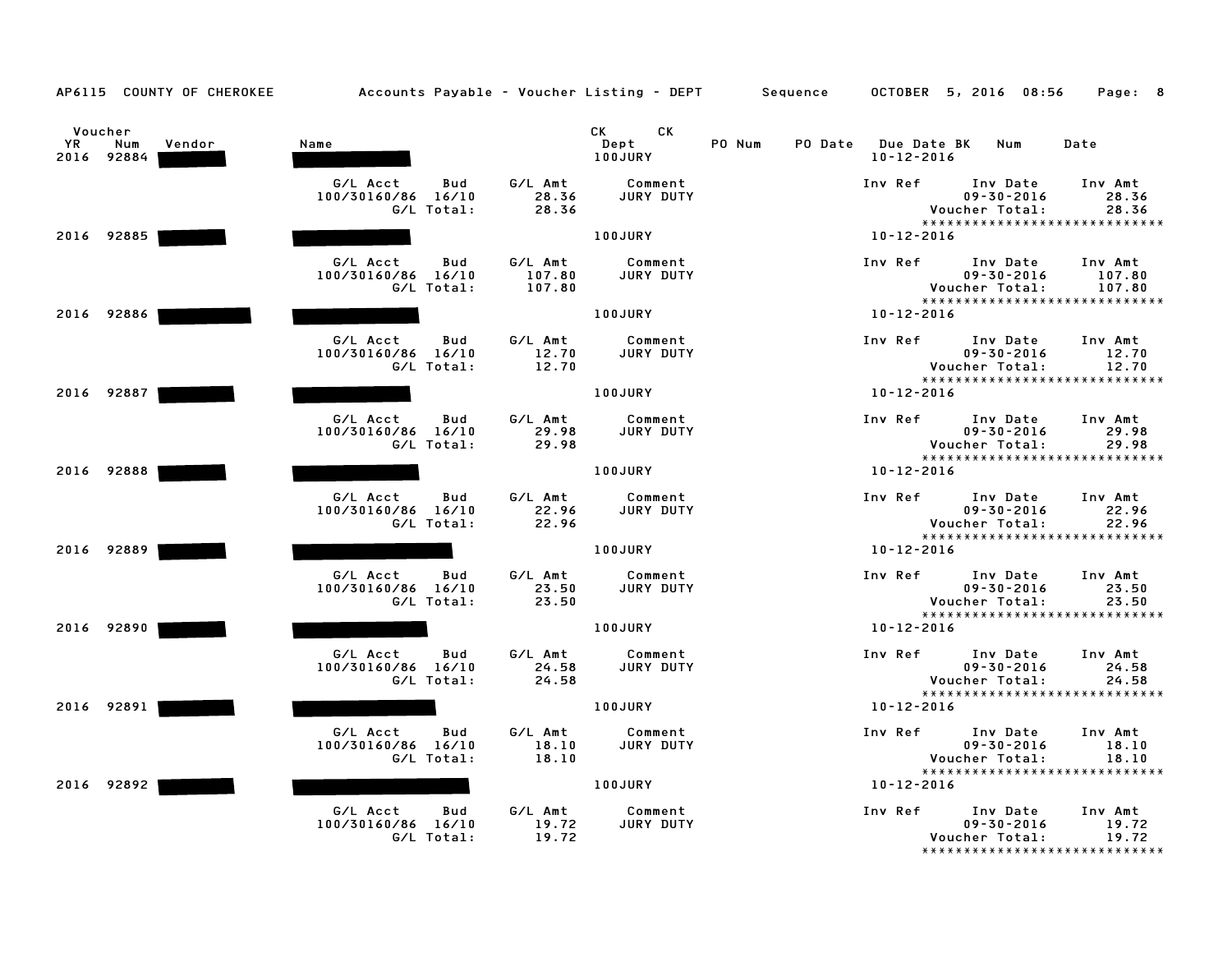| AP6115 COUNTY OF CHEROKEE                    | Accounts Payable – Voucher Listing – DEPT Sequence  |                                                   |                                   | OCTOBER 5, 2016 08:56<br>Page: 9                                                                                     |
|----------------------------------------------|-----------------------------------------------------|---------------------------------------------------|-----------------------------------|----------------------------------------------------------------------------------------------------------------------|
| Voucher<br>YR<br>Num<br>Vendor<br>2016 92893 | Name                                                | CK.<br>CK .<br>Dept<br><b>100JURY</b>             | PO Num<br>PO Date Due Date BK Num | Date<br>$10 - 12 - 2016$                                                                                             |
|                                              | G/L Acct<br>Bud<br>100/30160/86 16/10<br>G/L Total: | G/L Amt<br>Comment<br>28.36<br>JURY DUTY<br>28.36 | Inv Ref                           | Inv Date<br>Inv Amt<br>$09 - 30 - 2016$<br>28.36<br>Voucher Total:<br>28.36<br>*****************************         |
| 2016 92894                                   |                                                     | 100JURY                                           | 10-12-2016                        |                                                                                                                      |
|                                              | G/L Acct<br>Bud<br>100/30160/86 16/10<br>G/L Total: | G/L Amt<br>Comment<br>10.00<br>JURY DUTY<br>10.00 | Inv Ref                           | Inv Date<br>Inv Amt<br>$09 - 30 - 2016$<br>10.00<br>Voucher Total:<br>10.00<br>*****************************         |
| 2016 92895                                   |                                                     | 100JURY                                           |                                   | $10 - 12 - 2016$                                                                                                     |
|                                              | G/L Acct<br>Bud<br>100/30160/86 16/10<br>G/L Total: | G/L Amt<br>Comment<br>JURY DUTY<br>30.52<br>30.52 | Inv Ref                           | Inv Date<br>Inv Amt<br>$09 - 30 - 2016$<br>30.52<br>Voucher Total:<br>30.52<br>*****************************         |
| 2016 92896                                   |                                                     | 100JURY                                           | $10 - 12 - 2016$                  |                                                                                                                      |
|                                              | G/L Acct<br>Bud<br>100/30160/86 16/10<br>G/L Total: | G/L Amt<br>Comment<br>27.82<br>JURY DUTY<br>27.82 | Inv Ref                           | Inv Date<br>Inv Amt<br>$09 - 30 - 2016$<br>27.82<br>Voucher Total:<br>27.82<br>*****************************         |
| 2016 92897                                   |                                                     | 100JURY                                           |                                   | $10 - 12 - 2016$                                                                                                     |
|                                              | G/L Acct<br>Bud<br>100/30160/86 16/10<br>G/L Total: | G/L Amt<br>Comment<br>17.56<br>JURY DUTY<br>17.56 | Inv Ref                           | Inv Date<br>Inv Amt<br>$09 - 30 - 2016$<br>17.56<br>Voucher Total:<br>17.56<br>*****************************         |
| 2016 92898                                   |                                                     | 100JURY                                           |                                   | $10 - 12 - 2016$                                                                                                     |
|                                              | G/L Acct<br>Bud<br>100/30160/86 16/10<br>G/L Total: | G/L Amt<br>Comment<br>18.64<br>JURY DUTY<br>18.64 |                                   | Inv Ref Inv Date<br>Inv Amt<br>$09 - 30 - 2016$<br>18.64<br>Voucher Total:<br>18.64<br>***************************** |
| 2016 92899                                   |                                                     | <b>100JURY</b>                                    |                                   | 10-12-2016                                                                                                           |
|                                              | G/L Acct<br>Bud<br>100/30160/86 16/10<br>G/L Total: | G/L Amt<br>Comment<br>14.86<br>JURY DUTY<br>14.86 | Inv Ref                           | Inv Date<br>Inv Amt<br>$09 - 30 - 2016$<br>14.86<br>Voucher Total:<br>14.86                                          |
| 2016 92900                                   |                                                     | 100JURY                                           |                                   | ******************************<br>$10 - 12 - 2016$                                                                   |
|                                              | G/L Acct<br>Bud<br>100/30160/86 16/10<br>G/L Total: | G/L Amt<br>Comment<br>JURY DUTY<br>28.36<br>28.36 | Inv Ref                           | Inv Date<br>Inv Amt<br>$09 - 30 - 2016$<br>28.36<br>Voucher Total:<br>28.36                                          |
| 2016 92901                                   |                                                     | 100JURY                                           | $10 - 12 - 2016$                  | *****************************                                                                                        |
|                                              | G/L Acct<br>Bud<br>100/30160/86 16/10<br>G/L Total: | G/L Amt<br>Comment<br>25.66<br>JURY DUTY<br>25.66 | Inv Ref                           | Inv Date<br>Inv Amt<br>$09 - 30 - 2016$<br>25.66<br>25.66<br>Voucher Total:<br>*******************************       |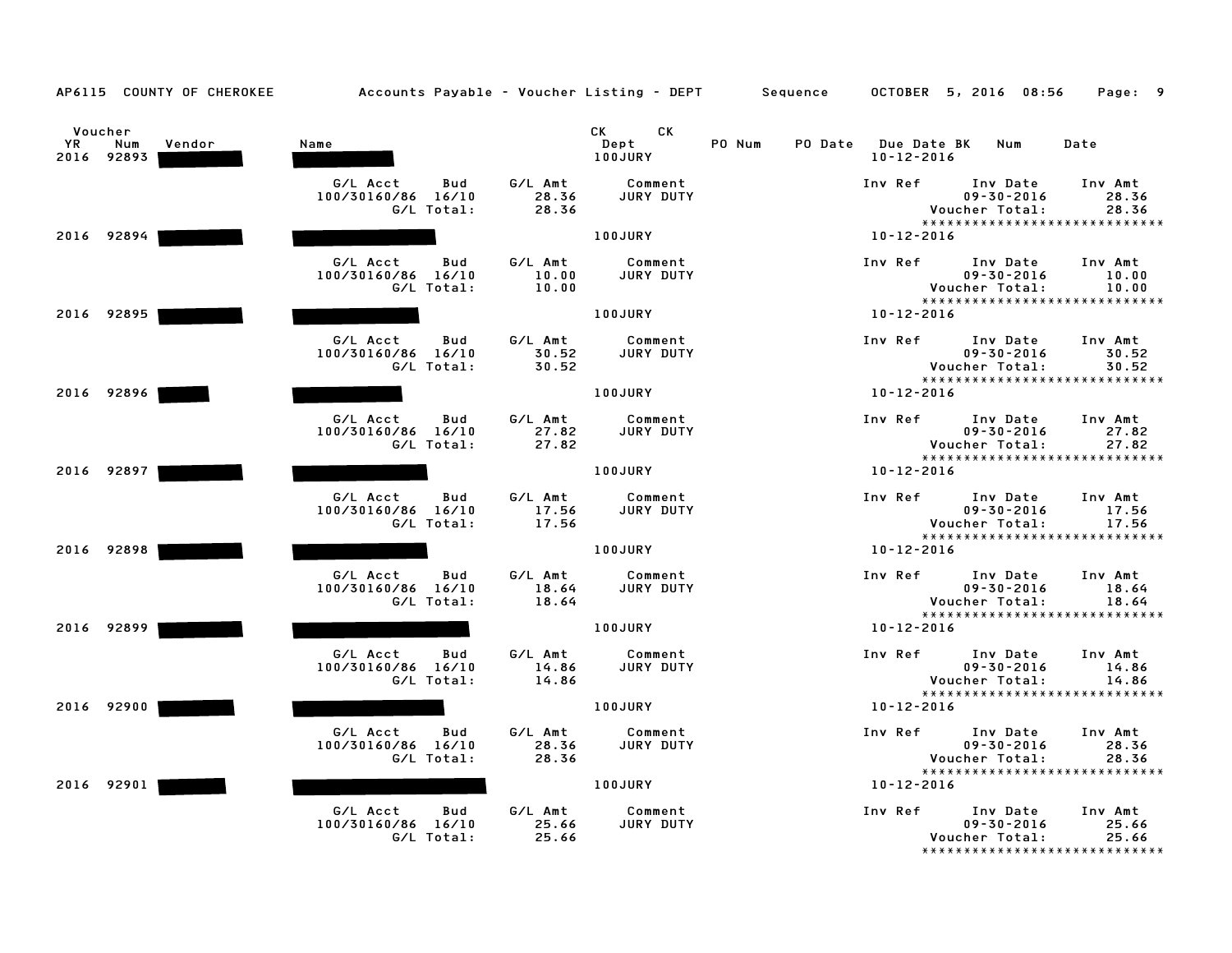| AP6115 COUNTY OF CHEROKEE                           | Accounts Payable - Voucher Listing - DEPT Sequence  |                             |                              |        |                                         | OCTOBER 5, 2016 08:56                                                            | Page: 10                    |
|-----------------------------------------------------|-----------------------------------------------------|-----------------------------|------------------------------|--------|-----------------------------------------|----------------------------------------------------------------------------------|-----------------------------|
| Voucher<br><b>YR</b><br>Num<br>Vendor<br>2016 92902 | Name                                                |                             | CK.<br>CK<br>Dept<br>100JURY | PO Num | PO Date Due Date BK<br>$10 - 12 - 2016$ | Num                                                                              | Date                        |
|                                                     | G/L Acct<br>Bud<br>100/30160/86 16/10<br>G/L Total: | G/L Amt<br>126.70<br>126.70 | Comment<br>JURY DUTY         |        | Inv Ref                                 | Inv Date<br>$09 - 30 - 2016$<br>Voucher Total:<br>*****************************  | Inv Amt<br>126.70<br>126.70 |
| 2016 92903                                          |                                                     |                             | 100JURY                      |        | $10 - 12 - 2016$                        |                                                                                  |                             |
|                                                     | G/L Acct<br>Bud<br>100/30160/86 16/10<br>G/L Total: | G/L Amt<br>28.36<br>28.36   | Comment<br><b>JURY DUTY</b>  |        | Inv Ref                                 | Inv Date<br>$09 - 30 - 2016$<br>Voucher Total:<br>****************************** | Inv Amt<br>28.36<br>28.36   |
| 2016 92904                                          |                                                     |                             | 100JURY                      |        | $10 - 12 - 2016$                        |                                                                                  |                             |
|                                                     | G/L Acct<br>Bud<br>100/30160/86 16/10<br>G/L Total: | G/L Amt<br>29.98<br>29.98   | Comment<br>JURY DUTY         |        | Inv Ref                                 | Inv Date<br>$09 - 30 - 2016$<br>Voucher Total:<br>*****************************  | Inv Amt<br>29.98<br>29.98   |
| 2016 92905                                          |                                                     |                             | 100JURY                      |        | $10 - 12 - 2016$                        |                                                                                  |                             |
|                                                     | G/L Acct<br>Bud<br>100/30160/86 16/10<br>G/L Total: | G/L Amt<br>28.36<br>28.36   | Comment<br>JURY DUTY         |        | Inv Ref                                 | Inv Date<br>$09 - 30 - 2016$<br>Voucher Total:<br>*****************************  | Inv Amt<br>28.36<br>28.36   |
| 2016 92906                                          |                                                     |                             | 100JURY                      |        | 10-12-2016                              |                                                                                  |                             |
|                                                     | G/L Acct<br>Bud<br>100/30160/86 16/10<br>G/L Total: | G/L Amt<br>209.86<br>209.86 | Comment<br>JURY DUTY         |        | Inv Ref                                 | Inv Date<br>$09 - 30 - 2016$<br>Voucher Total:<br>****************************** | Inv Amt<br>209.86<br>209.86 |
| 2016 92907                                          |                                                     |                             | 100JURY                      |        | $10 - 12 - 2016$                        |                                                                                  |                             |
|                                                     | G/L Acct<br>Bud<br>100/30160/86 16/10<br>G/L Total: | G/L Amt<br>29.98<br>29.98   | Comment<br>JURY DUTY         |        | Inv Ref                                 | Inv Date<br>$09 - 30 - 2016$<br>Voucher Total:<br>*****************************  | Inv Amt<br>29.98<br>29.98   |
| 2016 92908                                          |                                                     |                             | 100JURY                      |        | $10 - 12 - 2016$                        |                                                                                  |                             |
|                                                     | G/L Acct<br>Bud<br>100/30160/86 16/10<br>G/L Total: | G/L Amt<br>29.98<br>29.98   | Comment<br>JURY DUTY         |        | Inv Ref                                 | Inv Date<br>$09 - 30 - 2016$<br>Voucher Total:                                   | Inv Amt<br>29.98<br>29.98   |
| 2016 92909                                          |                                                     |                             | 100JURY                      |        | $10 - 12 - 2016$                        | ******************************                                                   |                             |
|                                                     | G/L Acct<br>Bud<br>100/30160/86 16/10<br>G/L Total: | G/L Amt<br>26.74<br>26.74   | Comment<br>JURY DUTY         |        | Inv Ref                                 | Inv Date<br>$09 - 30 - 2016$<br>Voucher Total:                                   | Inv Amt<br>26.74<br>26.74   |
| 2016 92910                                          |                                                     |                             | 100JURY                      |        | 10-12-2016                              | *****************************                                                    |                             |
|                                                     | G/L Acct<br>Bud<br>100/30160/86 16/10<br>G/L Total: | G/L Amt<br>15.40<br>15.40   | Comment<br>JURY DUTY         |        | Inv Ref                                 | Inv Date<br>$09 - 30 - 2016$<br>Voucher Total:<br>****************************** | Inv Amt<br>15.40<br>15.40   |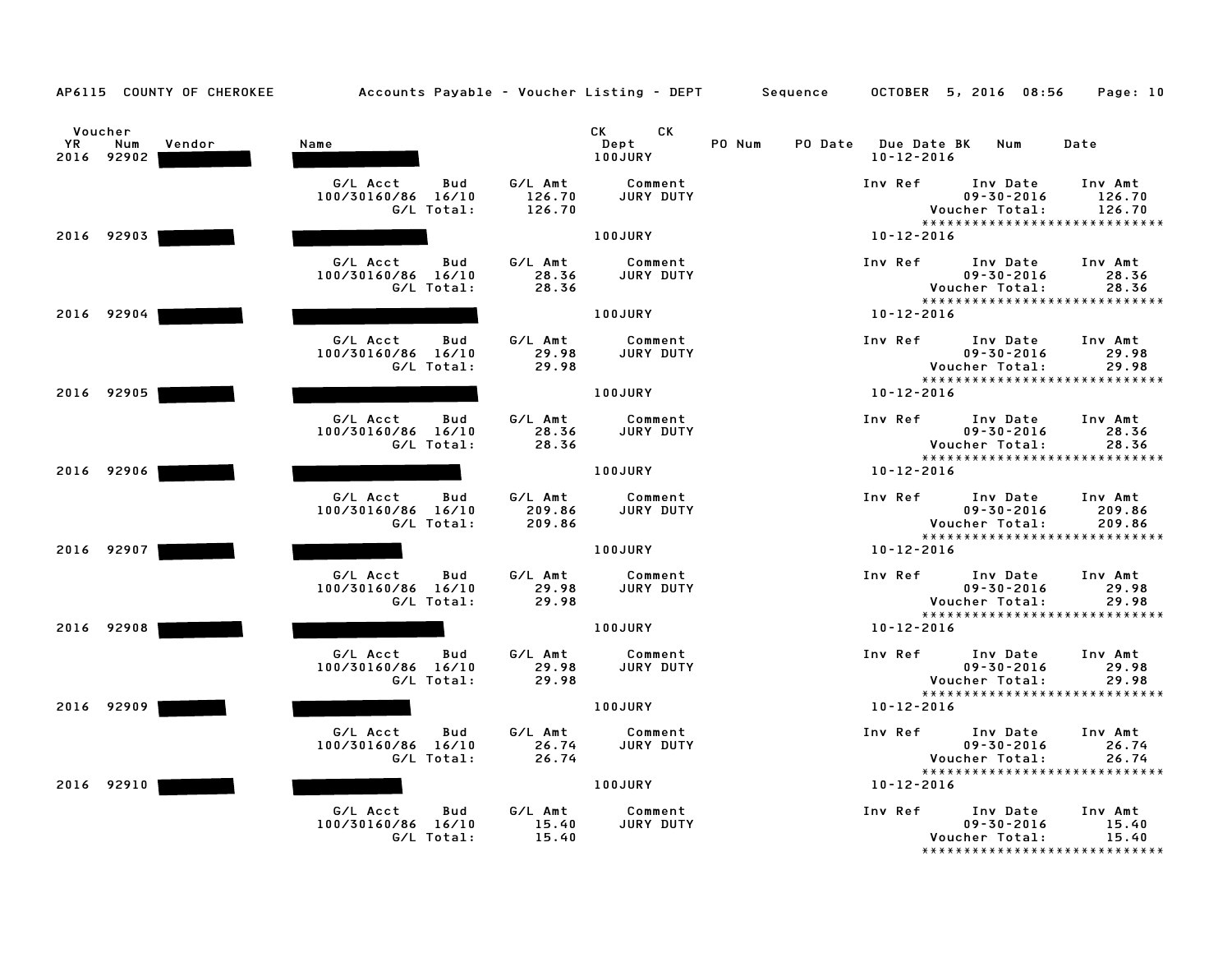| AP6115 COUNTY OF CHEROKEE                    | Accounts Payable - Voucher Listing - DEPT Sequence  |                                                                                                                                                                                                                                                         |                                                   | OCTOBER 5, 2016 08:56<br>Page: 11                                                                             |
|----------------------------------------------|-----------------------------------------------------|---------------------------------------------------------------------------------------------------------------------------------------------------------------------------------------------------------------------------------------------------------|---------------------------------------------------|---------------------------------------------------------------------------------------------------------------|
| Voucher<br>YR<br>Num<br>Vendor<br>2016 92911 | Name                                                | CK<br>CK the control of the control of the control of the control of the control of the control of the control of the control of the control of the control of the control of the control of the control of the control of the contr<br>Dept<br>100JURY | PO Num<br>PO Date Due Date BK<br>$10 - 12 - 2016$ | Num<br>Date                                                                                                   |
|                                              | G/L Acct<br>Bud<br>100/30160/86 16/10<br>G/L Total: | G/L Amt<br>Comment<br>19.18<br>JURY DUTY<br>19.18                                                                                                                                                                                                       | Inv Ref                                           | Inv Date<br>Inv Amt<br>$09 - 30 - 2016$<br>19.18<br>Voucher Total:<br>19.18<br>*****************************  |
| 2016 92912                                   |                                                     | 100JURY                                                                                                                                                                                                                                                 | $10 - 12 - 2016$                                  |                                                                                                               |
|                                              | G/L Acct<br>Bud<br>100/30160/86 16/10<br>G/L Total: | G/L Amt<br>Comment<br>JURY DUTY<br>25.12<br>25.12                                                                                                                                                                                                       | Inv Ref                                           | Inv Date<br>Inv Amt<br>$09 - 30 - 2016$<br>25.12<br>Voucher Total:<br>25.12<br>*****************************  |
| 2016 92913                                   |                                                     | 100JURY                                                                                                                                                                                                                                                 | $10 - 12 - 2016$                                  |                                                                                                               |
|                                              | G/L Acct<br>Bud<br>100/30160/86 16/10<br>G/L Total: | G/L Amt<br>Comment<br>29.44<br>JURY DUTY<br>29.44                                                                                                                                                                                                       | Inv Ref                                           | Inv Date<br>Inv Amt<br>$09 - 30 - 2016$<br>29.44<br>Voucher Total:<br>29.44<br>*****************************  |
| 2016 92914                                   |                                                     | 100JURY                                                                                                                                                                                                                                                 | $10 - 12 - 2016$                                  |                                                                                                               |
|                                              | G/L Acct<br>Bud<br>100/30160/86 16/10<br>G/L Total: | G/L Amt<br>Comment<br>30.52<br>JURY DUTY<br>30.52                                                                                                                                                                                                       | Inv Ref                                           | Inv Date<br>Inv Amt<br>$09 - 30 - 2016$<br>30.52<br>Voucher Total:<br>30.52<br>****************************** |
| 2016 92915                                   |                                                     | 100JURY                                                                                                                                                                                                                                                 | $10 - 12 - 2016$                                  |                                                                                                               |
|                                              | G/L Acct<br>Bud<br>100/30160/86 16/10<br>G/L Total: | G/L Amt<br>Comment<br>JURY DUTY<br>20.26<br>20.26                                                                                                                                                                                                       | Inv Ref                                           | Inv Date<br>Inv Amt<br>$09 - 30 - 2016$<br>20.26<br>Voucher Total:<br>20.26                                   |
| 2016 92916                                   |                                                     | <b>100JURY</b>                                                                                                                                                                                                                                          | 10-12-2016                                        | *****************************                                                                                 |
|                                              | G/L Acct<br>Bud<br>100/30160/86 16/10<br>G/L Total: | G/L Amt<br>Comment<br>JURY DUTY<br>29.44<br>29.44                                                                                                                                                                                                       | Inv Ref                                           | Inv Date<br>Inv Amt<br>$09 - 30 - 2016$<br>29.44<br>Voucher Total:<br>29.44<br>****************************** |
| 2016 92917                                   |                                                     | 100JURY                                                                                                                                                                                                                                                 | $10 - 12 - 2016$                                  |                                                                                                               |
|                                              | G/L Acct<br>Bud<br>100/30160/86 16/10<br>G/L Total: | G/L Amt<br>Comment<br>30.52<br>JURY DUTY<br>30.52                                                                                                                                                                                                       | Inv Ref                                           | Inv Date<br>Inv Amt<br>$09 - 30 - 2016$<br>30.52<br>Voucher Total:<br>30.52                                   |
| 2016 92918                                   |                                                     | 100JURY                                                                                                                                                                                                                                                 | $10 - 12 - 2016$                                  | *****************************                                                                                 |
|                                              | G/L Acct<br>Bud<br>100/30160/86 16/10<br>G/L Total: | G/L Amt<br>Comment<br>JURY DUTY<br>24.58<br>24.58                                                                                                                                                                                                       | Inv Ref                                           | Inv Date<br>Inv Amt<br>$09 - 30 - 2016$<br>24.58<br>Voucher Total:<br>24.58                                   |
| 2016 92919                                   |                                                     | 100JURY                                                                                                                                                                                                                                                 | $10 - 12 - 2016$                                  | *****************************                                                                                 |
|                                              | G/L Acct<br>Bud<br>100/30160/86 16/10<br>G/L Total: | G/L Amt<br>Comment<br>26.20<br>JURY DUTY<br>26.20                                                                                                                                                                                                       | Inv Ref                                           | Inv Date<br>Inv Amt<br>26.20<br>$09 - 30 - 2016$<br>Voucher Total:<br>26.20<br>*****************************  |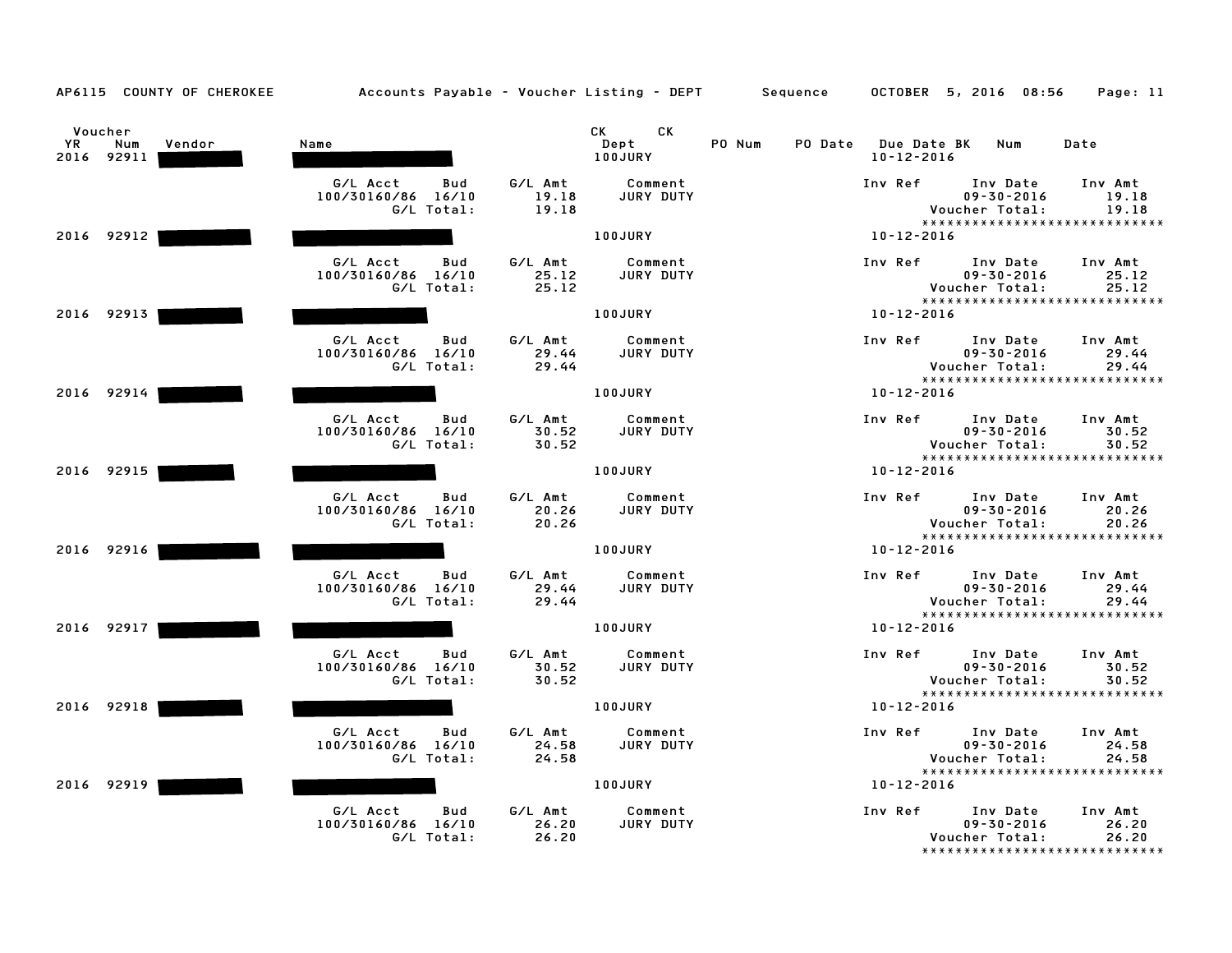| AP6115 COUNTY OF CHEROKEE                    |                                                     | Accounts Payable - Voucher Listing - DEPT Sequence |                                       | OCTOBER 5, 2016 08:56<br>Page: 12                                                                            |
|----------------------------------------------|-----------------------------------------------------|----------------------------------------------------|---------------------------------------|--------------------------------------------------------------------------------------------------------------|
| Voucher<br>YR<br>Num<br>Vendor<br>2016 92920 | Name                                                | CK<br>CK.<br>Dept<br>100JURY                       | PO Num<br>PO Date<br>$10 - 12 - 2016$ | <b>Due Date BK</b><br>Num<br>Date                                                                            |
|                                              | G/L Acct<br>Bud<br>100/30160/86 16/10<br>G/L Total: | G/L Amt<br>Comment<br>JURY DUTY<br>23.50<br>23.50  | Inv Ref                               | Inv Date<br>Inv Amt<br>$09 - 30 - 2016$<br>23.50<br>Voucher Total:<br>23.50<br>***************************** |
| 2016 92921                                   |                                                     | 100JURY                                            | $10 - 12 - 2016$                      |                                                                                                              |
|                                              | G/L Acct<br>Bud<br>100/30160/86 16/10<br>G/L Total: | G/L Amt<br>Comment<br>JURY DUTY<br>10.00<br>10.00  | Inv Ref                               | Inv Date<br>Inv Amt<br>$09 - 30 - 2016$<br>10.00<br>Voucher Total:<br>10.00<br>***************************** |
| 2016 92922                                   |                                                     | 100JURY                                            | 10-12-2016                            |                                                                                                              |
|                                              | G/L Acct<br>Bud<br>100/30160/86 16/10<br>G/L Total: | G/L Amt<br>Comment<br>28.36<br>JURY DUTY<br>28.36  | Inv Ref                               | Inv Date<br>Inv Amt<br>$09 - 30 - 2016$<br>28.36<br>Voucher Total:<br>28.36<br>***************************** |
| 2016 92923                                   |                                                     | 100JURY                                            | $10 - 12 - 2016$                      |                                                                                                              |
|                                              | G/L Acct<br>Bud<br>100/30160/86 16/10<br>G/L Total: | G/L Amt<br>Comment<br>28.36<br>JURY DUTY<br>28.36  | Inv Ref                               | Inv Date<br>Inv Amt<br>$09 - 30 - 2016$<br>28.36<br>Voucher Total:<br>28.36<br>***************************** |
| 2016 92924                                   |                                                     | 100JURY                                            | $10 - 12 - 2016$                      |                                                                                                              |
|                                              | G/L Acct<br>Bud<br>100/30160/86 16/10<br>G/L Total: | G/L Amt<br>Comment<br>JURY DUTY<br>28.90<br>28.90  | Inv Ref                               | Inv Date<br>Inv Amt<br>$09 - 30 - 2016$<br>28.90<br>Voucher Total:<br>28.90                                  |
| 2016 92928                                   |                                                     | 100JURY                                            | $10 - 12 - 2016$                      | *****************************                                                                                |
|                                              | G/L Acct<br>Bud<br>100/30160/86 16/10<br>G/L Total: | G/L Amt<br>Comment<br>27.82<br>JURY DUTY<br>27.82  | Inv Ref                               | Inv Date<br>Inv Amt<br>$09 - 30 - 2016$<br>27.82<br>Voucher Total:<br>27.82<br>***************************** |
| 2016 92925                                   |                                                     | 100JURY                                            | $10 - 12 - 2016$                      |                                                                                                              |
|                                              | G/L Acct<br>Bud<br>100/30160/86 16/10<br>G/L Total: | G/L Amt<br>Comment<br>25.12<br>JURY DUTY<br>25.12  | Inv Ref                               | Inv Date<br>Inv Amt<br>$09 - 30 - 2016$<br>25.12<br>Voucher Total:<br>25.12                                  |
| 2016 92926                                   |                                                     | 100JURY                                            | $10 - 12 - 2016$                      | *****************************                                                                                |
|                                              | G/L Acct<br>Bud<br>100/30160/86 16/10<br>G/L Total: | G/L Amt<br>Comment<br>28.36<br>JURY DUTY<br>28.36  | Inv Ref                               | Inv Date<br>Inv Amt<br>$09 - 30 - 2016$<br>28.36<br>Voucher Total:<br>28.36<br>***************************** |
| 2016 92927                                   |                                                     | 100JURY                                            | $10 - 12 - 2016$                      |                                                                                                              |
|                                              | G/L Acct<br>Bud<br>100/30160/86 16/10<br>G/L Total: | G/L Amt<br>Comment<br>29.44<br>JURY DUTY<br>29.44  | Inv Ref                               | Inv Date<br>Inv Amt<br>29.44<br>$09 - 30 - 2016$<br>Voucher Total:<br>29.44<br>***************************** |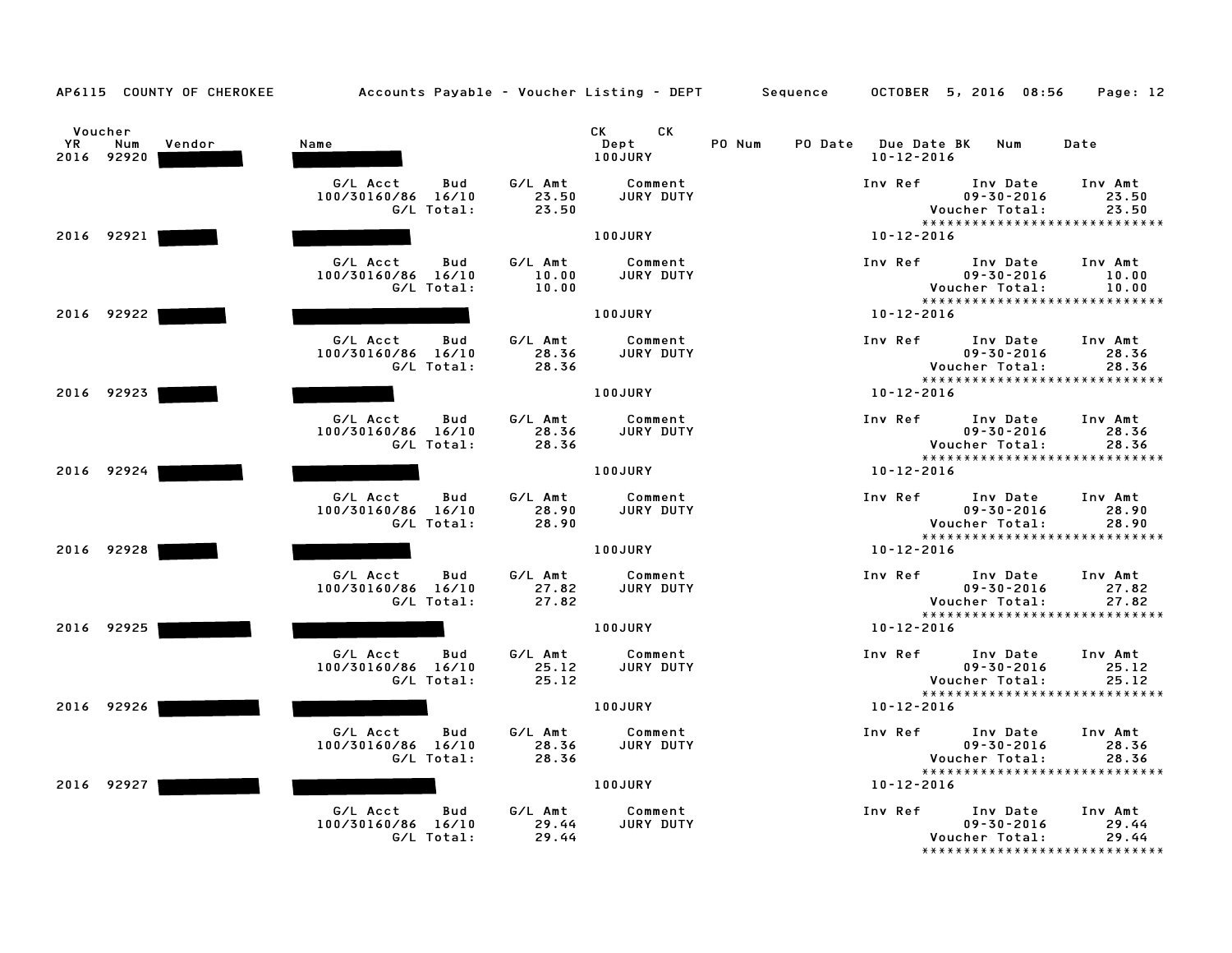| AP6115 COUNTY OF CHEROKEE                    | Accounts Payable – Voucher Listing – DEPT Sequence  |                             |                             | OCTOBER 5, 2016 08:56                   | Page: 13                                                                                                     |
|----------------------------------------------|-----------------------------------------------------|-----------------------------|-----------------------------|-----------------------------------------|--------------------------------------------------------------------------------------------------------------|
| Voucher<br>YR<br>Num<br>Vendor<br>2016 92929 | Name                                                | CK<br>Dept<br>100JURY       | CK<br>PO Num                | PO Date Due Date BK<br>$10 - 12 - 2016$ | Num<br>Date                                                                                                  |
|                                              | G/L Acct<br>Bud<br>100/30160/86 16/10<br>G/L Total: | G/L Amt<br>26.20<br>26.20   | Comment<br>JURY DUTY        | Inv Ref<br>Voucher Total:               | Inv Date<br>Inv Amt<br>$09 - 30 - 2016$<br>26.20<br>26.20<br>*****************************                   |
| 2016 92930                                   |                                                     | 100JURY                     |                             | $10 - 12 - 2016$                        |                                                                                                              |
|                                              | G/L Acct<br>Bud<br>100/30160/86 16/10<br>G/L Total: | G/L Amt<br>27.82<br>27.82   | Comment<br>JURY DUTY        | Inv Ref<br>Voucher Total:               | Inv Date<br>Inv Amt<br>$09 - 30 - 2016$<br>27.82<br>27.82<br>*****************************                   |
| 2016 92931                                   |                                                     | 100JURY                     |                             | $10 - 12 - 2016$                        |                                                                                                              |
|                                              | G/L Acct<br>Bud<br>100/30160/86 16/10<br>G/L Total: | G/L Amt<br>26.74<br>26.74   | Comment<br>JURY DUTY        | Inv Ref<br>Voucher Total:               | Inv Date<br>Inv Amt<br>$09 - 30 - 2016$<br>26.74<br>26.74<br>*****************************                   |
| 2016 92932                                   |                                                     | 100JURY                     |                             | $10 - 12 - 2016$                        |                                                                                                              |
|                                              | G/L Acct<br>Bud<br>100/30160/86 16/10<br>G/L Total: | G/L Amt<br>10.00<br>10.00   | Comment<br>JURY DUTY        | Inv Ref<br>Voucher Total:               | Inv Date<br>Inv Amt<br>$09 - 30 - 2016$<br>10.00<br>10.00<br>*****************************                   |
| 2016 92933                                   |                                                     | 100JURY                     |                             | $10 - 12 - 2016$                        |                                                                                                              |
|                                              | G/L Acct<br>Bud<br>100/30160/86 16/10<br>G/L Total: | G/L Amt<br>24.58<br>24.58   | Comment<br>JURY DUTY        | Inv Ref<br>Voucher Total:               | Inv Date<br>Inv Amt<br>$09 - 30 - 2016$<br>24.58<br>24.58                                                    |
| 2016 92935                                   |                                                     | 100JURY                     |                             | 10-12-2016                              | *****************************                                                                                |
|                                              | G/L Acct<br>Bud<br>100/30160/86 16/10<br>G/L Total: | G/L Amt<br>24.04<br>24.04   | Comment<br>JURY DUTY        | Inv Ref<br>Voucher Total:               | Inv Date<br>Inv Amt<br>$09 - 30 - 2016$<br>24.04<br>24.04<br>*****************************                   |
| 2016 92936                                   |                                                     | 100JURY                     |                             | $10 - 12 - 2016$                        |                                                                                                              |
|                                              | G/L Acct<br>Bud<br>100/30160/86 16/10<br>G/L Total: | G/L Amt<br>30.52<br>30.52   | Comment<br><b>JURY DUTY</b> | Inv Ref<br>Voucher Total:               | Inv Date<br>Inv Amt<br>$09 - 30 - 2016$<br>30.52<br>30.52                                                    |
| 2016 92937                                   |                                                     | 100JURY                     |                             | $10 - 12 - 2016$                        | *****************************                                                                                |
|                                              | G/L Acct<br>Bud<br>100/30160/86 16/10<br>G/L Total: | G/L Amt<br>217.42<br>217.42 | Comment<br>JURY DUTY        | Inv Ref<br>Voucher Total:               | Inv Date<br>Inv Amt<br>$09 - 30 - 2016$<br>217.42<br>217.42                                                  |
| 2016 92938                                   |                                                     | 100JURY                     |                             | $10 - 12 - 2016$                        | *****************************                                                                                |
|                                              | G/L Acct<br>Bud<br>100/30160/86 16/10<br>G/L Total: | G/L Amt<br>19.72<br>19.72   | Comment<br>JURY DUTY        | Inv Ref                                 | Inv Date<br>Inv Amt<br>$09 - 30 - 2016$<br>19.72<br>Voucher Total:<br>19.72<br>***************************** |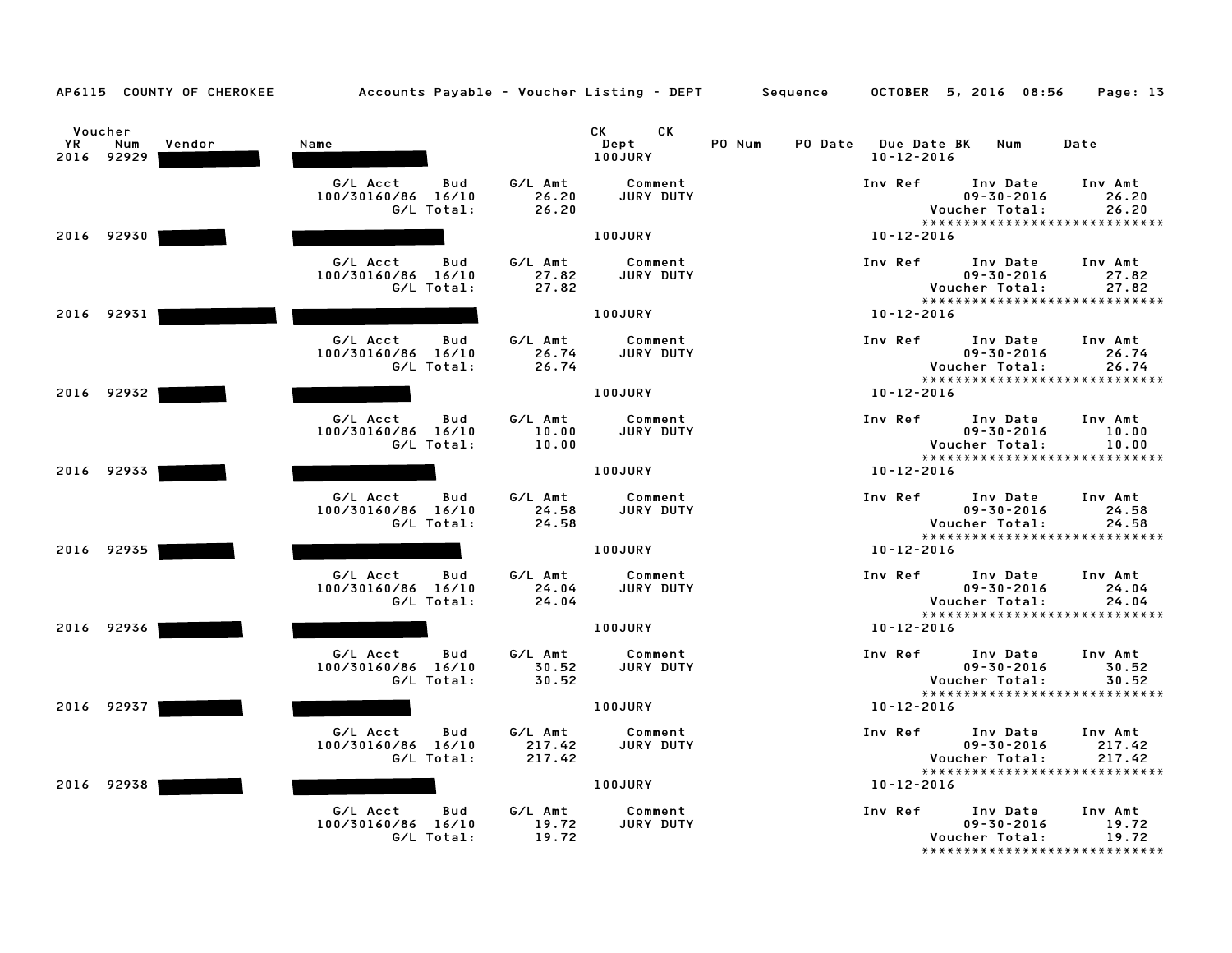| AP6115 COUNTY OF CHEROKEE                    | Accounts Payable - Voucher Listing - DEPT Sequence  |                             |                              |        |                                         | OCTOBER 5, 2016 08:56                                                            | Page: 14                    |
|----------------------------------------------|-----------------------------------------------------|-----------------------------|------------------------------|--------|-----------------------------------------|----------------------------------------------------------------------------------|-----------------------------|
| Voucher<br>YR<br>Num<br>Vendor<br>2016 92939 | Name                                                |                             | CK<br>CK.<br>Dept<br>100JURY | PO Num | PO Date Due Date BK<br>$10 - 12 - 2016$ | Num                                                                              | Date                        |
|                                              | G/L Acct<br>Bud<br>100/30160/86 16/10<br>G/L Total: | G/L Amt<br>28.36<br>28.36   | Comment<br>JURY DUTY         |        | Inv Ref                                 | Inv Date<br>$09 - 30 - 2016$<br>Voucher Total:<br>*****************************  | Inv Amt<br>28.36<br>28.36   |
| 2016 92940                                   |                                                     |                             | 100JURY                      |        | $10 - 12 - 2016$                        |                                                                                  |                             |
|                                              | G/L Acct<br>Bud<br>100/30160/86 16/10<br>G/L Total: | G/L Amt<br>217.42<br>217.42 | Comment<br>JURY DUTY         |        | Inv Ref                                 | Inv Date<br>$09 - 30 - 2016$<br>Voucher Total:                                   | Inv Amt<br>217.42<br>217.42 |
| 2016 92941                                   |                                                     |                             | 100JURY                      |        | $10 - 12 - 2016$                        | *****************************                                                    |                             |
|                                              | G/L Acct<br>Bud<br>100/30160/86 16/10<br>G/L Total: | G/L Amt<br>19.18<br>19.18   | Comment<br>JURY DUTY         |        | Inv Ref                                 | Inv Date<br>$09 - 30 - 2016$<br>Voucher Total:<br>*****************************  | Inv Amt<br>19.18<br>19.18   |
| 2016 92942                                   |                                                     |                             | <b>100JURY</b>               |        | $10 - 12 - 2016$                        |                                                                                  |                             |
|                                              | G/L Acct<br>Bud<br>100/30160/86 16/10<br>G/L Total: | G/L Amt<br>27.28<br>27.28   | Comment<br><b>JURY DUTY</b>  |        | Inv Ref                                 | Inv Date<br>$09 - 30 - 2016$<br>Voucher Total:<br>*****************************  | Inv Amt<br>27.28<br>27.28   |
| 2016 92943                                   |                                                     |                             | 100JURY                      |        | $10 - 12 - 2016$                        |                                                                                  |                             |
|                                              | G/L Acct<br>Bud<br>100/30160/86 16/10<br>G/L Total: | G/L Amt<br>194.74<br>194.74 | Comment<br>JURY DUTY         |        | Inv Ref                                 | Inv Date<br>$09 - 30 - 2016$<br>Voucher Total:                                   | Inv Amt<br>194.74<br>194.74 |
| 2016 92944                                   |                                                     |                             | <b>100JURY</b>               |        | 10-12-2016                              | *****************************                                                    |                             |
|                                              | G/L Acct<br>Bud<br>100/30160/86 16/10<br>G/L Total: | G/L Amt<br>190.96<br>190.96 | Comment<br><b>JURY DUTY</b>  |        | Inv Ref                                 | Inv Date<br>$09 - 30 - 2016$<br>Voucher Total:<br>****************************** | Inv Amt<br>190.96<br>190.96 |
| 2016 92945                                   |                                                     |                             | 100JURY                      |        | $10 - 12 - 2016$                        |                                                                                  |                             |
|                                              | G/L Acct<br>Bud<br>100/30160/86 16/10<br>G/L Total: | G/L Amt<br>24.58<br>24.58   | Comment<br>JURY DUTY         |        | Inv Ref                                 | Inv Date<br>$09 - 30 - 2016$<br>Voucher Total:                                   | Inv Amt<br>24.58<br>24.58   |
| 2016 92947                                   |                                                     |                             | 100JURY                      |        | $10 - 12 - 2016$                        | *****************************                                                    |                             |
|                                              | G/L Acct<br>Bud<br>100/30160/86 16/10<br>G/L Total: | G/L Amt<br>29.98<br>29.98   | Comment<br>JURY DUTY         |        | Inv Ref                                 | Inv Date<br>$09 - 30 - 2016$<br>Voucher Total:                                   | Inv Amt<br>29.98<br>29.98   |
| 2016 92948                                   |                                                     |                             | 100JURY                      |        | $10 - 12 - 2016$                        | *****************************                                                    |                             |
|                                              | G/L Acct<br>Bud<br>100/30160/86 16/10<br>G/L Total: | G/L Amt<br>19.18<br>19.18   | Comment<br>JURY DUTY         |        | Inv Ref                                 | Inv Date<br>$09 - 30 - 2016$<br>Voucher Total:<br>*****************************  | Inv Amt<br>19.18<br>19.18   |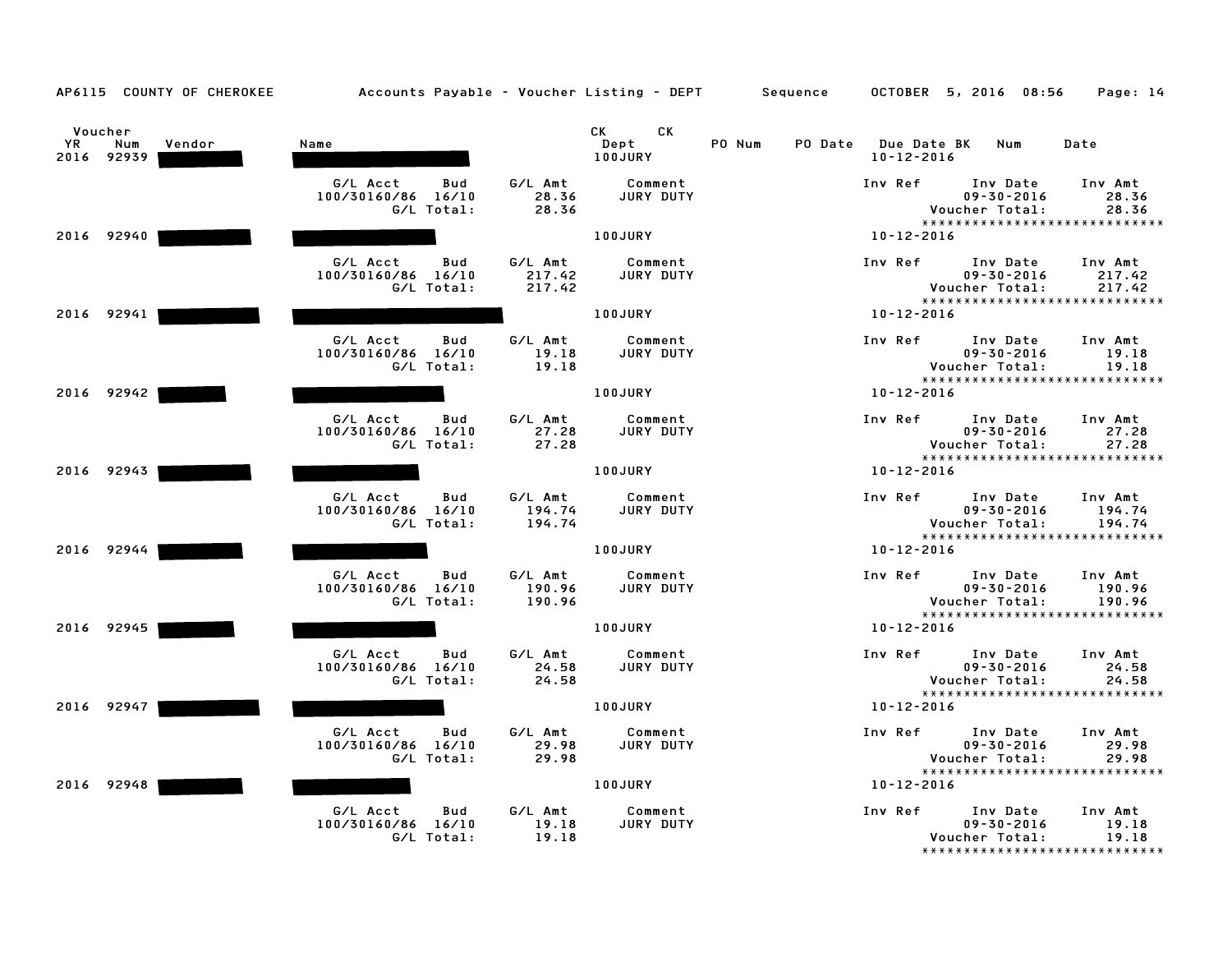| AP6115 COUNTY OF CHEROKEE                    | Accounts Payable - Voucher Listing - DEPT Sequence  |                             |                              |        |                                         | OCTOBER 5, 2016 08:56                                                            | Page: 15                    |
|----------------------------------------------|-----------------------------------------------------|-----------------------------|------------------------------|--------|-----------------------------------------|----------------------------------------------------------------------------------|-----------------------------|
| Voucher<br>YR<br>Num<br>Vendor<br>2016 92949 | Name                                                |                             | CK<br>CK.<br>Dept<br>100JURY | PO Num | PO Date Due Date BK<br>$10 - 12 - 2016$ | Num                                                                              | Date                        |
|                                              | G/L Acct<br>Bud<br>100/30160/86 16/10<br>G/L Total: | G/L Amt<br>22.96<br>22.96   | Comment<br>JURY DUTY         |        | Inv Ref                                 | Inv Date<br>$09 - 30 - 2016$<br>Voucher Total:<br>*****************************  | Inv Amt<br>22.96<br>22.96   |
| 2016 92950                                   |                                                     |                             | 100JURY                      |        | $10 - 12 - 2016$                        |                                                                                  |                             |
|                                              | G/L Acct<br>Bud<br>100/30160/86 16/10<br>G/L Total: | G/L Amt<br>10.00<br>10.00   | Comment<br>JURY DUTY         |        | Inv Ref                                 | Inv Date<br>$09 - 30 - 2016$<br>Voucher Total:<br>*****************************  | Inv Amt<br>10.00<br>10.00   |
| 2016 92951                                   |                                                     |                             | 100JURY                      |        | $10 - 12 - 2016$                        |                                                                                  |                             |
|                                              | G/L Acct<br>Bud<br>100/30160/86 16/10<br>G/L Total: | G/L Amt<br>22.42<br>22.42   | Comment<br>JURY DUTY         |        | Inv Ref                                 | Inv Date<br>$09 - 30 - 2016$<br>Voucher Total:<br>*****************************  | Inv Amt<br>22.42<br>22.42   |
| 2016 92952                                   |                                                     |                             | <b>100JURY</b>               |        | $10 - 12 - 2016$                        |                                                                                  |                             |
|                                              | G/L Acct<br>Bud<br>100/30160/86 16/10<br>G/L Total: | G/L Amt<br>11.62<br>11.62   | Comment<br>JURY DUTY         |        | Inv Ref                                 | Inv Date<br>$09 - 30 - 2016$<br>Voucher Total:<br>*****************************  | Inv Amt<br>11.62<br>11.62   |
| 2016 92953                                   |                                                     |                             | <b>100JURY</b>               |        | $10 - 12 - 2016$                        |                                                                                  |                             |
|                                              | G/L Acct<br>Bud<br>100/30160/86 16/10<br>G/L Total: | G/L Amt<br>119.14<br>119.14 | Comment<br>JURY DUTY         |        | Inv Ref                                 | Inv Date<br>$09 - 30 - 2016$<br>Voucher Total:                                   | Inv Amt<br>119.14<br>119.14 |
| 2016 92954                                   |                                                     |                             | <b>100JURY</b>               |        | 10-12-2016                              | *****************************                                                    |                             |
|                                              | G/L Acct<br>Bud<br>100/30160/86 16/10<br>G/L Total: | G/L Amt<br>18.10<br>18.10   | Comment<br>JURY DUTY         |        | Inv Ref                                 | Inv Date<br>$09 - 30 - 2016$<br>Voucher Total:<br>****************************** | Inv Amt<br>18.10<br>18.10   |
| 2016 92955                                   |                                                     |                             | 100JURY                      |        | $10 - 12 - 2016$                        |                                                                                  |                             |
|                                              | G/L Acct<br>Bud<br>100/30160/86 16/10<br>G/L Total: | G/L Amt<br>19.18<br>19.18   | Comment<br><b>JURY DUTY</b>  |        | Inv Ref                                 | Inv Date<br>$09 - 30 - 2016$<br>Voucher Total:                                   | Inv Amt<br>19.18<br>19.18   |
| 2016 92956                                   |                                                     |                             | 100JURY                      |        | $10 - 12 - 2016$                        | *****************************                                                    |                             |
|                                              | G/L Acct<br>Bud<br>100/30160/86 16/10<br>G/L Total: | G/L Amt<br>96.46<br>96.46   | Comment<br>JURY DUTY         |        | Inv Ref                                 | Inv Date<br>$09 - 30 - 2016$<br>Voucher Total:                                   | Inv Amt<br>96.46<br>96.46   |
| 2016 92957                                   |                                                     |                             | 100JURY                      |        | $10 - 12 - 2016$                        | *****************************                                                    |                             |
|                                              | G/L Acct<br>Bud<br>100/30160/86 16/10<br>G/L Total: | G/L Amt<br>13.78<br>13.78   | Comment<br>JURY DUTY         |        | Inv Ref                                 | Inv Date<br>$09 - 30 - 2016$<br>Voucher Total:<br>*****************************  | Inv Amt<br>13.78<br>13.78   |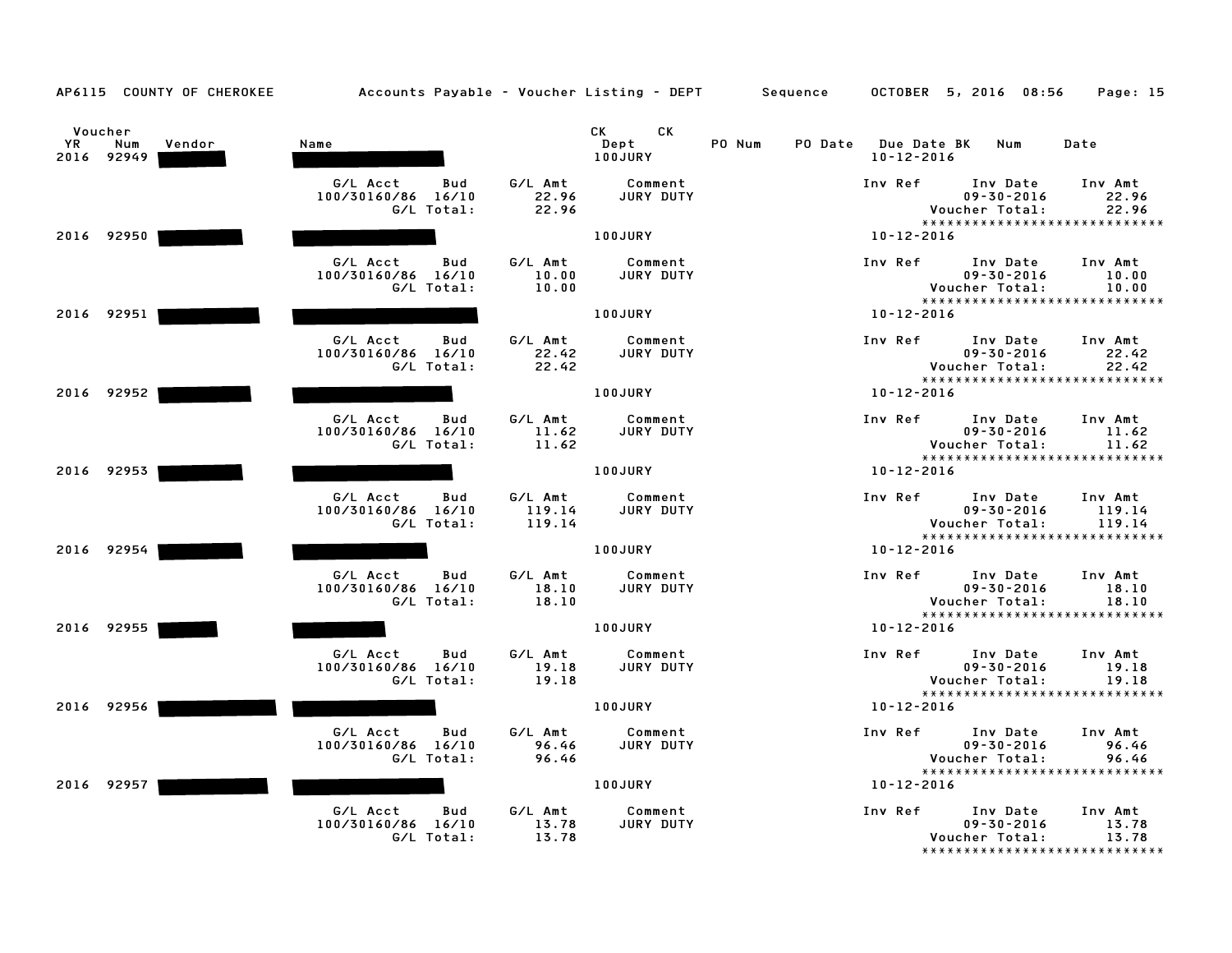| AP6115 COUNTY OF CHEROKEE                           | Accounts Payable – Voucher Listing – DEPT Sequence  |                                                     | OCTOBER 5, 2016 08:56<br>Page: 16                                                                                         |
|-----------------------------------------------------|-----------------------------------------------------|-----------------------------------------------------|---------------------------------------------------------------------------------------------------------------------------|
| Voucher<br><b>YR</b><br>Num<br>Vendor<br>2016 92958 | Name                                                | CK<br>CK<br>Dept<br>100JURY                         | PO Num<br>PO Date Due Date BK<br>Num<br>Date<br>$10 - 12 - 2016$                                                          |
|                                                     | G/L Acct<br>Bud<br>100/30160/86 16/10<br>G/L Total: | G/L Amt<br>Comment<br>26.74<br>JURY DUTY<br>26.74   | Inv Ref<br>Inv Date<br>Inv Amt<br>$09 - 30 - 2016$<br>26.74<br>Voucher Total:<br>26.74<br>*****************************   |
| 2016 92959                                          |                                                     | 100JURY                                             | $10 - 12 - 2016$                                                                                                          |
|                                                     | G/L Acct<br>Bud<br>100/30160/86 16/10<br>G/L Total: | G/L Amt<br>Comment<br>13.78<br>JURY DUTY<br>13.78   | Inv Ref<br>Inv Date<br>Inv Amt<br>$09 - 30 - 2016$<br>13.78<br>Voucher Total:<br>13.78<br>*****************************   |
| 2016 92960                                          |                                                     | 100JURY                                             | $10 - 12 - 2016$                                                                                                          |
|                                                     | G/L Acct<br>Bud<br>100/30160/86 16/10<br>G/L Total: | G/L Amt<br>Comment<br>JURY DUTY<br>14.86<br>14.86   | Inv Ref<br>Inv Date<br>Inv Amt<br>$09 - 30 - 2016$<br>14.86<br>Voucher Total:<br>14.86<br>*****************************   |
| 2016 92961                                          |                                                     | <b>100JURY</b>                                      | $10 - 12 - 2016$                                                                                                          |
|                                                     | G/L Acct<br>Bud<br>100/30160/86 16/10<br>G/L Total: | G/L Amt<br>Comment<br>10.00<br>JURY DUTY<br>10.00   | Inv Ref<br>Inv Date<br>Inv Amt<br>$09 - 30 - 2016$<br>10.00<br>Voucher Total:<br>10.00<br>*****************************   |
| 2016 92962                                          |                                                     | 100JURY                                             | $10 - 12 - 2016$                                                                                                          |
|                                                     | G/L Acct<br>Bud<br>100/30160/86 16/10<br>G/L Total: | G/L Amt<br>Comment<br>10.00<br>JURY DUTY<br>10.00   | Inv Amt<br>Inv Ref<br>Inv Date<br>$09 - 30 - 2016$<br>10.00<br>Voucher Total:<br>10.00<br>*****************************   |
| 2016 92963                                          |                                                     | 100JURY                                             | 10-12-2016                                                                                                                |
|                                                     | G/L Acct<br>Bud<br>100/30160/86 16/10<br>G/L Total: | G/L Amt<br>Comment<br>153.16<br>JURY DUTY<br>153.16 | Inv Ref<br>Inv Date<br>Inv Amt<br>$09 - 30 - 2016$<br>153.16<br>Voucher Total:<br>153.16<br>***************************** |
| 2016 92964                                          |                                                     | 100JURY                                             | 10-12-2016                                                                                                                |
|                                                     | G/L Acct<br>Bud<br>100/30160/86 16/10<br>G/L Total: | G/L Amt<br>Comment<br>10.00<br>JURY DUTY<br>10.00   | Inv Ref<br>Inv Date<br>Inv Amt<br>$09 - 30 - 2016$<br>10.00<br>Voucher Total:<br>10.00                                    |
| 2016 92965                                          |                                                     | 100JURY                                             | *****************************<br>$10 - 12 - 2016$                                                                         |
|                                                     | G/L Acct<br>Bud<br>100/30160/86 16/10<br>G/L Total: | G/L Amt<br>Comment<br>JURY DUTY<br>15.40<br>15.40   | Inv Ref<br>Inv Date<br>Inv Amt<br>$09 - 30 - 2016$<br>15.40<br>Voucher Total:<br>15.40<br>*****************************   |
| 2016 92966                                          |                                                     | 100JURY                                             | $10 - 12 - 2016$                                                                                                          |
|                                                     | G/L Acct<br>Bud<br>100/30160/86 16/10<br>G/L Total: | G/L Amt<br>Comment<br>22.42<br>JURY DUTY<br>22.42   | Inv Ref<br>Inv Date<br>Inv Amt<br>$09 - 30 - 2016$<br>22.42<br>Voucher Total:<br>22.42<br>******************************* |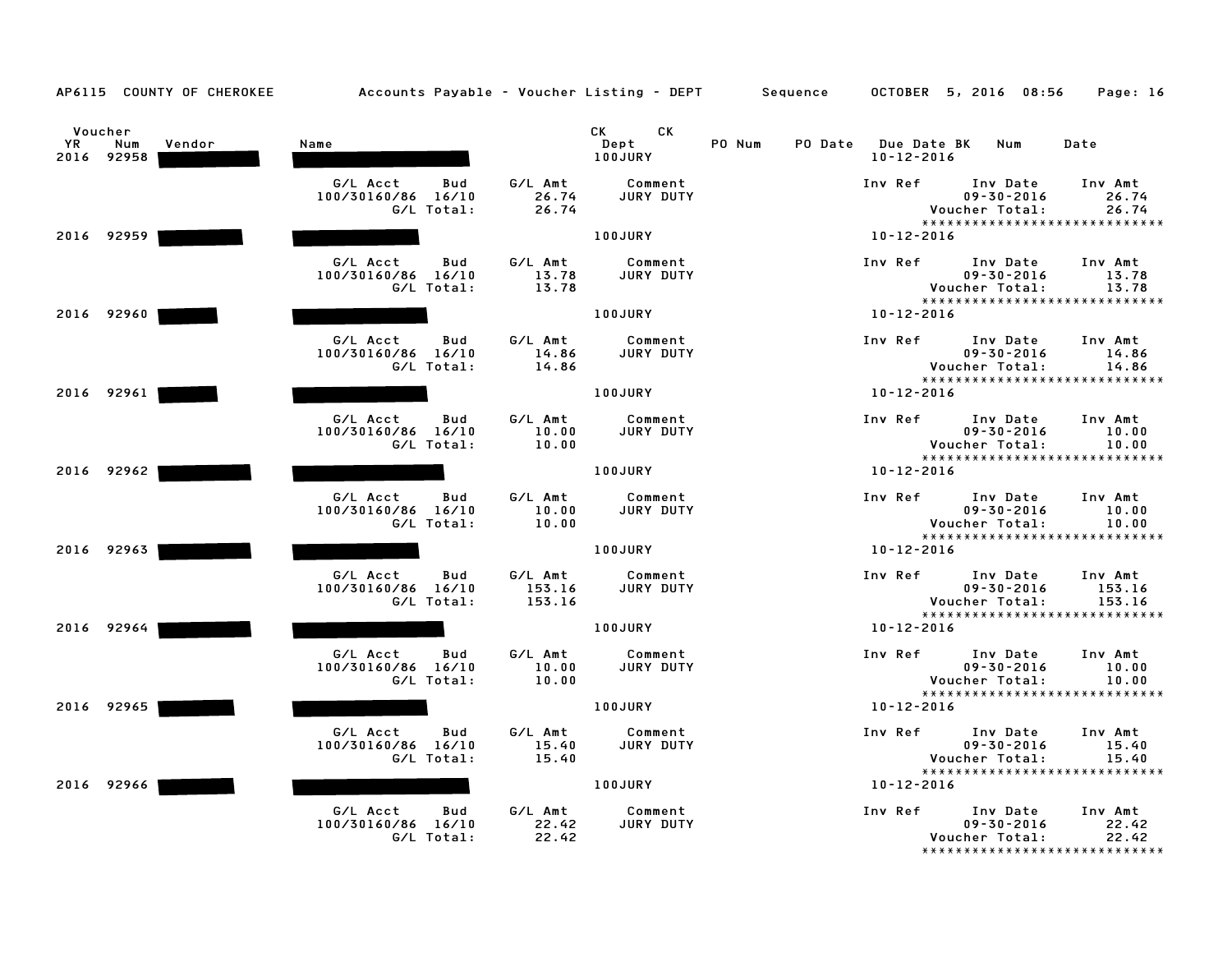| AP6115 COUNTY OF CHEROKEE                    | Accounts Payable - Voucher Listing - DEPT Sequence  |                           |                             |        |                                         | OCTOBER 5, 2016 08:56                                                            | Page: 17                  |
|----------------------------------------------|-----------------------------------------------------|---------------------------|-----------------------------|--------|-----------------------------------------|----------------------------------------------------------------------------------|---------------------------|
| Voucher<br>YR<br>Num<br>Vendor<br>2016 92967 | Name                                                |                           | CK<br>CK<br>Dept<br>100JURY | PO Num | PO Date Due Date BK<br>$10 - 12 - 2016$ | Num                                                                              | Date                      |
|                                              | G/L Acct<br>Bud<br>100/30160/86 16/10<br>G/L Total: | G/L Amt<br>26.74<br>26.74 | Comment<br>JURY DUTY        |        | Inv Ref                                 | Inv Date<br>$09 - 30 - 2016$<br>Voucher Total:<br>*****************************  | Inv Amt<br>26.74<br>26.74 |
| 2016 92968                                   |                                                     |                           | 100JURY                     |        | $10 - 12 - 2016$                        |                                                                                  |                           |
|                                              | G/L Acct<br>Bud<br>100/30160/86 16/10<br>G/L Total: | G/L Amt<br>10.00<br>10.00 | Comment<br><b>JURY DUTY</b> |        | Inv Ref                                 | Inv Date<br>$09 - 30 - 2016$<br>Voucher Total:                                   | Inv Amt<br>10.00<br>10.00 |
| 2016 92969                                   |                                                     |                           | 100JURY                     |        | $10 - 12 - 2016$                        | *****************************                                                    |                           |
|                                              | G/L Acct<br>Bud<br>100/30160/86 16/10<br>G/L Total: | G/L Amt<br>31.06<br>31.06 | Comment<br>JURY DUTY        |        | Inv Ref                                 | Inv Date<br>$09 - 30 - 2016$<br>Voucher Total:<br>*****************************  | Inv Amt<br>31.06<br>31.06 |
| 2016 92970                                   |                                                     |                           | 100JURY                     |        | $10 - 12 - 2016$                        |                                                                                  |                           |
|                                              | G/L Acct<br>Bud<br>100/30160/86 16/10<br>G/L Total: | G/L Amt<br>27.82<br>27.82 | Comment<br><b>JURY DUTY</b> |        | Inv Ref                                 | Inv Date<br>$09 - 30 - 2016$<br>Voucher Total:                                   | Inv Amt<br>27.82<br>27.82 |
| 2016 92971                                   |                                                     |                           | 100JURY                     |        | $10 - 12 - 2016$                        | *****************************                                                    |                           |
|                                              | G/L Acct<br>Bud<br>100/30160/86 16/10<br>G/L Total: | G/L Amt<br>24.04<br>24.04 | Comment<br>JURY DUTY        |        | Inv Ref                                 | Inv Date<br>$09 - 30 - 2016$<br>Voucher Total:                                   | Inv Amt<br>24.04<br>24.04 |
| 2016 92972                                   |                                                     |                           | 100JURY                     |        | 10-12-2016                              | *****************************                                                    |                           |
|                                              | G/L Acct<br>Bud<br>100/30160/86 16/10<br>G/L Total: | G/L Amt<br>20.26<br>20.26 | Comment<br><b>JURY DUTY</b> |        | Inv Ref                                 | Inv Date<br>$09 - 30 - 2016$<br>Voucher Total:<br>****************************** | Inv Amt<br>20.26<br>20.26 |
| 2016 92973                                   |                                                     |                           | 100JURY                     |        | $10 - 12 - 2016$                        |                                                                                  |                           |
|                                              | G/L Acct<br>Bud<br>100/30160/86 16/10<br>G/L Total: | G/L Amt<br>30.52<br>30.52 | Comment<br>JURY DUTY        |        | Inv Ref                                 | Inv Date<br>$09 - 30 - 2016$<br>Voucher Total:                                   | Inv Amt<br>30.52<br>30.52 |
| 2016 92974                                   |                                                     |                           | 100JURY                     |        | $10 - 12 - 2016$                        | *****************************                                                    |                           |
|                                              | G/L Acct<br>Bud<br>100/30160/86 16/10<br>G/L Total: | G/L Amt<br>27.82<br>27.82 | Comment<br>JURY DUTY        |        | Inv Ref                                 | Inv Date<br>$09 - 30 - 2016$<br>Voucher Total:                                   | Inv Amt<br>27.82<br>27.82 |
| 2016 92975                                   |                                                     |                           | 100JURY                     |        | $10 - 12 - 2016$                        | *****************************                                                    |                           |
|                                              | G/L Acct<br>Bud<br>100/30160/86 16/10<br>G/L Total: | G/L Amt<br>13.24<br>13.24 | Comment<br>JURY DUTY        |        | Inv Ref                                 | Inv Date<br>$09 - 30 - 2016$<br>Voucher Total:<br>*****************************  | Inv Amt<br>13.24<br>13.24 |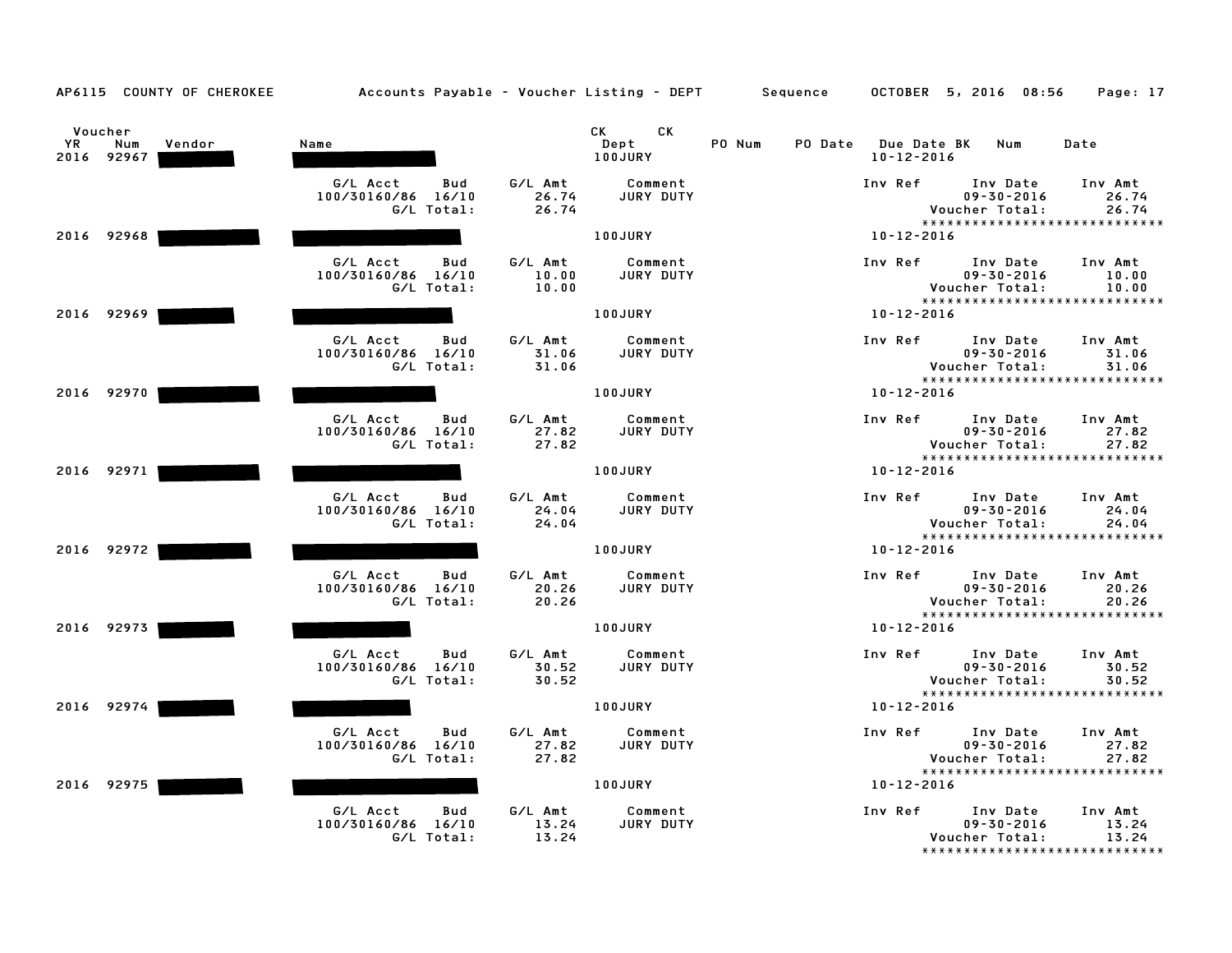| AP6115 COUNTY OF CHEROKEE                    | Accounts Payable - Voucher Listing - DEPT Sequence         |                             |                             |        |                                         | OCTOBER 5, 2016 08:56                          | Page: 18                                                     |
|----------------------------------------------|------------------------------------------------------------|-----------------------------|-----------------------------|--------|-----------------------------------------|------------------------------------------------|--------------------------------------------------------------|
| Voucher<br>YR<br>Num<br>Vendor<br>2016 92976 | Name                                                       |                             | CK<br>CK<br>Dept<br>100JURY | PO Num | PO Date Due Date BK<br>$10 - 12 - 2016$ | Num                                            | Date                                                         |
|                                              | G/L Acct<br><b>Bud</b><br>100/30160/86 16/10<br>G/L Total: | G/L Amt<br>10.00<br>10.00   | Comment<br>JURY DUTY        |        | Inv Ref                                 | Inv Date<br>$09 - 30 - 2016$<br>Voucher Total: | Inv Amt<br>10.00<br>10.00                                    |
| 2016 92977                                   |                                                            |                             | 100JURY                     |        | 10-12-2016                              |                                                | *****************************                                |
|                                              | G/L Acct<br>Bud<br>100/30160/86 16/10<br>G/L Total:        | G/L Amt<br>31.06<br>31.06   | Comment<br>JURY DUTY        |        | Inv Ref                                 | Inv Date<br>$09 - 30 - 2016$<br>Voucher Total: | Inv Amt<br>31.06<br>31.06                                    |
| 2016 92978                                   |                                                            |                             | 100JURY                     |        | $10 - 12 - 2016$                        |                                                | *****************************                                |
|                                              | G/L Acct<br>Bud<br>100/30160/86 16/10<br>G/L Total:        | G/L Amt<br>20.26<br>20.26   | Comment<br>JURY DUTY        |        | Inv Ref                                 | Inv Date<br>$09 - 30 - 2016$<br>Voucher Total: | Inv Amt<br>20.26<br>20.26<br>*****************************   |
| 2016 92979                                   |                                                            |                             | 100JURY                     |        | $10 - 12 - 2016$                        |                                                |                                                              |
|                                              | G/L Acct<br>Bud<br>100/30160/86 16/10<br>G/L Total:        | G/L Amt<br>26.20<br>26.20   | Comment<br>JURY DUTY        |        | Inv Ref                                 | Inv Date<br>$09 - 30 - 2016$<br>Voucher Total: | Inv Amt<br>26.20<br>26.20<br>*****************************   |
| 2016 92980                                   |                                                            |                             | 100JURY                     |        | $10 - 12 - 2016$                        |                                                |                                                              |
|                                              | G/L Acct<br>Bud<br>100/30160/86 16/10<br>G/L Total:        | G/L Amt<br>138.04<br>138.04 | Comment<br>JURY DUTY        |        | Inv Ref                                 | Inv Date<br>$09 - 30 - 2106$<br>Voucher Total: | Inv Amt<br>138.04<br>138.04<br>***************************** |
| 2016 92981                                   |                                                            |                             | 100JURY                     |        | $10 - 12 - 2016$                        |                                                |                                                              |
|                                              | G/L Acct<br><b>Bud</b><br>100/30160/86 16/10<br>G/L Total: | G/L Amt<br>29.44<br>29.44   | Comment<br>JURY DUTY        |        | Inv Ref                                 | Inv Date<br>$09 - 30 - 2016$<br>Voucher Total: | Inv Amt<br>29.44<br>29.44<br>*****************************   |
| 2016 92982                                   |                                                            |                             | <b>100JURY</b>              |        | 10-12-2016                              |                                                |                                                              |
|                                              | G/L Acct<br>Bud<br>100/30160/86 16/10<br>G/L Total:        | G/L Amt<br>26.20<br>26.20   | Comment<br>JURY DUTY        |        | Inv Ref                                 | Inv Date<br>$09 - 30 - 2016$<br>Voucher Total: | Inv Amt<br>26.20<br>26.20                                    |
| 2016 92983                                   |                                                            |                             | 100JURY                     |        | $10 - 12 - 2016$                        |                                                | *****************************                                |
|                                              | G/L Acct<br><b>Bud</b><br>100/30160/86 16/10<br>G/L Total: | G/L Amt<br>19.18<br>19.18   | Comment<br>JURY DUTY        |        | Inv Ref                                 | Inv Date<br>$09 - 30 - 2016$<br>Voucher Total: | Inv Amt<br>19.18<br>19.18<br>*****************************   |
|                                              |                                                            |                             |                             |        | <b>DEPT</b>                             | Total:                                         | 4304.10                                                      |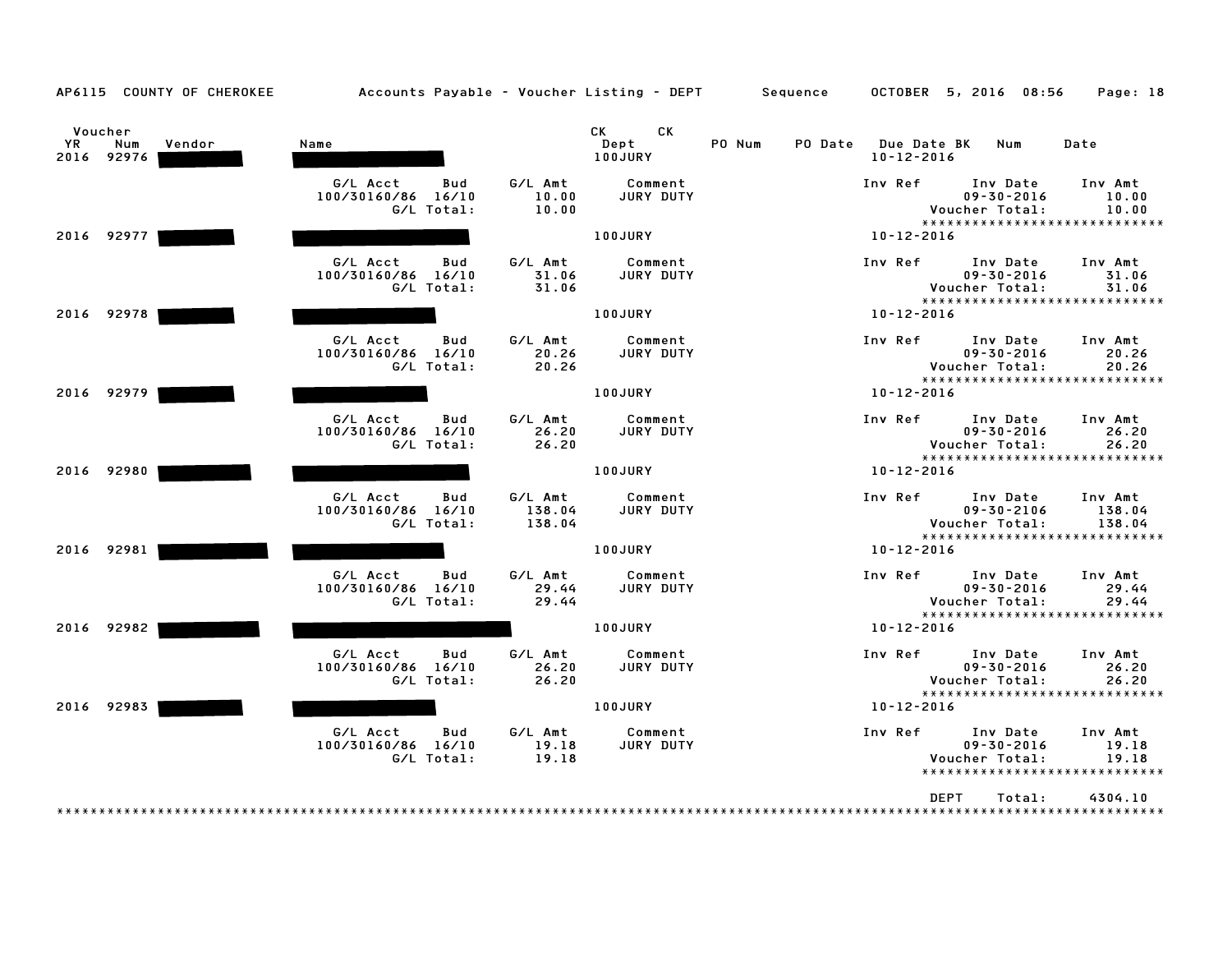|               |     | AP6115 COUNTY OF CHEROKEE                          | Accounts Payable – Voucher Listing – DEPT         Sequence |                   |                                |                           |                                              | OCTOBER 5, 2016 08:56              |             |                                                |        | Page: 19                                                       |  |
|---------------|-----|----------------------------------------------------|------------------------------------------------------------|-------------------|--------------------------------|---------------------------|----------------------------------------------|------------------------------------|-------------|------------------------------------------------|--------|----------------------------------------------------------------|--|
| Voucher<br>YR | Num | Vendor<br>2016 92987 CUHS WRESTLING CUHS WRESTLING | Name                                                       |                   |                                | Dept<br><b>100REC</b>     | PO Num                                       | PO Date Due Date BK<br>10-12-2016  |             | CK<br>Num                                      |        | CK<br>Date                                                     |  |
|               |     |                                                    | G/L Acct<br>100/30130/99 16/10                             | Bud               | G/L Amt<br>200.00              | Comment<br>CHARLES NAPIER | COMMISSIONER DONATION                        | Inv Ref                            |             | Inv Date<br>10-01-2016                         |        | Inv Amt<br>200.00                                              |  |
|               |     |                                                    |                                                            | G/L Total:        | 200.00                         |                           |                                              |                                    |             | Voucher Total:                                 |        | 200.00<br>******************************                       |  |
| 2016          |     |                                                    | 92864 RUN LIKE A GIRL RUN LIKE A GIRL                      |                   |                                | <b>100REC</b>             |                                              | 10-12-2016                         |             |                                                |        |                                                                |  |
|               |     |                                                    | G/L Acct<br>100/30130/99 16/10                             | Bud               | G/L Amt<br>100.00              | Comment                   | COMMISSIONER DONATION                        |                                    |             |                                                |        | Inv Ref Inv Date Inv Amt                                       |  |
|               |     |                                                    |                                                            | G/L Total:        | 100.00                         |                           | PATRICK COLLINS                              |                                    |             | 10-01-2016<br>Voucher Total:                   |        | 100.00<br>100.00<br>******************************             |  |
|               |     |                                                    |                                                            |                   |                                |                           |                                              |                                    | DEPT        |                                                | Total: | 300.00                                                         |  |
|               |     | 2016 92867 OFFICE 0113                             | OFFICE DEPOT                                               |                   |                                | 100REGOFDEED              |                                              | 10-12-2016                         |             |                                                |        |                                                                |  |
|               |     |                                                    | G/L Acct<br>100/30050/21 16/10<br>103/30103/28             |                   | Bud G/LAmt<br>111.96<br>211.94 | Comment<br>PAPER, INK     |                                              | Inv Ref<br>864919552001 09-16-2016 |             |                                                |        | Inv Date Inv Amt<br>323.90                                     |  |
|               |     |                                                    | G/L Total:                                                 |                   | 323.90                         |                           |                                              |                                    |             | Voucher Total:                                 |        | 323.90<br>*****************************                        |  |
|               |     |                                                    |                                                            |                   |                                |                           |                                              |                                    | <b>DEPT</b> |                                                | Total: | 323.90                                                         |  |
|               |     | 2016 93029 AT&T 5068                               | AT&T                                                       |                   |                                | <b>100SHERIFF</b>         |                                              | 10-12-2016                         |             |                                                |        |                                                                |  |
|               |     |                                                    | G/L Acct<br>100/30060/74 16/10<br>G/L Total:               | Bud               | G/L Amt<br>41.65<br>41.65      | Comment                   | ACCT 030 517 9815 001                        | Inv Ref Inv Date                   |             | $09 - 25 - 2016$<br>Voucher Total:             |        | Inv Amt<br>41.65<br>41.65<br>*****************************     |  |
|               |     | 2016 93030 COL TEL                                 | COLUMBUS TELEPHONE COMPANY 100SHERIFF                      |                   |                                |                           |                                              | 10-12-2016                         |             |                                                |        |                                                                |  |
|               |     |                                                    | G/L Acct<br>100/30060/74 16/10<br>G/L Total:               | Bud               | G/L Amt<br>1097.33<br>1097.33  | Comment<br>ACCT 2963      |                                              | Inv Ref                            |             | Inv Date<br>10-01-2016<br>Voucher Total:       |        | Inv Amt<br>1097.33<br>1097.33<br>***************************** |  |
|               |     | 2016 92847 DYN A TECH                              | DYNATECH                                                   |                   |                                | <b>100SHERIFF</b>         |                                              | 10-12-2016                         |             |                                                |        |                                                                |  |
|               |     |                                                    | G/L Acct<br>100/30060/25 16/10<br>G/L Total:               | Bud               | G/L Amt<br>200.00<br>200.00    | Comment                   | PRESS TEST & SURFACE, SEALS 11288 09-26-2016 | Inv Ref                            |             | Inv Date<br>Voucher Total:                     |        | Inv Amt<br>200.00<br>200.00<br>******************************  |  |
|               |     | 2016 93031 FULL SERVICE                            | FULL SERVICE AUTOMOTIVE                                    |                   |                                | <b>100SHERIFF</b>         |                                              | 10-12-2016                         |             |                                                |        |                                                                |  |
|               |     |                                                    | G/L Acct<br>100/30060/25 16/10                             | Bud<br>G/L Total: | G/L Amt<br>351.26<br>351.26    | Comment                   | WINDSHIELD W/MOLDING KIT                     | Inv Ref<br>977689                  |             | Inv Date<br>$09 - 28 - 2016$<br>Voucher Total: |        | Inv Amt<br>351.26<br>351.26<br>******************************  |  |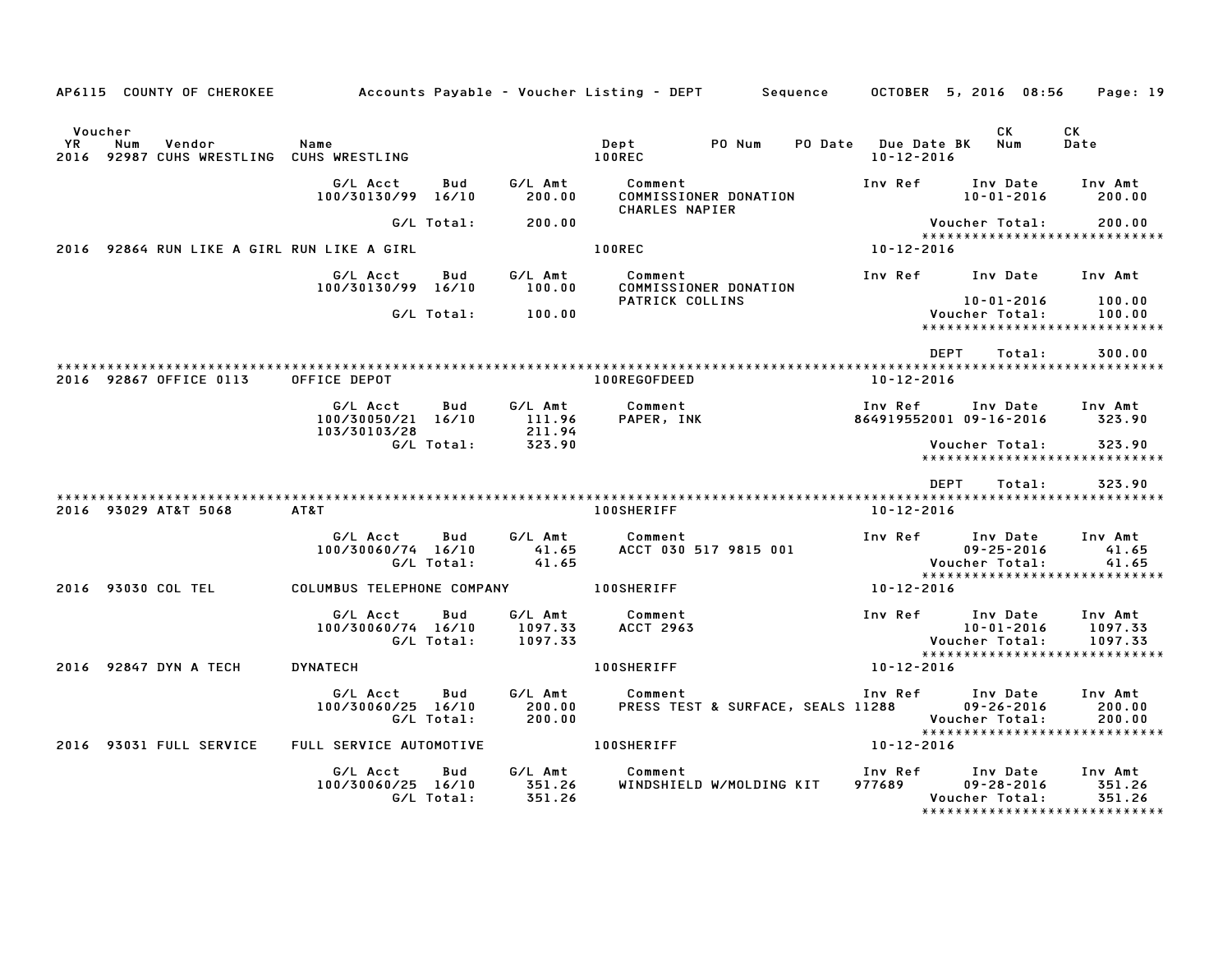|               |                                      | AP6115 COUNTY OF CHEROKEE Accounts Payable - Voucher Listing - DEPT Sequence OCTOBER 5, 2016 08:56 Page: 20 |                    |              |                                                |                                                                                                                                                                                                                                         |                             |                                                                                                                                                             |                |        |                                                    |  |
|---------------|--------------------------------------|-------------------------------------------------------------------------------------------------------------|--------------------|--------------|------------------------------------------------|-----------------------------------------------------------------------------------------------------------------------------------------------------------------------------------------------------------------------------------------|-----------------------------|-------------------------------------------------------------------------------------------------------------------------------------------------------------|----------------|--------|----------------------------------------------------|--|
| Voucher<br>YR | Num<br>Vendor<br>2016 92848 LAKELAND | Name<br>IAKELA                                                                                              |                    |              |                                                |                                                                                                                                                                                                                                         |                             | PO Num PO Date Due Date BK Num<br>10-12-2016                                                                                                                | <b>CK</b>      |        | CK<br>Date                                         |  |
|               |                                      |                                                                                                             |                    |              |                                                | G/L Acct Bud G/L Amt Comment Inv Ref Inv Date<br>100/30060/83 16/10 322.04 CONTRACT CHARGES 134225 09-16-2016<br>G/L Total: 322.04 Voucher Total:                                                                                       |                             | Inv Ref Inv Date Inv Amt                                                                                                                                    |                |        | 322.04                                             |  |
|               | 2016 93032 MOTOROLA                  |                                                                                                             |                    |              |                                                |                                                                                                                                                                                                                                         |                             |                                                                                                                                                             |                |        |                                                    |  |
|               |                                      |                                                                                                             | G/L Acct           | <b>Bud</b>   | 100/30060/22 16/10 66.40<br>G/L Total: 66.40   | G/L Amt Comment<br>66.40 MICORPHONE                                                                                                                                                                                                     |                             | Inv Ref      Inv Date     Inv Amt<br>92216244 09-20-2016                                                                                                    | Voucher Total: |        | 66.40<br>66.40                                     |  |
|               | 2016 92865 NATALINIS                 |                                                                                                             |                    |              |                                                |                                                                                                                                                                                                                                         |                             |                                                                                                                                                             |                |        | *****************************                      |  |
|               |                                      |                                                                                                             |                    |              |                                                | G/L Acct Bud G/L Amt Comment<br>100/30060/25 16/10 162.85 BELT<br>16/10 WIPER BLADES<br>G/l Total: 162.85 BRAKE PADS                                                                                                                    |                             | 100 Ref 100 Date 100 Amt<br>14766 09-22-2016 34.19<br>615674 10-03-2016 37.98<br>615693 10-03-2016 4.19<br>615722 10-03-2016 86.49<br>Voucher Total: 162.85 |                |        |                                                    |  |
|               |                                      |                                                                                                             |                    |              | G/L Total: 162.85                              |                                                                                                                                                                                                                                         |                             | Voucher Total: 162.85<br>**********************************                                                                                                 |                |        |                                                    |  |
|               |                                      | 2016 92849 NEPTUNE NEPTUNE RADIATOR & AUTO REPAIR 100SHERIFF                                                |                    |              |                                                |                                                                                                                                                                                                                                         |                             |                                                                                                                                                             |                |        |                                                    |  |
|               |                                      |                                                                                                             |                    |              |                                                | G/L Acct     Bud     G/L Amt        Comment<br>100/30060/25   16/10       161.05     RADIATOR REPAIR                          G/L Total:           161.05                                                                               |                             |                                                                                                                                                             |                |        |                                                    |  |
|               |                                      | 2016 92851 SOUTHERN UNIFOR SOUTHERN UNIFORM & EQUIPMENT 100SHERIFF                                          |                    |              |                                                |                                                                                                                                                                                                                                         |                             |                                                                                                                                                             |                |        |                                                    |  |
|               |                                      |                                                                                                             |                    |              |                                                | 6/L Acct Bud G/L Amt Comment Inver Invest Inver Inver Inversions of the Search of the Matter of the Search of<br>100/30060/22 16/10 127.83 TROUSER, PANTS, HEM 39187 09-26-2016 127.83<br>6/L Total: 127.83 Voucher Total: 127.83<br>10 |                             |                                                                                                                                                             |                |        |                                                    |  |
|               | 2016 92852 US BANK                   | US BANK EQUIPMENT FINANCE 100SHERIFF                                                                        |                    |              |                                                |                                                                                                                                                                                                                                         |                             |                                                                                                                                                             |                |        |                                                    |  |
|               |                                      |                                                                                                             | G/L Acct           | <b>Bud</b>   | 100/30060/83 16/10 555.46<br>G/L Total: 555.46 | G/L Amt Comment                                                                                                                                                                                                                         | Comment<br>CONTRACT CHARGES | Inv Ref      Inv Date     Inv Amt<br>313353963 09-15-2016<br>Voucher Total:                                                                                 |                |        | 555.46<br>555.46<br>****************************** |  |
|               | 2016 92853 VERIZON                   | <b>VERIZON WIRELESS</b>                                                                                     |                    |              |                                                | <b>100SHERIFF</b>                                                                                                                                                                                                                       |                             | $10 - 12 - 2016$                                                                                                                                            |                |        |                                                    |  |
|               |                                      |                                                                                                             | 100/30060/74 16/10 | G/L Acct Bud |                                                |                                                                                                                                                                                                                                         |                             | Inv Ref Inv Date<br>9772236728  09-18-2016                                                                                                                  |                |        | Inv Amt<br>40.01                                   |  |
|               |                                      | 2016 92829 WAMPLER, T TIMOTHY D WAMPLER THE RESERVED ON A LOOSHERIFF                                        |                    |              |                                                |                                                                                                                                                                                                                                         |                             | 10-12-2016                                                                                                                                                  |                |        |                                                    |  |
|               |                                      |                                                                                                             |                    |              |                                                | G/L Acct Bud G/L Amt Comment 100/30060/84 16/10 50.00<br>100/30060/84 16/10 30.00 CELL PHONE STIPEND 10-01-2016 30.00<br>10-01-2016 6/L Total: 30.00                                                                                    |                             |                                                                                                                                                             |                |        | 30.00<br>30.00<br>******************************   |  |
|               |                                      |                                                                                                             |                    |              |                                                |                                                                                                                                                                                                                                         |                             |                                                                                                                                                             | <b>DEPT</b>    | Total: | 3155.88                                            |  |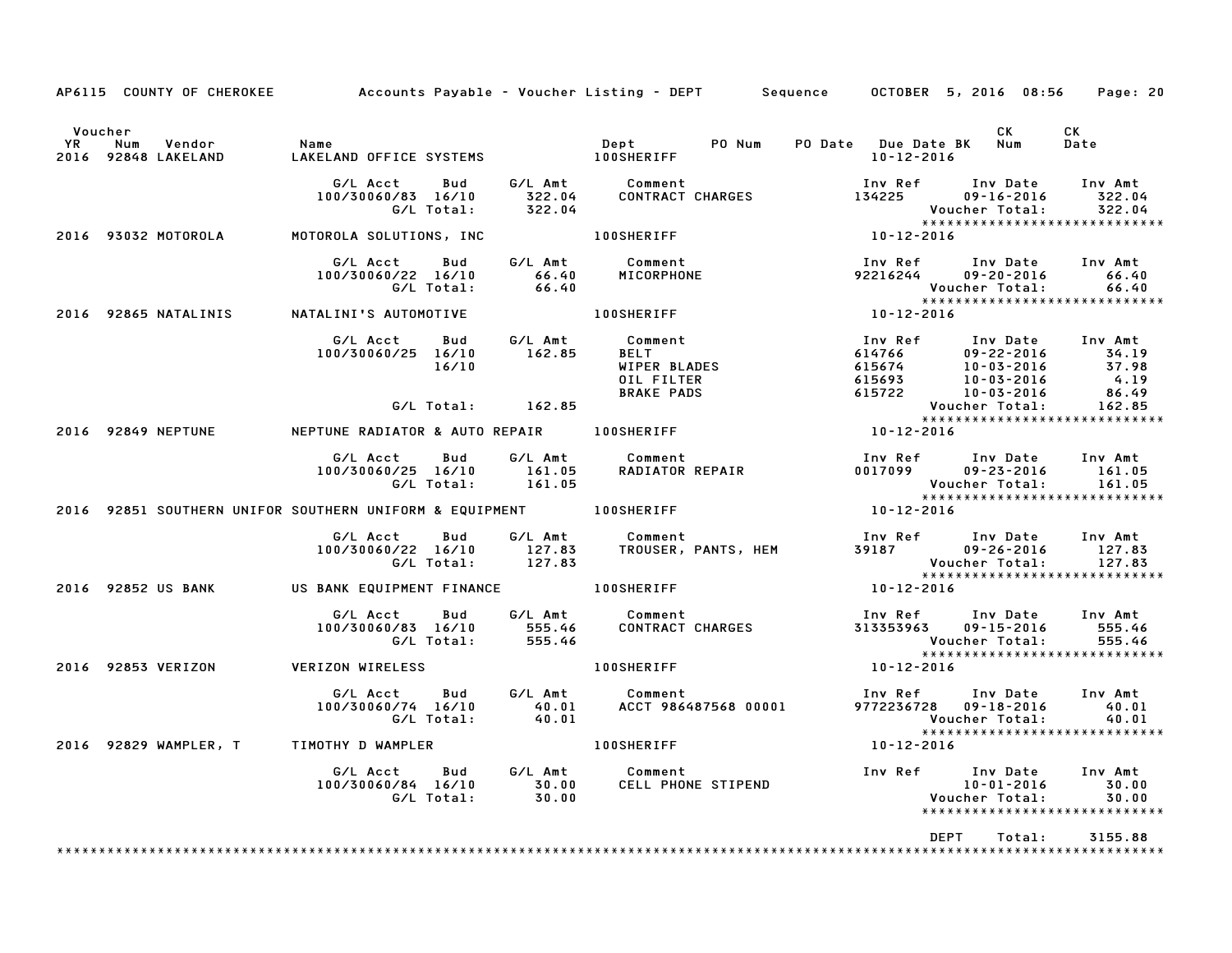| AP6115 COUNTY OF CHEROKEE Accounts Payable - Voucher Listing - DEPT Sequence OCTOBER 5, 2016 08:56 Page: 21                                                                                                                                      |                                                                                                                                                             |                  |                                           |                  |                                                                                                                  |                                      |
|--------------------------------------------------------------------------------------------------------------------------------------------------------------------------------------------------------------------------------------------------|-------------------------------------------------------------------------------------------------------------------------------------------------------------|------------------|-------------------------------------------|------------------|------------------------------------------------------------------------------------------------------------------|--------------------------------------|
| Voucher                                                                                                                                                                                                                                          |                                                                                                                                                             |                  |                                           |                  | CK.                                                                                                              | CK<br>Date                           |
|                                                                                                                                                                                                                                                  |                                                                                                                                                             |                  |                                           |                  |                                                                                                                  |                                      |
|                                                                                                                                                                                                                                                  |                                                                                                                                                             |                  |                                           |                  | DEPT                                                                                                             | Total: 28.96                         |
| 2016 92836 BLEVINS BLEVINS ASPHALT CONSTRUCTION CO INC 110HWY                                                                                                                                                                                    |                                                                                                                                                             |                  |                                           |                  | 10-12-2016                                                                                                       |                                      |
| 10730110734 16/10 685.14 COLD-MIX 107 Mef Inv Date Inv Amt<br>126863 09-15-2016 54.91<br>126865-5 09-15-2016 54.91<br>126865-5 09-29-2016 79.87<br>126865-5 09-29-2016 86.11<br>126878 09-2842 BOB PAGE AUTO SUPPLY INC 110HWY<br>10-12-2016 *** | G/L Acct<br>Bud                                                                                                                                             |                  |                                           |                  | 1nv Ref       Inv Date     Inv Amt<br>126838         no-15-2011                                                  |                                      |
|                                                                                                                                                                                                                                                  |                                                                                                                                                             |                  |                                           |                  |                                                                                                                  |                                      |
|                                                                                                                                                                                                                                                  |                                                                                                                                                             |                  |                                           |                  |                                                                                                                  |                                      |
|                                                                                                                                                                                                                                                  | G/L Acct Bud G/L Amt Comment<br>110/30110/79 16/10 8.68 PARTS<br>G/L Total: 8.68 PARTS<br>TY OF COLUMBUS 110HWY                                             |                  |                                           |                  | Inv Ref Inv Date Inv Amt<br>5971-70169 09-22-2016 8.68<br>Voucher Total: 8.68<br>****************************    |                                      |
| 2016 93000 CITY OF COLUMB CITY OF COLUMBUS AND MANUSE AND MANUSCULT AND MANUSCULT                                                                                                                                                                |                                                                                                                                                             |                  |                                           | $10 - 12 - 2016$ |                                                                                                                  |                                      |
|                                                                                                                                                                                                                                                  |                                                                                                                                                             |                  |                                           |                  | Voucher Total: 110.00<br>xxxxxxxxxxxxxxxxxxxxxxxxxxxx                                                            |                                      |
| 2016 92984 CLEAN CLEAN THE UNIFORM CO JOPLIN 110HWY                                                                                                                                                                                              |                                                                                                                                                             |                  |                                           | $10 - 12 - 2016$ |                                                                                                                  |                                      |
|                                                                                                                                                                                                                                                  | G/L Acct Bud G/L Amt Comment Inv Ref Inv Date Inv Amt<br>110/30110/80 16/10 83.84 SCRAPER MAT,AIR FRESH, SOAP 21169005 09–30–2016 83.84<br>G/L Total: 83.84 |                  |                                           |                  | Voucher Total: 83.84<br>****************************                                                             |                                      |
| 2016 93010 COL TEL COLUMBUS TELEPHONE COMPANY AND 110HWY                                                                                                                                                                                         |                                                                                                                                                             |                  |                                           | $10 - 12 - 2016$ |                                                                                                                  |                                      |
|                                                                                                                                                                                                                                                  | G/L Acct Bud G/L Amt Comment 110/30110/72 16/10 213.93 PHONE FOR COUNTY LOT 429-2102 10-01-2016 213.93<br>G/L Total: 213.93                                 |                  |                                           |                  | Voucher Total: 213.93<br>****************************                                                            |                                      |
| 2016 92860 DAVIS COMM DAVIS COMMUNICATIONS 110HWY                                                                                                                                                                                                |                                                                                                                                                             |                  |                                           | $10 - 12 - 2016$ |                                                                                                                  |                                      |
|                                                                                                                                                                                                                                                  | G/L Acct Bud G/L Amt Comment<br>110/30110/79 16/10 96.00 UHF ANTENNA RODS<br>G/L Total: 96.00                                                               |                  |                                           |                  | Inv Ref Inv Date Inv Amt<br>16-0594<br>09-21-2016 96.00<br>Voucher Total: 96.00<br>***************************** |                                      |
| 2016 92858 FABICK                                                                                                                                                                                                                                | JOHN FABICK TRACTOR CO                                                                                                                                      |                  | 110HWY                                    |                  | $10 - 12 - 2016$                                                                                                 |                                      |
|                                                                                                                                                                                                                                                  | G/L Acct<br>Bud<br>110/30110/79 16/10                                                                                                                       | G/L Amt<br>29.40 | Comment<br>RING BACK UP<br>PART<br>CREDIT |                  | Inv Ref Inv Date<br>PIJ00304025 09-20-2016<br>PIJ00304358 09-26-2016<br>PIJ00304423 09-27-2016                   | Inv Amt<br>20.55<br>35.88<br>27.03CR |
|                                                                                                                                                                                                                                                  | G/L Total:                                                                                                                                                  | 29.40            |                                           |                  | Voucher Total:<br>*****************************                                                                  | 29.40                                |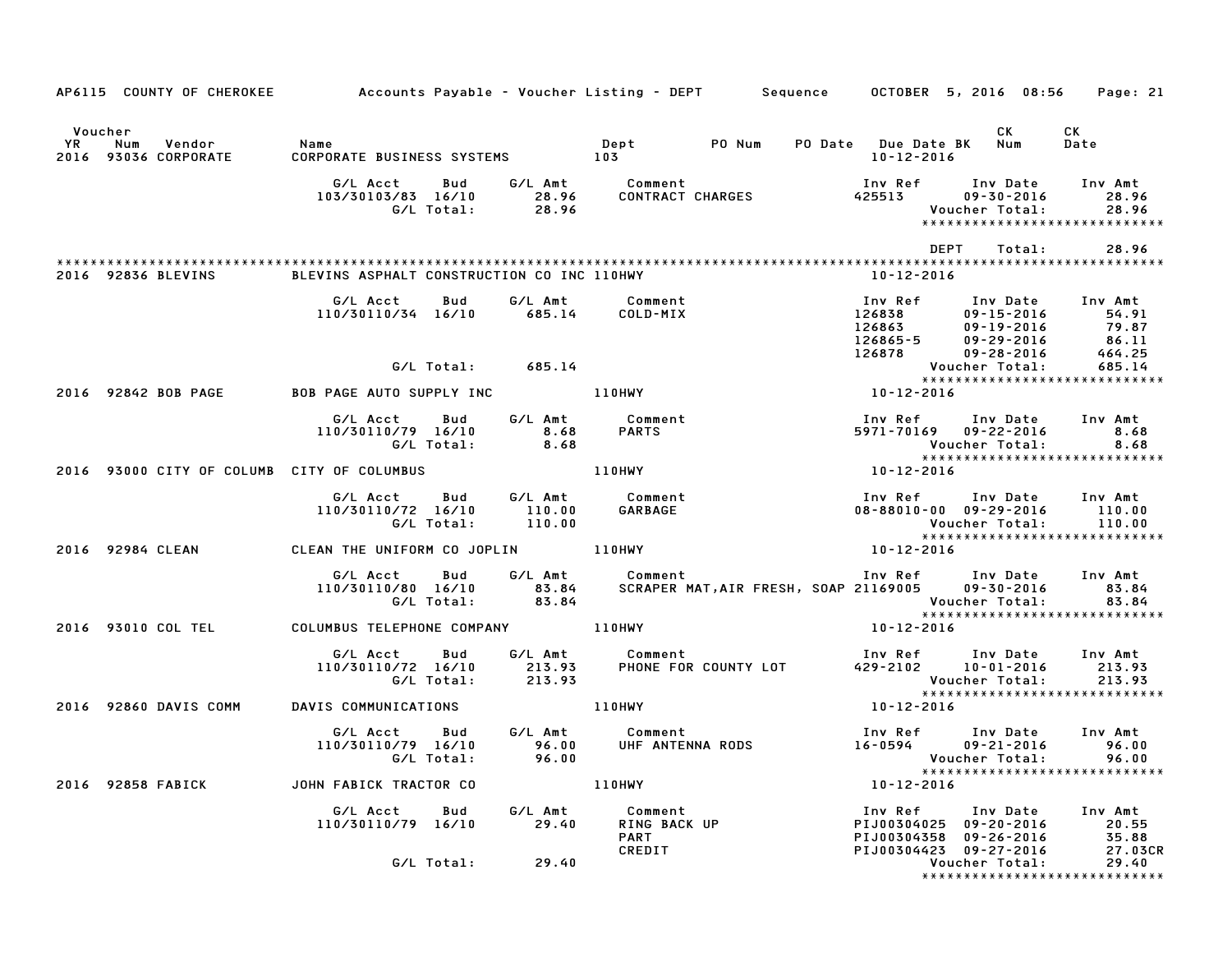|               | AP6115 COUNTY OF CHEROKEE                                | Accounts Payable – Voucher Listing – DEPT         Sequence |                            |                                 |                                |                           |                                | OCTOBER 5, 2016 08:56                                              | Page: 22                                                              |
|---------------|----------------------------------------------------------|------------------------------------------------------------|----------------------------|---------------------------------|--------------------------------|---------------------------|--------------------------------|--------------------------------------------------------------------|-----------------------------------------------------------------------|
| Voucher<br>YR | Num<br>Vendor<br>2016 92835 GOV.COM                      | Name<br>GOVDOCS.COM                                        |                            |                                 | Dept<br>110HWY                 | PO Num                    | 10-12-2016                     | CK<br>PO Date Due Date BK Num                                      | СK<br>Date                                                            |
|               |                                                          | G/L Acct<br>110/30110/79 16/10                             | Bud<br>G/L Total:          | G/L Amt<br>100.47<br>100.47     | Comment                        | 2017 ATTENDANCE CALENDARS | Inv Ref<br>196416              | Inv Date<br>$09 - 26 - 2016$<br>Voucher Total:                     | Inv Amt<br>100.47<br>100.47<br>*****************************          |
|               | 2016 92828 HYSPECO                                       | HYSPECO INC                                                |                            |                                 | 110HWY                         |                           | 10-12-2016                     |                                                                    |                                                                       |
|               |                                                          | G/L Acct<br>110/30110/79 16/10                             | Bud<br>G/L Total:          | G/L Amt<br>162.50<br>162.50     | Comment                        | CYLINDER REPAIR           | Inv Ref                        | Inv Date<br>A12330-001 09-23-2016<br>Voucher Total:                | Inv Amt<br>162.50<br>162.50<br>******************************         |
|               | 2016 92861 JIM WOODS                                     | JIM WOODS MARKETING INC                                    |                            |                                 | <b>110HWY</b>                  |                           | 10-12-2016                     |                                                                    |                                                                       |
|               |                                                          | G/L Acct<br>110/30110/31 16/10                             | Bud<br>G/L Total:          | G/L Amt<br>13081.66<br>13081.66 | Comment<br>DIESEL              |                           | Inv Ref<br>228442              | Inv Date<br>$09 - 20 - 2016$<br>Voucher Total:                     | Inv Amt<br>13081.66<br>13081.66<br>*****************************      |
|               | 2016 92855 JOPLIN FREIGHT JOPLIN FREIGHTLINER SALES INC  |                                                            |                            |                                 | 110HWY                         |                           | 10-12-2016                     |                                                                    |                                                                       |
|               |                                                          | G/L Acct<br>110/30110/79 16/10                             | Bud<br>G/L Total:          | G/L Amt<br>141.98<br>141.98     | Comment<br><b>FUEL FILTER</b>  |                           | Inv Ref<br>48715406            | Inv Date<br>$09 - 16 - 2016$<br>Voucher Total:                     | Inv Amt<br>141.98<br>141.98<br>*****************************          |
|               | 2016 92833 KANSASLAND                                    | KANSASLAND TIRE OF PITTSBURG 110HWY                        |                            |                                 |                                |                           | 10-12-2016                     |                                                                    |                                                                       |
|               |                                                          | G/L Acct<br>110/30110/33 16/10                             | Bud                        | G/L Amt<br>1932.54              | Comment<br>TIRES               |                           | Inv Ref<br>166410<br>166498    | Inv Date<br>$09 - 22 - 2016$<br>$09 - 26 - 2016$                   | Inv Amt<br>980.50<br>952.04                                           |
|               |                                                          |                                                            | G/L Total:                 | 1932.54                         |                                |                           |                                | Voucher Total:                                                     | 1932.54<br>*****************************                              |
|               | 2016 92873 KS GAS                                        | KANSAS GAS SERVICE                                         |                            |                                 | 110HWY                         |                           | 10-12-2016                     |                                                                    |                                                                       |
|               |                                                          | G/L Acct<br>110/30110/72 16/09                             | Bud                        | G/L Amt<br>117.36               | Comment<br><b>GAS SERVICE</b>  | 510148149119141118        |                                | Inv Ref Inv Date<br>$09 - 26 - 2016$                               | Inv Amt<br>67.06<br>50.30                                             |
|               |                                                          |                                                            | G/L Total:                 | 117.36                          |                                |                           |                                | Voucher Total:                                                     | 117.36<br>*****************************                               |
|               | 2016 92832 LAMBERT                                       | LAMBERT TRACTOR & MACHINERY SALES                          |                            |                                 | 110HWY                         |                           | 10-12-2016                     |                                                                    |                                                                       |
|               |                                                          | G/L Acct<br>110/30110/79 16/10                             | Bud<br>G/L Total:          | G/L Amt<br>170.58<br>170.58     | Comment                        | REPAIR KIT FOR AXLE       |                                | Inv Ref Inv Date<br>$09 - 26 - 2016$<br>Voucher Total:             | Inv Amt<br>170.58<br>170.58<br>*****************************          |
|               | 2016 92715 MCCARTYS OFFICE MCCARTY'S OFFICE MACHINES INC |                                                            |                            |                                 | <b>110HWY</b>                  |                           | 10-12-2016                     |                                                                    |                                                                       |
|               |                                                          | G/L Acct<br>110/30110/79 16/10                             | Bud<br>16/10<br>G/L Total: | G/L Amt<br>331.93<br>331.93     | Comment<br>TONER<br>TIME CARDS |                           | Inv Ref<br>012930<br>P02554-00 | Inv Date<br>$09 - 26 - 2016$<br>$09 - 29 - 2016$<br>Voucher Total: | Inv Amt<br>282.43<br>49.50<br>331.93<br>***************************** |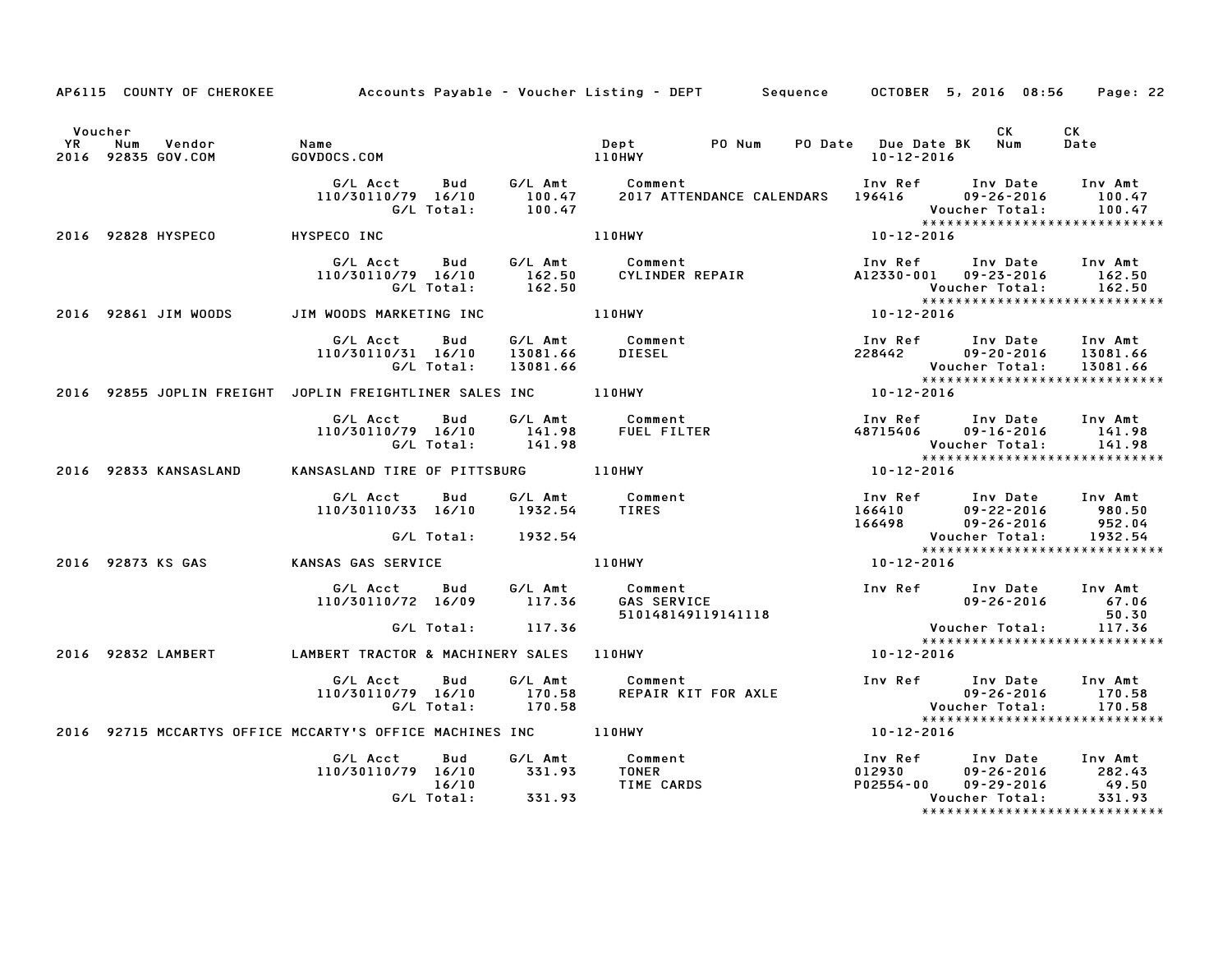|               | AP6115 COUNTY OF CHEROKEE Accounts Payable - Voucher Listing - DEPT Sequence OCTOBER 5, 2016 08:56 |                                                                  |            |                    |                                                                                                                                                                                                                                                                                              |  |                                                                                                                                                |                                                                                                                                                                                                                                                                  | Page: 23                                                                                                                           |  |
|---------------|----------------------------------------------------------------------------------------------------|------------------------------------------------------------------|------------|--------------------|----------------------------------------------------------------------------------------------------------------------------------------------------------------------------------------------------------------------------------------------------------------------------------------------|--|------------------------------------------------------------------------------------------------------------------------------------------------|------------------------------------------------------------------------------------------------------------------------------------------------------------------------------------------------------------------------------------------------------------------|------------------------------------------------------------------------------------------------------------------------------------|--|
| Voucher<br>YR | Num<br>Vendor<br>2016 92831 MFA OIL                                                                | Name                                                             |            |                    |                                                                                                                                                                                                                                                                                              |  | PO Date Due Date BK Num<br>10-12-2016                                                                                                          | CK                                                                                                                                                                                                                                                               | CK<br>Date                                                                                                                         |  |
|               |                                                                                                    | G/L Acct Bud                                                     | G/L Total: | 10850.52           | G/L Amt Comment<br>110/30110/31 16/10 10850.52 DIESEL                                                                                                                                                                                                                                        |  | Inv Ref<br>499629620<br>499629622<br>499631389<br>499631294<br>499631963<br>499631962                                                          | Inv Date<br>$09 - 22 - 2016$<br>$09 - 22 - 2016$<br>$09 - 28 - 2016$<br>$09 - 27 - 2016$<br>$09 - 29 - 2016$<br>09-29-2016                                                                                                                                       | Inv Amt<br>3634.09<br>397.57<br>3233.32<br>598.69<br>466.65<br>2520.20<br>10850.52                                                 |  |
|               |                                                                                                    |                                                                  |            |                    |                                                                                                                                                                                                                                                                                              |  | Voucher Total:<br>****************                                                                                                             |                                                                                                                                                                                                                                                                  |                                                                                                                                    |  |
|               | 2016 92854 MHC                                                                                     | MHC                                                              |            |                    | 110HWY                                                                                                                                                                                                                                                                                       |  | 10-12-2016                                                                                                                                     |                                                                                                                                                                                                                                                                  |                                                                                                                                    |  |
|               |                                                                                                    | 110/30110/79 16/10 656.59 FILTER                                 |            |                    | G/L Acct Bud G/L Amt Comment                                                                                                                                                                                                                                                                 |  | 1nv Ref       Inv Date     Inv Amt<br>285600753528 09–22–2016        405.87<br>285600752334 09–08–2016       189.51<br>285600753334 09-20-2016 |                                                                                                                                                                                                                                                                  | 61.21                                                                                                                              |  |
|               |                                                                                                    |                                                                  |            |                    |                                                                                                                                                                                                                                                                                              |  |                                                                                                                                                | Voucher Total:                                                                                                                                                                                                                                                   | 656.59                                                                                                                             |  |
|               | 2016 92840 MUNICIPAL                                                                               | MUNICIPAL INDUSTRIAL SUPPLY 110HWY                               |            |                    |                                                                                                                                                                                                                                                                                              |  | Vouc<br>*****<br>10-12-2016                                                                                                                    |                                                                                                                                                                                                                                                                  | ******************************                                                                                                     |  |
|               |                                                                                                    | G/L Acct Bud<br>110/30110/79 16/10 1244.32<br>G/L Total: 1244.32 |            |                    | G/L Amt Comment                                                                                                                                                                                                                                                                              |  | 2762 09-22-2016 1244.32<br>Voucher Total: 1244.32<br>*********************************                                                         |                                                                                                                                                                                                                                                                  |                                                                                                                                    |  |
|               | 2016 92845 NAPIER, C CHARLES NAPIER                                                                |                                                                  |            |                    | 110HWY                                                                                                                                                                                                                                                                                       |  | $10 - 12 - 2016$                                                                                                                               |                                                                                                                                                                                                                                                                  |                                                                                                                                    |  |
|               |                                                                                                    | G/L Acct<br>110/30110/73 16/10                                   | Bud        | 124.20             | G/L Amt Comment<br>MILEAGE                                                                                                                                                                                                                                                                   |  | Inv Ref Inv Date Inv Amt                                                                                                                       |                                                                                                                                                                                                                                                                  | $09 - 23 - 2016$<br>09-27-2016 52.38                                                                                               |  |
|               |                                                                                                    |                                                                  |            | G/L Total: 124.20  |                                                                                                                                                                                                                                                                                              |  |                                                                                                                                                |                                                                                                                                                                                                                                                                  | 124.20<br>*****************************                                                                                            |  |
|               | 2016 92834 NATALINIS         NATALINI'S AUTOMOTIVE                                                 |                                                                  |            |                    | $110HWY$ $10-12-2016$                                                                                                                                                                                                                                                                        |  |                                                                                                                                                |                                                                                                                                                                                                                                                                  |                                                                                                                                    |  |
|               |                                                                                                    |                                                                  |            |                    | G/L Acct  Bud  G/L Amt  Comment<br>110/30110/79 16/10  3795.92  WHEEL  BOLT  NUT<br><b>GREASE GUN</b><br><b>BRAKE PAD</b><br>FITTING, HOSE<br>HOSE, FITTING<br>KEY<br><b>SOLVENT</b><br>POWER STEERING<br>POWER STEERING<br>LUBRICNT<br>HOSE END<br>YELLOW PAINT STICK<br><b>ROTARY LIFE</b> |  | Inv Ref<br>614731<br>614854<br>614767<br>614813<br>614825<br>614997<br>615028<br>615164<br>615148<br>615132<br>615540<br>615727<br>615732      | $09 - 21 - 2016$<br>$09 - 23 - 2016$<br>$09 - 22 - 2016$<br>$09 - 22 - 2016$<br>$09 - 22 - 2016$<br>$09 - 26 - 2016$<br>$09 - 26 - 2016$<br>$09 - 27 - 2016$<br>$09 - 27 - 2016$<br>$09 - 27 - 2016$<br>$09 - 30 - 2016$<br>$10 - 03 - 2016$<br>$10 - 03 - 2016$ | Inv Date Inv Amt<br>3.70<br>19.99<br>67.14<br>91.57<br>91.57<br>8.08<br>46.76<br>25.15<br>25.15<br>7.98<br>7.99<br>1.84<br>3399.00 |  |
|               |                                                                                                    |                                                                  |            | G/L Total: 3795.92 |                                                                                                                                                                                                                                                                                              |  |                                                                                                                                                | Voucher Total:                                                                                                                                                                                                                                                   | 3795.92<br>*******************************                                                                                         |  |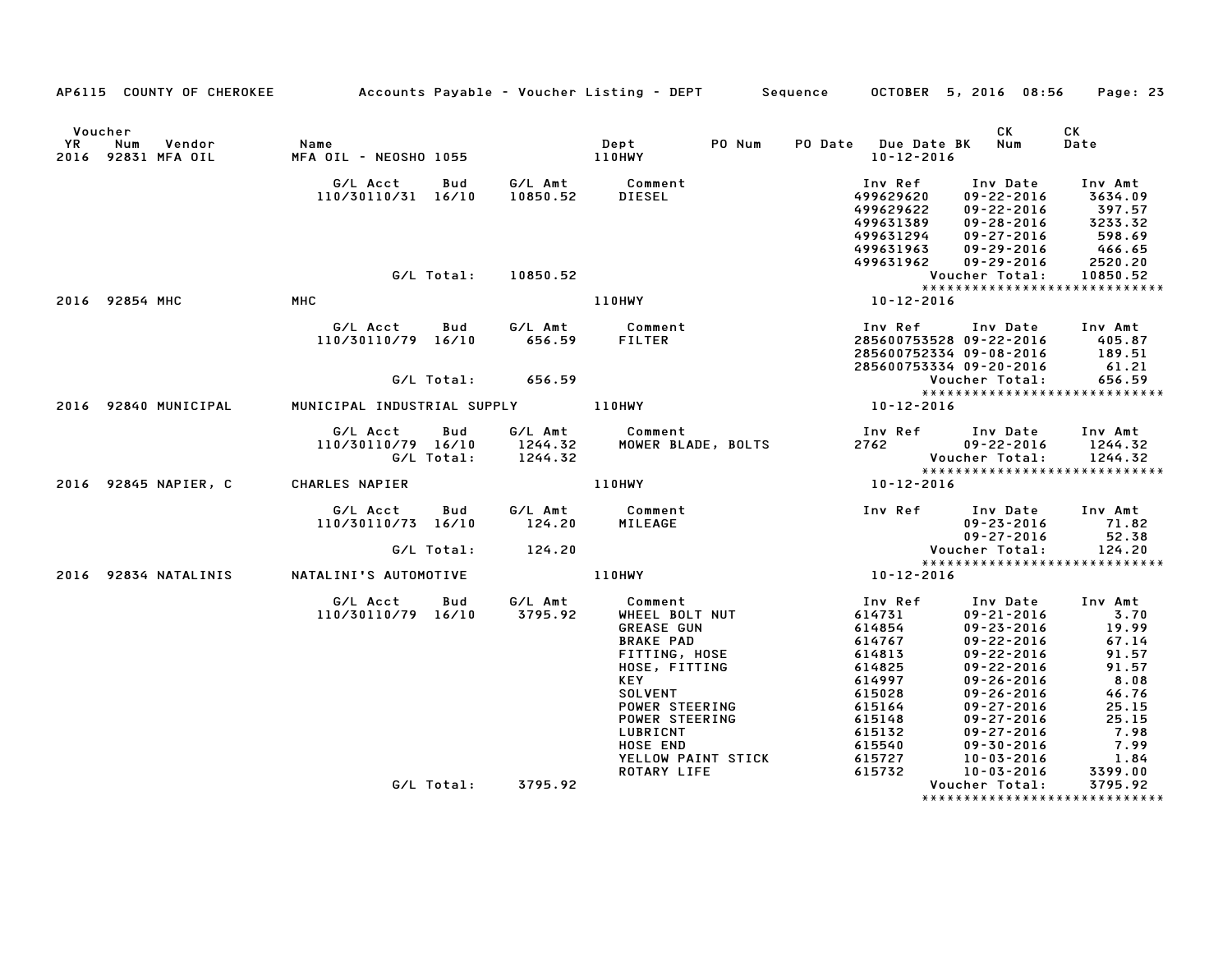| AP6115 COUNTY OF CHEROKEE Accounts Payable - Voucher Listing - DEPT Sequence OCTOBER 5, 2016 08:56 Page: 24 |                                                                                                                                                                                                                                      |                   |                             |                             |  |                  |                                                                                                                                                                                                                                                                             |                             |
|-------------------------------------------------------------------------------------------------------------|--------------------------------------------------------------------------------------------------------------------------------------------------------------------------------------------------------------------------------------|-------------------|-----------------------------|-----------------------------|--|------------------|-----------------------------------------------------------------------------------------------------------------------------------------------------------------------------------------------------------------------------------------------------------------------------|-----------------------------|
| Voucher                                                                                                     |                                                                                                                                                                                                                                      |                   |                             |                             |  | 10-12-2016       | CK .<br>PO Date Due Date BK Num                                                                                                                                                                                                                                             | CK<br>Date                  |
|                                                                                                             | 6/L Acct Bud G/L Amt Comment Inv Ref Inv Date Inv Amt<br>110/30110/37 16/10 985.88 WEIGHT LIMIT SIGN IN-180375 09-20-2016 719.30<br>CALLON CHILDREN SIGN IN-180484 09-30-2016 266.58                                                 |                   |                             |                             |  |                  |                                                                                                                                                                                                                                                                             |                             |
|                                                                                                             |                                                                                                                                                                                                                                      | G/L Total: 985.88 |                             |                             |  |                  | Voucher Total: 985.88<br>*****************************<br>10-12-2016                                                                                                                                                                                                        | 985.88                      |
| 2016 92846 O'MALLEY O'MALLEY IMPLEMENT CO INC 110HWY                                                        |                                                                                                                                                                                                                                      |                   |                             |                             |  |                  |                                                                                                                                                                                                                                                                             |                             |
|                                                                                                             | 6/L Acct Bud 6/L Amt Comment Inv Ref Inv Date Inv Amt<br>110/30110/79 16/10 149.42 WASHER, REVOLVING LIGHT S15060 09–24–2016 44.30<br>6/L Total: 149.42 FILTERS 0DUCTIVITY PLUS ACCOUNT 110HWY 10-12-2016 ************************** |                   |                             |                             |  |                  |                                                                                                                                                                                                                                                                             |                             |
|                                                                                                             |                                                                                                                                                                                                                                      |                   |                             |                             |  |                  |                                                                                                                                                                                                                                                                             |                             |
| 2016 92830 PRODUCTIVITY                                                                                     | PRODUCTIVITY PLUS ACCOUNT 110HWY                                                                                                                                                                                                     |                   |                             |                             |  |                  |                                                                                                                                                                                                                                                                             |                             |
|                                                                                                             |                                                                                                                                                                                                                                      |                   |                             |                             |  |                  |                                                                                                                                                                                                                                                                             |                             |
|                                                                                                             |                                                                                                                                                                                                                                      | G/L Total: 204.98 |                             |                             |  |                  |                                                                                                                                                                                                                                                                             |                             |
| 2016 92859 SAFETY SAFETY FIRST SUPPLY CO LLC 110HWY                                                         |                                                                                                                                                                                                                                      |                   |                             |                             |  |                  |                                                                                                                                                                                                                                                                             |                             |
|                                                                                                             | G/L Acct Bud G/L Amt Comment Inv Ref Inv Date Inv Amt<br>110/30110/42 16/10 98.95 GLOVES, TRASH CAN LINERS 16–92353 09–21–2016 98.95<br>G/L Total: 98.95 GLOVES, TRASH CAN LINERS 16–92353 Voucher Total: 98.95                      |                   |                             |                             |  |                  |                                                                                                                                                                                                                                                                             |                             |
| 2016 92850 TRUE VALUE COL TRUE VALUE COLUMBUS   110HWY                                                      |                                                                                                                                                                                                                                      |                   |                             |                             |  |                  | Voucher Total: 98.95<br>******************************<br>10-12-2016                                                                                                                                                                                                        |                             |
|                                                                                                             | G/L Acct Bud G/L Amt Comment<br>110/30110/79 16/10 46.24                                                                                                                                                                             |                   |                             |                             |  |                  | Inv Ref Inv Date Inv Amt<br>UOMMENT PART<br>PART<br>HARDWARE A288392 09-27-2016 1.90<br>HARDWARE A288778 09-27-2016 1.90<br>HARDWARE A289403 10-03-2016 2.19<br>BITS A289304 10-03-2016 22.17<br>PARDWARE A289304 10-03-2016 22.17<br>PARDWARE A289304 10-03-2016 22.17<br> |                             |
|                                                                                                             | G/L Total: 46.24                                                                                                                                                                                                                     |                   |                             |                             |  |                  |                                                                                                                                                                                                                                                                             |                             |
| 2016 92934 US CELLULAR US CELLULAR $\begin{array}{ccc}\n & & & \\ 110H WY\n\end{array}$                     |                                                                                                                                                                                                                                      |                   |                             |                             |  | 10-12-2016       |                                                                                                                                                                                                                                                                             |                             |
|                                                                                                             | G/L Acct      Bud      G/L Amt        Comment<br>110/30110/72 16/10 50.56 CELL PHONE LEONARD VANATTA 0156337648 09-20-2016 50.56<br>G/L Total: 50.56 CELL PHONE LEONARD VANATTA 0156337648 09-20-2016 50.56                          |                   |                             |                             |  |                  | Inv Ref Inv Date Inv Amt<br>*****************************                                                                                                                                                                                                                   |                             |
| 92993 COL TEL<br>2016                                                                                       | COLUMBUS TELEPHONE COMPANY                                                                                                                                                                                                           |                   |                             | 130NOXWEED                  |  | $10 - 12 - 2016$ | DEPT<br>Total:                                                                                                                                                                                                                                                              | 35473.59                    |
|                                                                                                             | G/L Acct<br>130/30130/74 16/10                                                                                                                                                                                                       | Bud<br>G/L Total: | G/L Amt<br>109.67<br>109.67 | Comment<br><b>ACCT 2293</b> |  | Inv Ref          | Inv Date<br>$10 - 01 - 2016$<br>Voucher Total:<br>*****************************                                                                                                                                                                                             | Inv Amt<br>109.67<br>109.67 |
|                                                                                                             |                                                                                                                                                                                                                                      |                   |                             |                             |  |                  | <b>DEPT</b><br>Total:                                                                                                                                                                                                                                                       | 109.67                      |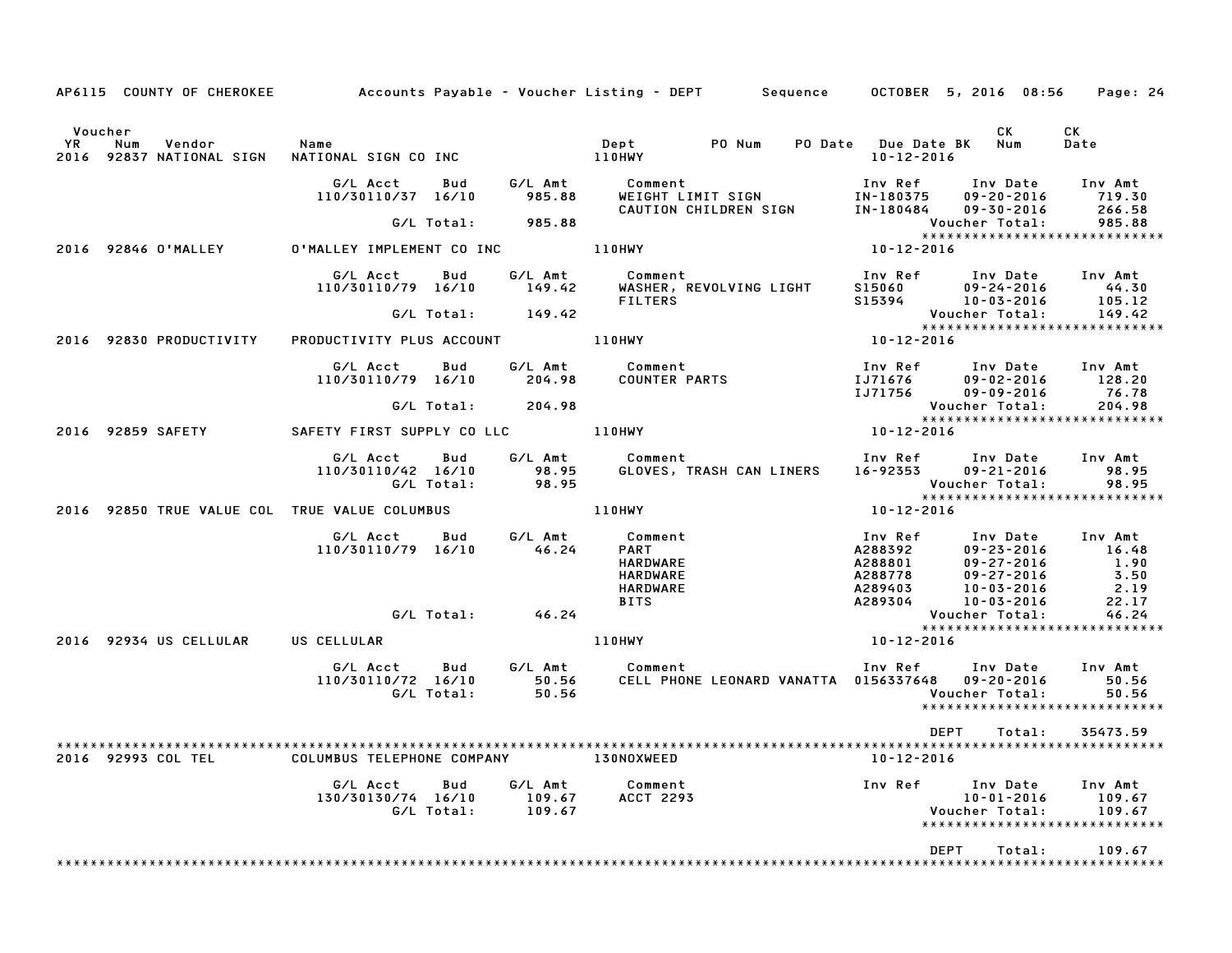|               |     | AP6115 COUNTY OF CHEROKEE    |                                                                  |                   |                           | Accounts Payable – Voucher Listing – DEPT         Sequence |                                         | OCTOBER 5, 2016 08:56                                               | Page: 25                  |
|---------------|-----|------------------------------|------------------------------------------------------------------|-------------------|---------------------------|------------------------------------------------------------|-----------------------------------------|---------------------------------------------------------------------|---------------------------|
|               |     |                              |                                                                  |                   |                           |                                                            |                                         |                                                                     |                           |
| Voucher<br>YR | Num | Vendor<br>2016 93041 COL TEL | Name<br>COLUMBUS TELEPHONE COMPANY 140HEALTH                     |                   |                           | PO Num<br>Dept                                             | PO Date Due Date BK<br>$10 - 12 - 2016$ | <b>CK</b><br>Num                                                    | <b>CK</b><br>Date         |
|               |     |                              | G/L Acct<br>140/30140/74 16/10                                   | Bud               | G/L Amt<br>534.46         | Comment<br><b>HEALTH DEPT</b>                              |                                         | Inv Ref Inv Date                                                    | Inv Amt                   |
|               |     |                              |                                                                  |                   |                           | <b>ACCT 2060</b><br>WIC PROGRAM<br><b>ACCT 2311</b>        |                                         | 10-01-2016<br>$10 - 01 - 2016$                                      | 440.15<br>94.31           |
|               |     |                              |                                                                  | G/L Total:        | 534.46                    |                                                            |                                         | Voucher Total:<br>*****************************                     | 534.46                    |
|               |     | 2016 93040 COLUMBUS          | CITY OF COLUMBUS                                                 |                   |                           | 140HEALTH                                                  | 10-12-2016                              |                                                                     |                           |
|               |     |                              | G/L Acct<br>140/30140/72 16/10                                   | Bud               | G/L Amt<br>55.00          | Comment<br>HEALTH DEPT                                     |                                         | Inv Ref Inv Date                                                    | Inv Amt                   |
|               |     |                              |                                                                  | G/L Total:        | 55.00                     | ACCT 07-17240-00                                           |                                         | $09 - 29 - 2016$<br>Voucher Total:<br>***************************** | 55.00<br>55.00            |
|               |     |                              | 2016 93042 CRAWFORD HEALTH CRAWFORD COUNTY HEALTH DEPT 140HEALTH |                   |                           |                                                            | 10-12-2016                              |                                                                     |                           |
|               |     |                              | G/L Acct<br>140/30140/82 16/10                                   | Bud               | G/L Amt<br>391.50         | Comment<br>WIC PROGRAM                                     |                                         | Inv Ref Inv Date Inv Amt                                            |                           |
|               |     |                              |                                                                  | G/L Total:        | 391.50                    | CONTRACTED SERVICES                                        |                                         | 10-04-2016<br>Voucher Total:<br>*****************************       | 391.50<br>391.50          |
|               |     | 2016 93043 EMPIRE            | EMPIRE DISTRICT ELECTRIC COMPANY                                 |                   |                           | 140HEALTH                                                  | 10-12-2016                              |                                                                     |                           |
|               |     |                              | G/L Acct<br>140/30140/72 16/10                                   | Bud               | G/L Amt<br>804.70         | Comment<br><b>HEALTH DEPT</b>                              |                                         | Inv Ref Inv Date                                                    | Inv Amt                   |
|               |     |                              |                                                                  | G/L Total:        | 804.70                    | ACCT 616527-32-1                                           |                                         | $09 - 19 - 2016$<br>Voucher Total:                                  | 804.70<br>804.70          |
|               |     |                              | 2016 93044 FOUR STATE PRIN FOUR STATE PRINTING                   |                   |                           | 140HEALTH                                                  | 10-12-2016                              | *****************************                                       |                           |
|               |     |                              | G/L Acct<br>140/30140/21 16/10                                   | Bud               | G/L Amt<br>173.50         | Comment<br>WIC PROGRAM                                     |                                         | Inv Ref Inv Date                                                    | Inv Amt                   |
|               |     |                              |                                                                  |                   |                           | WINDOW ENVELOPES<br>IRON FLYER                             | 60704<br>60738                          | $09 - 09 - 2016$<br>$09 - 19 - 2016$                                | 123.10<br>50.40           |
|               |     |                              |                                                                  | G/L Total:        | 173.50                    |                                                            |                                         | Voucher Total:<br>*****************************                     | 173.50                    |
|               |     | 2016 93045 HART, T           | TRESA M HART                                                     |                   |                           | 140HEALTH                                                  | 10-12-2016                              |                                                                     |                           |
|               |     |                              | G/L Acct<br>140/30140/73 16/10                                   | Bud<br>G/L Total: | G/L Amt<br>30.80<br>30.80 | Comment<br>MILEAGE/INS BILLING TRAININ                     | Inv Ref                                 | Inv Date<br>$09 - 22 - 2016$<br>Voucher Total:                      | Inv Amt<br>30.80<br>30.80 |
|               |     |                              |                                                                  |                   |                           |                                                            |                                         | *****************************                                       |                           |
|               |     | 2016 93046 HEMOCUE           | HEMOCUE INC                                                      |                   |                           | 140HEALTH                                                  | 10-12-2016                              |                                                                     |                           |
|               |     |                              | G/L Acct<br>140/30140/43 16/10                                   | Bud               | G/L Amt<br>870.00         | Comment<br>WIC PROGRAM                                     |                                         | Inv Ref Inv Date                                                    | Inv Amt                   |
|               |     |                              |                                                                  | G/L Total:        | 870.00                    | <b>CUVETTES</b>                                            | 3000625                                 | $09 - 28 - 2016$<br>Voucher Total:                                  | 870.00<br>870.00          |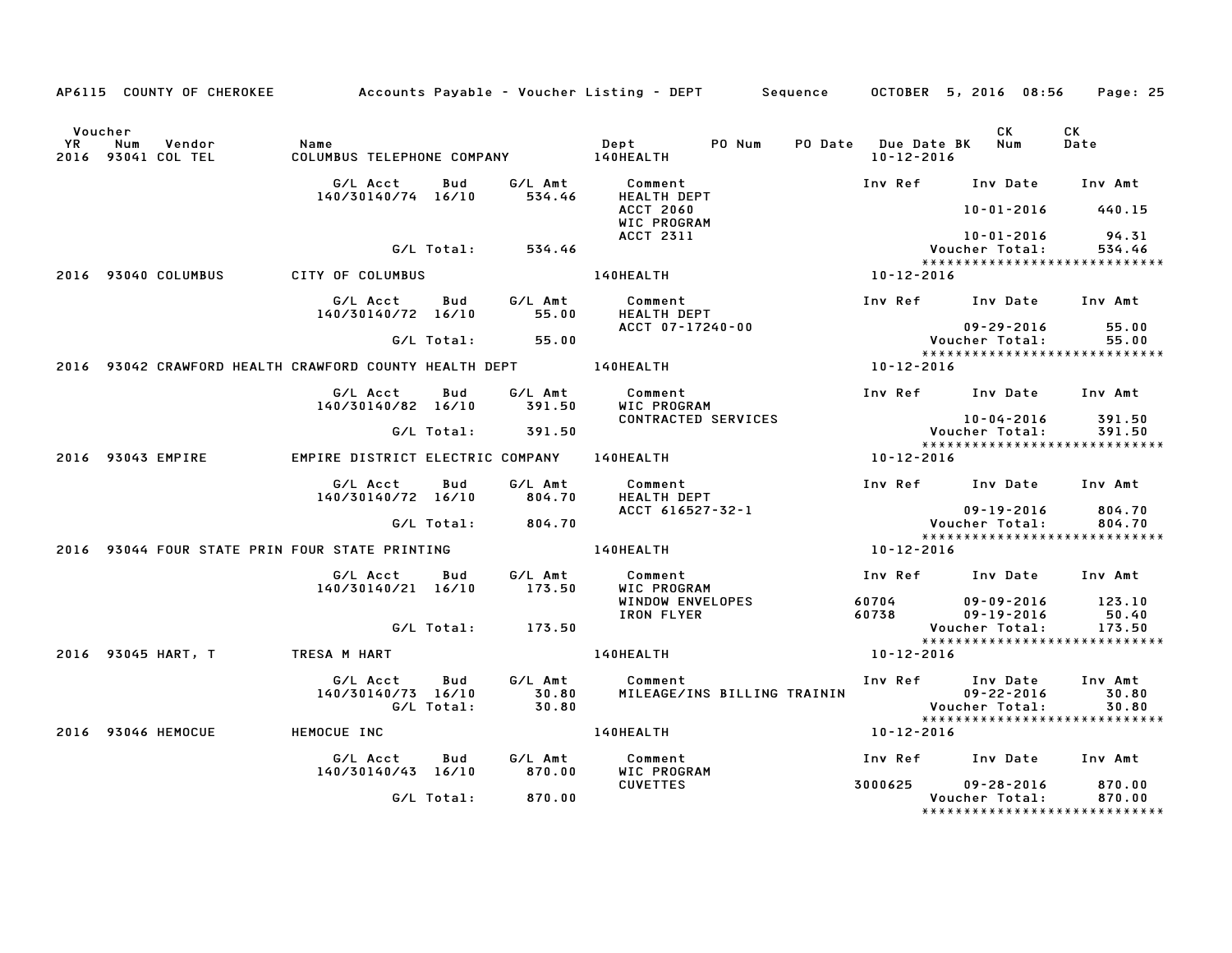|               |                         | AP6115 COUNTY OF CHEROKEE |                                                                            |            |                    | Accounts Payable – Voucher Listing – DEPT – Sequence – OCTOBER 5, 2016 08:56 |            |                                                                        | Page: 26           |
|---------------|-------------------------|---------------------------|----------------------------------------------------------------------------|------------|--------------------|------------------------------------------------------------------------------|------------|------------------------------------------------------------------------|--------------------|
| Voucher<br>YR | Num<br>2016 93048 KIPHS | Vendor                    | Name<br>KIPHS INC                                                          |            |                    | Dept PO Num<br>140HEALTH                                                     | 10-12-2016 | CK<br>PO Date Due Date BK Num                                          | CK<br>Date         |
|               |                         |                           | G/L Acct<br>140/30140/28 16/10                                             | Bud        | G/L Amt<br>3199.30 | Comment<br>HEALTH DEPT                                                       |            | Inv Ref Inv Date Inv Amt                                               |                    |
|               |                         |                           |                                                                            | G/L Total: | 3199.30            | PHCLINIC 2017 MAINTENANCE                                                    |            | 6939 10-01-2016<br>Voucher Total:                                      | 3199.30<br>3199.30 |
|               |                         | 2016 93047 KS GAS         | KANSAS GAS SERVICE                                                         |            |                    | 140HEALTH                                                                    | 10-12-2016 | *****************************                                          |                    |
|               |                         |                           | G/L Acct<br>140/30140/72 16/10                                             | Bud        | G/L Amt<br>67.94   | Comment<br>HEALTH DEPT                                                       |            | Inv Ref Inv Date Inv Amt                                               |                    |
|               |                         |                           |                                                                            | G/L Total: | 67.94              | ACCT 510080477 1188672 27                                                    |            | 09-26-2016<br>Voucher Total:<br>*****************************          | 67.94<br>67.94     |
|               |                         |                           | 2016 93050 MCCARTYS OFFICE MCCARTY'S OFFICE MACHINES INC _______ 140HEALTH |            |                    |                                                                              | 10-12-2016 |                                                                        |                    |
|               |                         |                           | G/L Acct<br>140/30140/21 16/10                                             | Bud        | G/L Amt<br>90.68   | Comment<br>WIC PROGRAM                                                       |            | Inv Ref Inv Date Inv Amt                                               |                    |
|               |                         |                           |                                                                            | G/L Total: | 90.68              | PAPER, PENS                                                                  | P0229500   | $09 - 26 - 2016$<br>Voucher Total:                                     | 90.68<br>90.68     |
|               |                         | 2016 93049 QUALITY PEST   | QUALITY PEST CONTROL INC                                                   |            |                    | <b>140HEALTH</b>                                                             | 10-12-2016 | ******************************                                         |                    |
|               |                         |                           | G/L Acct<br>140/30140/80 16/10                                             | Bud        | G/L Amt<br>50.00   | Comment<br><b>HEALTH DEPT</b>                                                |            | Inv Ref Inv Date                                                       | Inv Amt            |
|               |                         |                           |                                                                            | G/L Total: | 50.00              | MONTHLY SPRAY                                                                |            | $09 - 28 - 2016$<br>Voucher Total:<br>*****************************    | 50.00<br>50.00     |
|               |                         | 2016 93051 RESERVE        | RESERVE ACCOUNT                                                            |            |                    | 140HEALTH                                                                    | 10-12-2016 |                                                                        |                    |
|               |                         |                           | G/L Acct<br>140/30140/34 16/10                                             | Bud        | G/L Amt<br>200.00  | Comment<br><b>HEALTH DEPT</b>                                                |            | Inv Ref Inv Date Inv Amt                                               |                    |
|               |                         |                           |                                                                            | G/L Total: | 200.00             | RESERVE POSTAGE                                                              |            | 16478844 10-04-2016<br>Voucher Total:<br>***************************** | 200.00<br>200.00   |
|               |                         | 2016 93052 STRONGHOLD     | STRONGHOLD DATA                                                            |            |                    | 140HEALTH                                                                    | 10-12-2016 |                                                                        |                    |
|               |                         |                           | G/L Acct<br>140/30140/28 16/10                                             | Bud        | G/L Amt<br>100.00  | Comment<br>HEALTH DEPT                                                       |            | Inv Ref Inv Date Inv Amt                                               |                    |
|               |                         |                           |                                                                            | G/L Total: | 100.00             | OFF SITE DATA STORAGE                                                        |            | 20817 10-01-2016<br>Voucher Total:                                     | 100.00<br>100.00   |
|               | 2016 93053 VITAL        |                           | VITAL SIGNS                                                                |            |                    | 140HEALTH                                                                    | 10-12-2016 | ******************************                                         |                    |
|               |                         |                           | G/L Acct<br>140/30140/68 16/10                                             | Bud        | G/L Amt<br>40.00   | Comment<br>HEALTH DEPT                                                       | Inv Ref    | Inv Date Inv Amt                                                       |                    |
|               |                         |                           |                                                                            | G/L Total: | 40.00              | <b>VACCINE BANNER</b>                                                        | 6008A      | $09 - 12 - 2016$ 40.00<br>Voucher Total:                               | 40.00              |
|               | 2016 93054 WEX          |                           | <b>WEX BANK</b>                                                            |            |                    | 140HEALTH                                                                    | 10-12-2016 | *****************************                                          |                    |
|               |                         |                           | G/L Acct<br>140/30140/30 16/10                                             | Bud        | G/L Amt<br>225.74  | Comment<br><b>HEALTH DEPT</b>                                                | Inv Ref    | Inv Date                                                               | Inv Amt            |
|               |                         |                           |                                                                            | G/L Total: | 225.74             | <b>FUEL PURCHASES</b>                                                        | 47060073   | $09 - 30 - 2016$<br>Voucher Total:<br>*****************************    | 225.74<br>225.74   |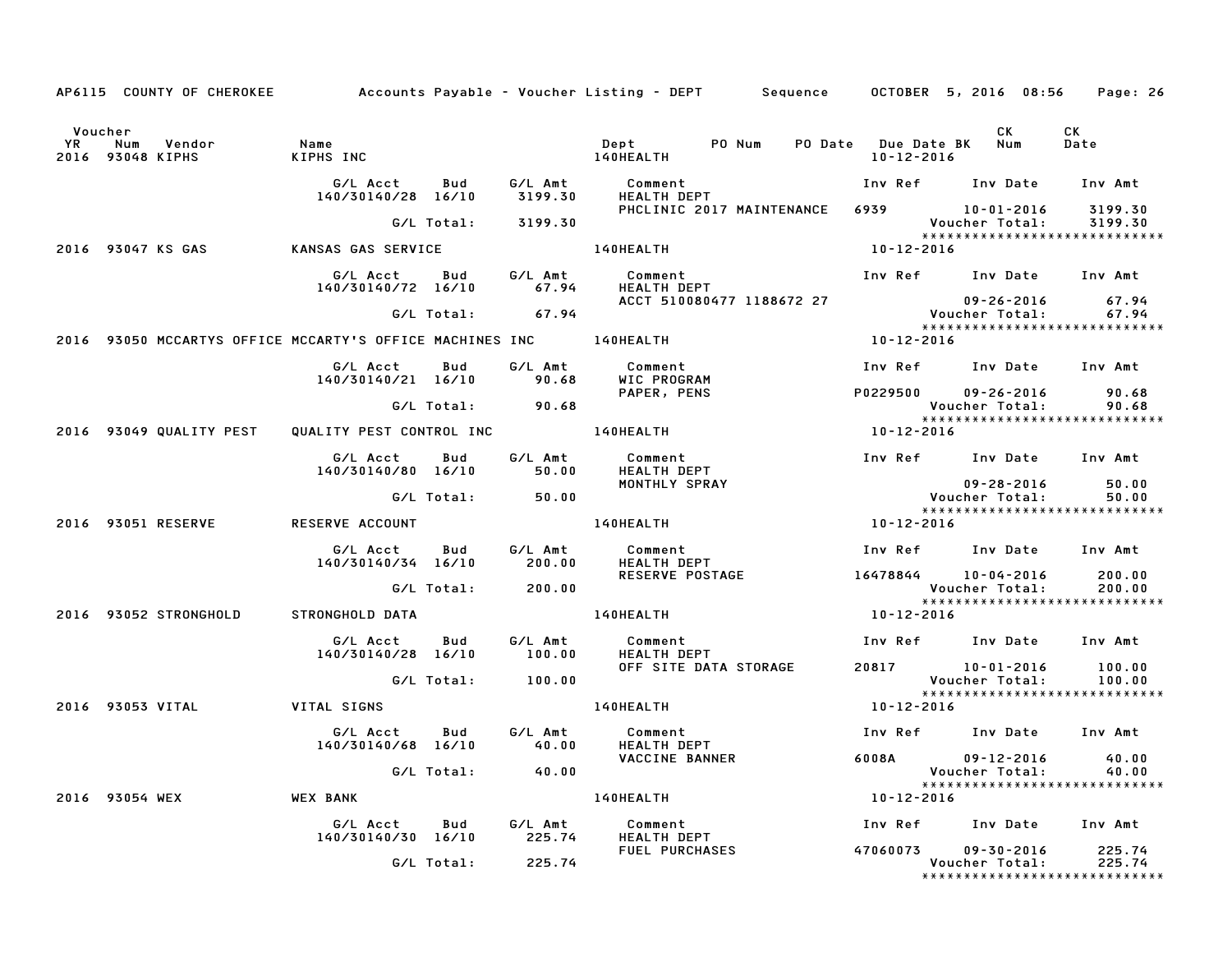|                 |     | AP6115 COUNTY OF CHEROKEE              |                                            |                   |                                 | Accounts Payable – Voucher Listing – DEPT                     | Sequence |                       |             | OCTOBER 5, 2016 08:56                          | Page: 27                                                          |
|-----------------|-----|----------------------------------------|--------------------------------------------|-------------------|---------------------------------|---------------------------------------------------------------|----------|-----------------------|-------------|------------------------------------------------|-------------------------------------------------------------------|
| Voucher<br>YR   | Num | Vendor                                 | Name                                       |                   |                                 | Dept<br>PO Num                                                | PO Date  |                       | Due Date BK | CК<br>Num                                      | СK<br>Date                                                        |
|                 |     |                                        |                                            |                   |                                 |                                                               |          |                       | <b>DEPT</b> | Total:                                         | 6833.62                                                           |
|                 |     | 2016 92998 ELECT SYSTEMS               | ELECTION SYSTEMS & SOFTWARE                |                   |                                 | 160ELECT                                                      |          | $10 - 12 - 2016$      |             |                                                |                                                                   |
|                 |     |                                        | G/L Acct<br>160/30160/79 16/10             | Bud               | G/L Amt<br>4106.67              | Comment<br>DELL OPTIPLEX, SYMANTEC<br>BACKUP BATTERY, ONSITE  |          | Inv Ref<br>980608     |             | Inv Date<br>$08 - 25 - 2016$                   | Inv Amt<br>4106.67                                                |
|                 |     |                                        |                                            | G/L Total:        | 4106.67                         | <b>INSTALL</b>                                                |          |                       |             | Voucher Total:                                 | 4106.67<br>*****************************                          |
|                 |     |                                        |                                            |                   |                                 |                                                               |          |                       | <b>DEPT</b> | Total:                                         | 4106.67                                                           |
|                 |     | 2016 93007 AMBULANCE #1                | CHEROKEE COUNTY AMBULANCE-DIST #1          |                   |                                 | 220AMBULANCE                                                  |          | $10 - 12 - 2016$      |             |                                                |                                                                   |
|                 |     |                                        | G/L Acct<br>220/30220/89 16/10             | Bud<br>G/L Total: | G/L Amt<br>16877.33<br>16877.33 | Comment<br>MONTHLY SUBSIDY                                    |          | Inv Ref               |             | Inv Date<br>$10 - 01 - 2016$<br>Voucher Total: | Inv Amt<br>16877.33<br>16877.33                                   |
|                 |     | 2016 93008 AMBULANCE #2                | CHEROKEE COUNTY AMBULANCE-DIST #2          |                   |                                 | 220AMBULANCE                                                  |          | 10-12-2016            |             |                                                | ******************************                                    |
|                 |     |                                        | G/L Acct<br>220/30220/89 16/10             | Bud<br>G/L Total: | G/L Amt<br>16877.33<br>16877.33 | Comment<br>MONTHLY SUBSIDY                                    |          | Inv Ref               |             | Inv Date<br>$10 - 01 - 2016$<br>Voucher Total: | Inv Amt<br>16877.33<br>16877.33<br>*****************************  |
|                 |     | 2016 93009 AMBULANCE #3                | CHEROKEE COUNTY AMBULANCE-DIST #3          |                   |                                 | 220AMBULANCE                                                  |          | 10-12-2016            |             |                                                |                                                                   |
|                 |     |                                        | G/L Acct<br>220/30220/89 16/10             | Bud<br>G/L Total: | G/L Amt<br>16877.33<br>16877.33 | Comment<br>MONTHLY SUBSIDY                                    |          | Inv Ref               |             | Inv Date<br>$10 - 01 - 2016$<br>Voucher Total: | Inv Amt<br>16877.33<br>16877.33<br>****************************** |
|                 |     |                                        |                                            |                   |                                 |                                                               |          |                       | <b>DEPT</b> | Total:                                         | 50631.99                                                          |
|                 |     | 2016 93037 CENTURYLINK2961 CENTURYLINK |                                            |                   |                                 | 224911                                                        |          | 10-12-2016            |             |                                                |                                                                   |
|                 |     |                                        | G/L Acct<br>224/31224/01                   | Bud<br>G/L Total: | G/L Amt<br>1170.44<br>1170.44   | Comment<br>ACCT 313409961                                     |          | Inv Ref               |             | Inv Date<br>$09 - 25 - 2016$<br>Voucher Total: | Inv Amt<br>1170.44<br>1170.44<br>*****************************    |
| 2016 93011 ESRI |     |                                        | ENVIRONMENTAL SYSTEMS RESEARCH INST 224911 |                   |                                 |                                                               |          | 10-12-2016            |             |                                                |                                                                   |
|                 |     |                                        | G/L Acct<br>224/31224/01                   | Bud               | G/L Amt<br>2300.00              | Comment<br>DESKTOP MAINTENANCE<br>BASIC SINGLE USE MAINTENANC |          | Inv Ref<br>25758919   |             | Inv Date<br>$09 - 30 - 2016$                   | Inv Amt<br>1500.00<br>800.00                                      |
|                 |     |                                        |                                            | G/L Total:        | 2300.00                         |                                                               |          |                       |             | Voucher Total:                                 | 2300.00<br>*****************************                          |
|                 |     | 2016 93012 HARRIS GLOBAL               | HARRIS COMPUTER SYSTEMS                    |                   |                                 | 224911                                                        |          | $10 - 12 - 2016$      |             |                                                |                                                                   |
|                 |     |                                        | G/L Acct<br>224/31224/01                   | Bud<br>G/L Total: | G/L Amt<br>620.00<br>620.00     | Comment<br>MONTHLY CISCO MAINTENANCE                          |          | Inv Ref<br>MN16000745 |             | Inv Date<br>10-25-2016<br>Voucher Total:       | Inv Amt<br>620.00<br>620.00<br>*****************************      |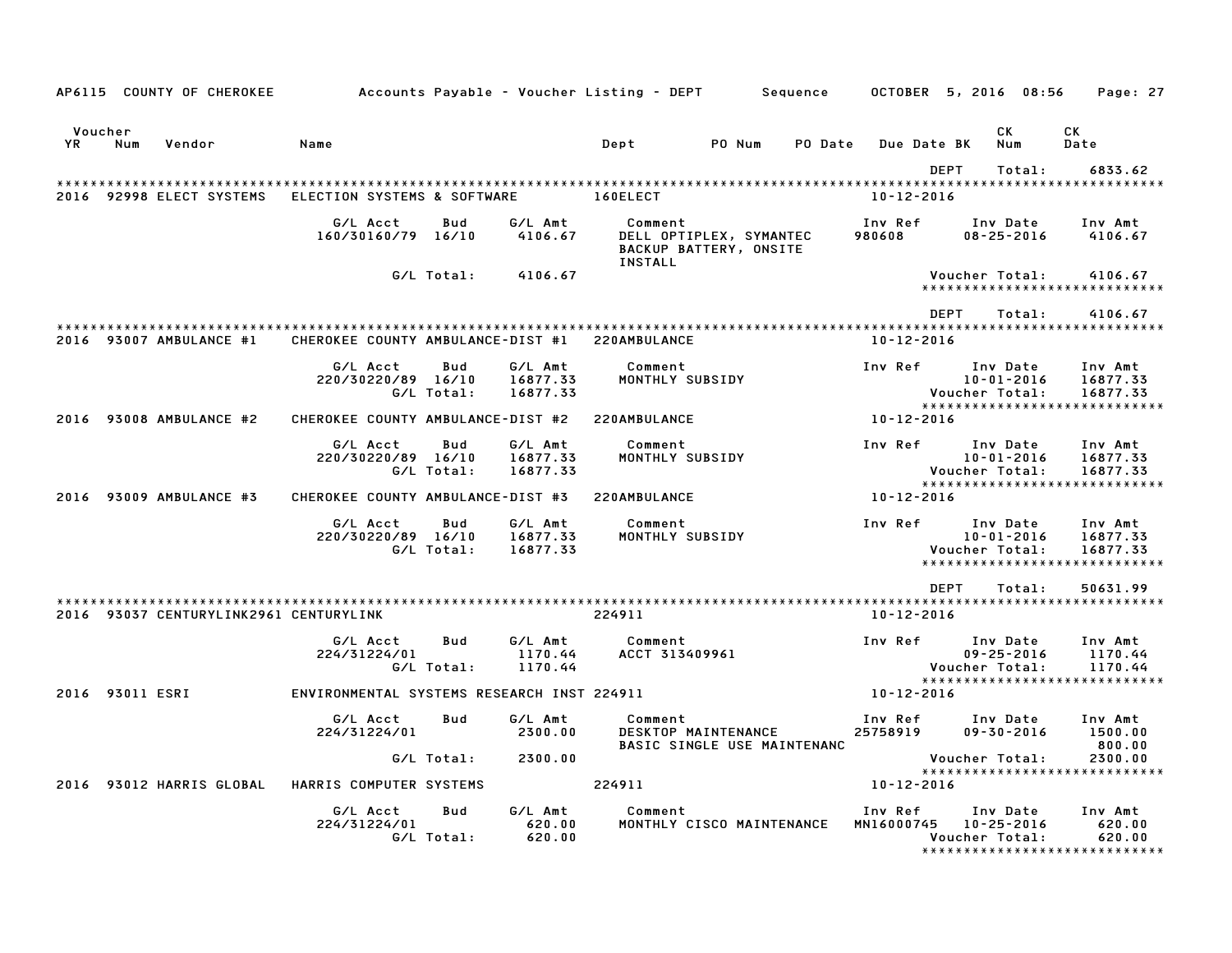| AP6115 COUNTY OF CHEROKEE                              |                                  |                   |                             |                                                                                            | Accounts Payable – Voucher Listing – DEPT         Sequence |                                         | OCTOBER 5, 2016 08:56                            | Page: 28                                                     |
|--------------------------------------------------------|----------------------------------|-------------------|-----------------------------|--------------------------------------------------------------------------------------------|------------------------------------------------------------|-----------------------------------------|--------------------------------------------------|--------------------------------------------------------------|
| Voucher<br>YR<br>Num<br>Vendor<br>2016 92997 OPTIV     | Name<br>OPTIV SECURITY INC       |                   |                             | Dept<br>224911                                                                             | PO Num                                                     | PO Date Due Date BK<br>$10 - 12 - 2016$ | CK<br>Num                                        | CK<br>Date                                                   |
|                                                        | G/L Acct<br>224/31224/01         | Bud<br>G/L Total: | G/L Amt<br>305.04<br>305.04 | Comment                                                                                    | <b>3 YEAR KEY FOB TOKENS</b>                               | Inv Ref<br>100034195                    | Inv Date<br>$10 - 23 - 2016$<br>Voucher Total:   | Inv Amt<br>305.04<br>305.04<br>***************************** |
| 2016 92985 PVD                                         | <b>PVD EDUCATION FUND</b>        |                   |                             | <b>230APP</b>                                                                              |                                                            | <b>DEPT</b><br>$10 - 12 - 2016$         | Total:                                           | 4395.48                                                      |
|                                                        | G/L Acct<br>230/30230/75 16/10   | Bud               | G/L Amt<br>25.00            | Comment                                                                                    | ELIGIBILTY MAINTENANCE FEE<br>JULY 2016 - JULY 2017        | Inv Ref                                 | Inv Date<br>$09 - 13 - 2016$                     | Inv Amt<br>25.00                                             |
|                                                        |                                  | G/L Total:        | 25.00                       |                                                                                            |                                                            |                                         | Voucher Total:                                   | 25.00<br>*****************************                       |
| 2016 93023 KS DEPT OF CONT KS EMPLOYMENT SECURITY FUND |                                  |                   |                             | 260BENEFITS                                                                                |                                                            | <b>DEPT</b><br>10-12-2016               | Total:                                           | 25.00                                                        |
|                                                        | G/L Acct<br>260/30260/05 16/10   | Bud               | G/L Amt<br>520.09           | Comment<br>ACCT 177414<br><b>CHEROKEE COUNTY</b><br><b>3RD QUARTER</b><br>UNEMPLOYMENT TAX |                                                            | Inv Ref                                 | Inv Date<br>10-04-2016                           | Inv Amt<br>520.09                                            |
|                                                        |                                  | G/L Total:        | 520.09                      |                                                                                            |                                                            |                                         | Voucher Total:                                   | 520.09<br>******************************                     |
| 2016 92996 COLUMBUS                                    | CITY OF COLUMBUS                 |                   |                             | 300ELDERLY                                                                                 |                                                            | <b>DEPT</b><br>$10 - 12 - 2016$         | Total:                                           | 520.09                                                       |
|                                                        | G/L Acct<br>300/30300/72 16/10   | Bud<br>G/L Total: | G/L Amt<br>54.56<br>54.56   | Comment<br>ACCT 07-48820-01                                                                |                                                            | Inv Ref                                 | Inv Date<br>$10 - 01 - 2016$<br>Voucher Total:   | Inv Amt<br>54.56<br>54.56                                    |
| 2016 92999 EMPIRE                                      | EMPIRE DISTRICT ELECTRIC COMPANY |                   |                             | 300ELDERLY                                                                                 |                                                            | 10-12-2016                              |                                                  | *****************************                                |
|                                                        | G/L Acct<br>300/30300/72 16/10   | Bud               | G/L Amt<br>432.83           | Comment<br>ACCT 828267-31-0<br>$124991 - 59 - 7$                                           |                                                            | Inv Ref                                 | Inv Date<br>$09 - 21 - 2016$<br>$09 - 22 - 2016$ | Inv Amt<br>233.67<br>199.16                                  |
| 2016 92995 GALENA                                      | CITY OF GALENA                   | G/L Total:        | 432.83                      | 300ELDERLY                                                                                 |                                                            | 10-12-2016                              | Voucher Total:                                   | 432.83<br>*****************************                      |
|                                                        | G/L Acct<br>300/30300/72 16/10   | Bud               | G/L Amt<br>85.67            | Comment<br><b>ACCT 10006000</b><br>720 WALL ST                                             |                                                            | Inv Ref                                 | Inv Date<br>$10 - 01 - 2016$                     | Inv Amt<br>85.67                                             |
|                                                        |                                  | G/L Total:        | 85.67                       |                                                                                            |                                                            |                                         | Voucher Total:                                   | 85.67<br>*****************************                       |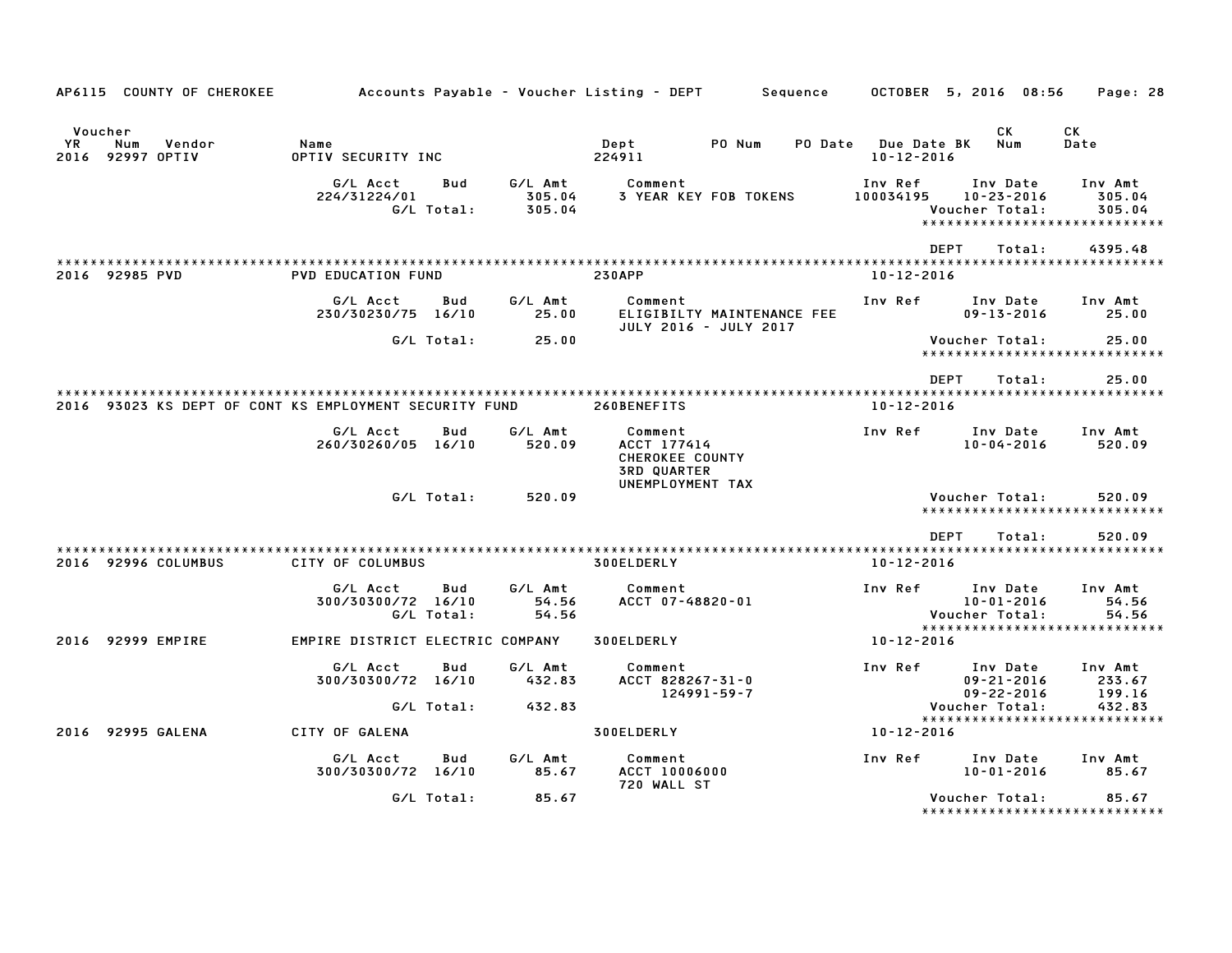| AP6115 COUNTY OF CHEROKEE                                                 | Accounts Payable – Voucher Listing – DEPT           |                               | Sequence                                | OCTOBER 5, 2016 08:56<br>Page: 29                                                                                                                                                                                                                                                                                                                                        |
|---------------------------------------------------------------------------|-----------------------------------------------------|-------------------------------|-----------------------------------------|--------------------------------------------------------------------------------------------------------------------------------------------------------------------------------------------------------------------------------------------------------------------------------------------------------------------------------------------------------------------------|
| Voucher<br>YR.<br>Num<br>Vendor<br>2016 92992 KS GAS                      | Name<br>KANSAS GAS SERVICE                          |                               | Dept<br>PO Num<br>PO Date<br>300ELDERLY | СK<br>CK.<br><b>Due Date BK</b><br>Num<br>Date<br>$10 - 12 - 2016$                                                                                                                                                                                                                                                                                                       |
|                                                                           | G/L Acct<br>Bud<br>300/30300/72 16/10<br>G/L Total: | G/L Amt<br>34.08<br>34.08     | Comment<br>ACCT 512076592 1191351 09    | Inv Ref<br>Inv Date<br>Inv Amt<br>$09 - 26 - 2016$<br>34.08<br>Voucher Total:<br>34.08<br>*****************************                                                                                                                                                                                                                                                  |
|                                                                           |                                                     |                               |                                         | <b>DEPT</b><br>607.14<br>Total:                                                                                                                                                                                                                                                                                                                                          |
| 2016 93001 BROOKS JEFFREY BROOKS-JEFFREY MARKETING, INC                   |                                                     |                               | 304SPIDER                               | $10 - 12 - 2016$                                                                                                                                                                                                                                                                                                                                                         |
|                                                                           | G/L Acct<br>Bud<br>304/31304/01<br>G/L Total:       | G/L Amt<br>300.00<br>300.00   | Comment<br>WEB HOSTING 10/16 - 12/16    | Inv Ref<br>Inv Date<br>Inv Amt<br>171925<br>$09 - 21 - 2016$<br>300.00<br>Voucher Total:<br>300.00<br>*****************************                                                                                                                                                                                                                                      |
|                                                                           |                                                     |                               |                                         | <b>DEPT</b><br>300.00<br>Total:                                                                                                                                                                                                                                                                                                                                          |
| 2016 93022 CENTURYLINK2961 CENTURYLINK                                    |                                                     |                               | 330SEWER                                | $10 - 12 - 2016$                                                                                                                                                                                                                                                                                                                                                         |
|                                                                           | G/L Acct<br>Bud<br>330/30330/72 16/10<br>G/L Total: | G/L Amt<br>143.18<br>143.18   | Comment<br>SEWER PHONE BILL             | Inv Ref<br>Inv Date<br>Inv Amt<br>438097159<br>$09 - 23 - 2016$<br>143.18<br>Voucher Total:<br>143.18<br>******************************                                                                                                                                                                                                                                  |
| 2016 92946 EMPIRE                                                         | EMPIRE DISTRICT ELECTRIC COMPANY                    |                               | 330SEWER                                | 10-12-2016                                                                                                                                                                                                                                                                                                                                                               |
|                                                                           | G/L Acct<br>Bud<br>330/30330/72 16/10               | G/L Amt<br>488.90             | Comment<br><b>ELECTRIC</b>              | Inv Ref<br>Inv Date<br>Inv Amt<br>547731-85-1<br>$09 - 28 - 2016$<br>117.69<br>$369339 - 68 - 4$<br>$09 - 29 - 2016$<br>91.06<br>96.94<br>866807-56-3<br>$09 - 30 - 2016$<br>$028371 - 04 - 5$<br>19.00<br>$09 - 28 - 2016$<br>44.89<br>487490-67-4<br>$09 - 28 - 2016$<br>$535793 - 78 - 0$<br>$09 - 28 - 2016$<br>33.99<br>$059522 - 21 - 9$ $09 - 28 - 2016$<br>85.33 |
|                                                                           | G/L Total:                                          | 488.90                        |                                         | Voucher Total:<br>488.90<br>*****************************                                                                                                                                                                                                                                                                                                                |
| 2016 93038 FAMILY LIFE RIV SPRINGRIVER MENTAL HEALTH & WELLNES 440ALCOHOL |                                                     |                               |                                         | <b>DEPT</b><br>632.08<br>Total:<br>$10 - 12 - 2016$                                                                                                                                                                                                                                                                                                                      |
|                                                                           | G/L Acct<br>Bud<br>440/30440/89<br>G/L Total:       | G/L Amt<br>7198.35<br>7198.35 | Comment<br>2016 DISTRIBUTION            | Inv Ref<br>Inv Date<br>Inv Amt<br>$10 - 04 - 2016$<br>7198.35<br>Voucher Total:<br>7198.35<br>*****************************                                                                                                                                                                                                                                              |
|                                                                           |                                                     |                               |                                         | DFPT<br>7198.35<br>Total:                                                                                                                                                                                                                                                                                                                                                |
| 2016 93002 PROFORMA                                                       | PROFORMA                                            |                               | 490SPECLAW                              | $10 - 12 - 2016$                                                                                                                                                                                                                                                                                                                                                         |
|                                                                           | G/L Acct<br>Bud<br>490/30490/29<br>G/L Total:       | G/L Amt<br>283.76<br>283.76   | Comment<br>STICKER BADGES               | Inv Ref<br>Inv Date<br>Inv Amt<br>$09 - 07 - 2016$<br>283.76<br>OF83001746<br>Voucher Total:<br>283.76<br>*****************************                                                                                                                                                                                                                                  |
|                                                                           |                                                     |                               |                                         | DEPT<br>283.76<br>Total:                                                                                                                                                                                                                                                                                                                                                 |